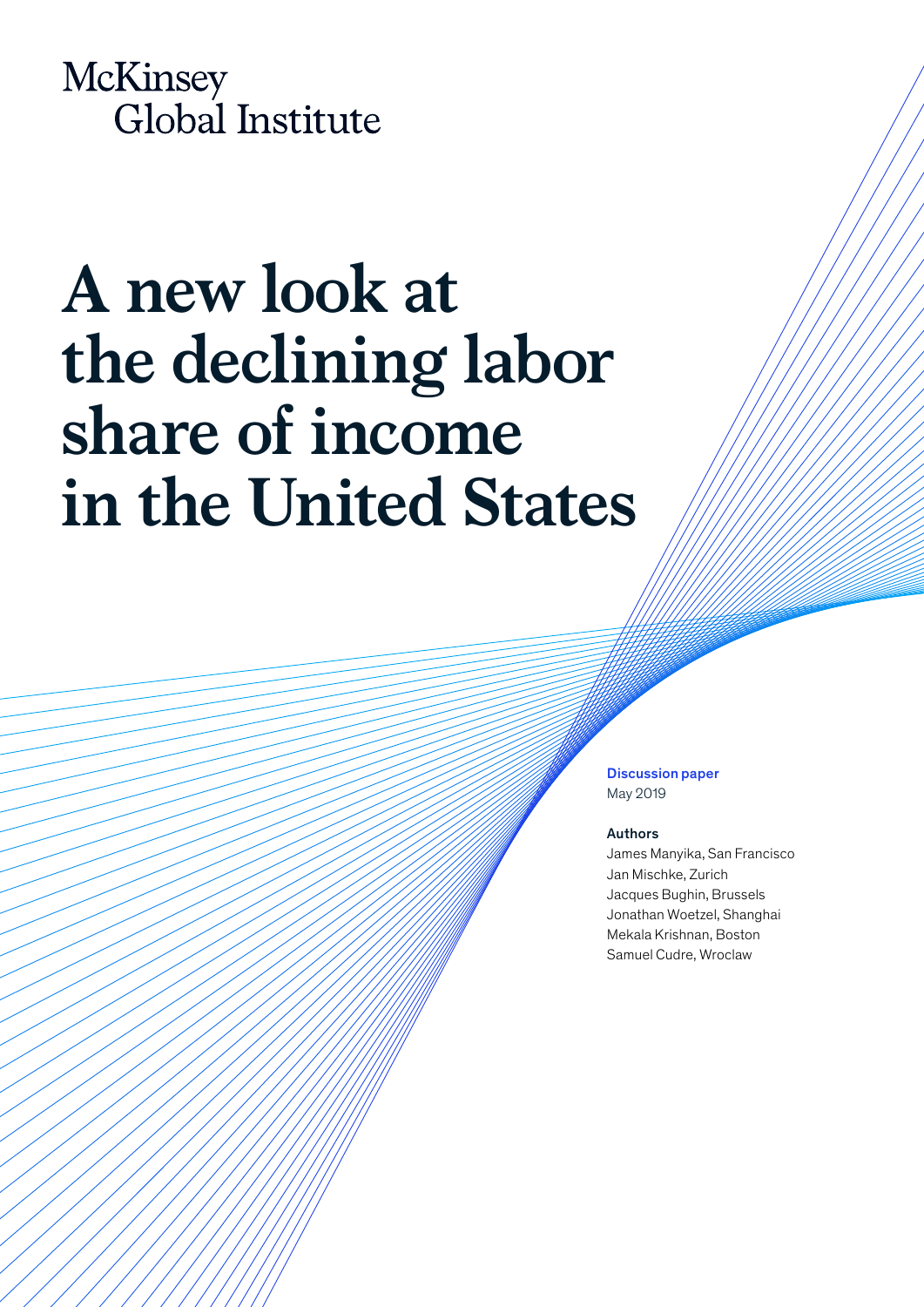## **McKinsey Global Institute**

Since its founding in 1990, the McKinsey Global Institute (MGI) has sought to develop a deeper understanding of the evolving global economy. As the business and economics research arm of McKinsey & Company, MGI aims to provide leaders in the commercial, public, and social sectors with the facts and insights on which to base management and policy decisions.

MGI research combines the disciplines of economics and management, employing the analytical tools of economics with the insights of business leaders. Our "micro-to-macro" methodology examines microeconomic industry trends to better understand the broad macroeconomic forces affecting business strategy and public policy. MGI's in-depth reports have covered more than 20 countries and 30 industries. Current research focuses on six themes: productivity and growth, natural resources, labor markets, the evolution of global financial markets, the economic impact of technology and innovation, and urbanization. Recent reports have assessed the digital economy, the impact of AI and automation on employment, income inequality, the productivity puzzle, the economic benefits of tackling gender inequality, a new era of global competition, Chinese innovation, and digital and financial globalization.

MGI is led by three McKinsey & Company senior partners: Jacques Bughin, Jonathan Woetzel, and James Manyika, who also serves as the chairman of MGI. Michael Chui, Susan Lund, Anu Madgavkar, Jan Mischke, Sree Ramaswamy, and Jaana Remes are MGI partners, and Mekala Krishnan and Jeongmin Seong are MGI senior fellows.

Project teams are led by the MGI partners and a group of senior fellows and include consultants from McKinsey offices around the world. These teams draw on McKinsey's global network of partners and industry and management experts. The MGI Council, which includes leaders from McKinsey offices around the world and the Firm's sector practices, includes Michael Birshan, Andrés Cadena, Sandrine Devillard, André Dua, Kweilin Ellingrud, Tarek Elmasry, Katy George, Rajat Gupta, Eric Hazan, Acha Leke, Scott Nyquist, Gary Pinkus, Sven Smit, Oliver Tonby, and Eckart Windhagen. In addition, leading economists, including Nobel laureates, advise MGI research.

The partners of McKinsey fund MGI's research; it is not commissioned by any business, government, or other institution. For further information about MGI and to download reports, please visit [www.mckinsey.com/mgi](http://www.mckinsey.com/mgi).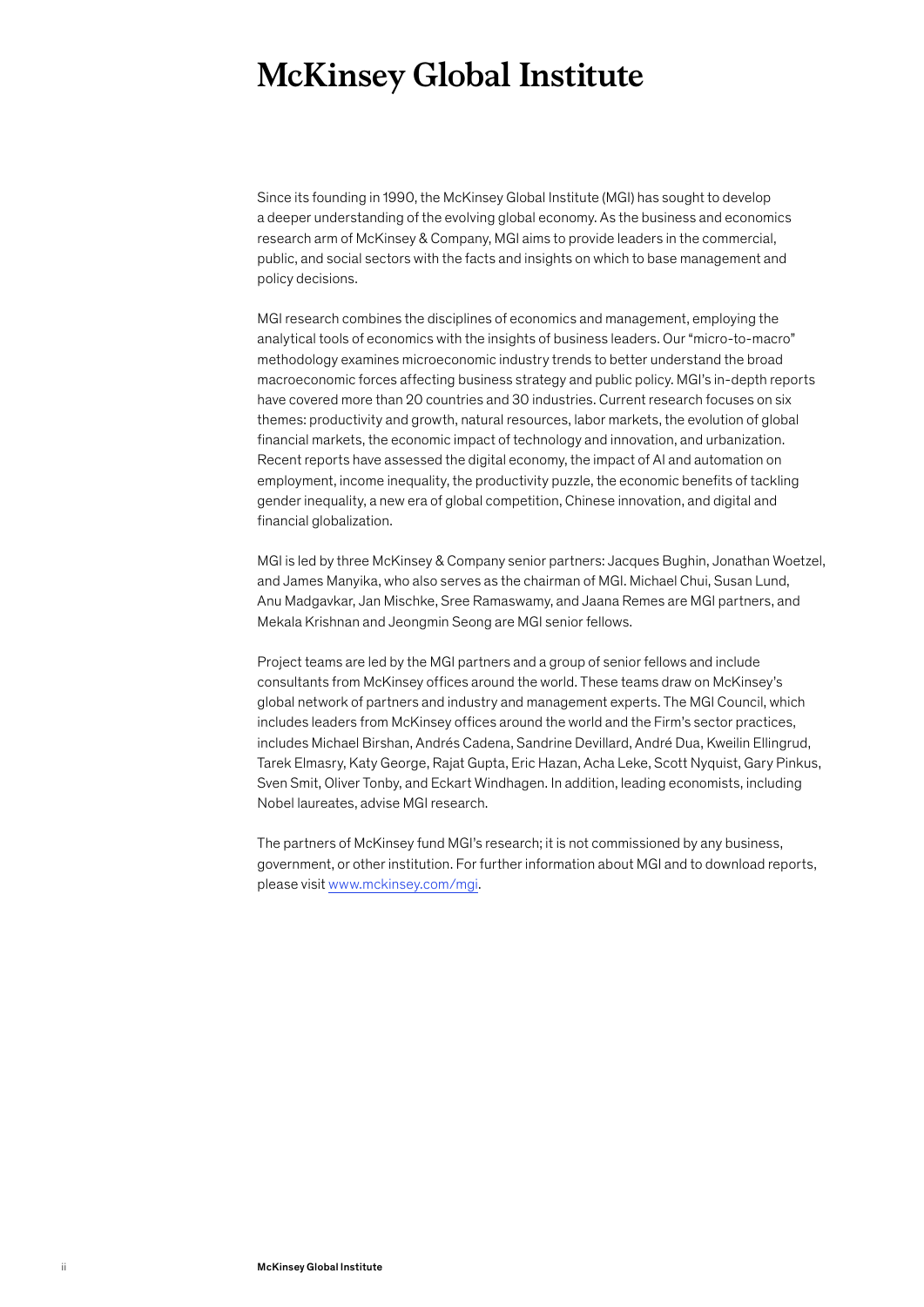## **Contents**

| In brief                                                                      | $\mathbf{2}$ |
|-------------------------------------------------------------------------------|--------------|
| 1. The declining labor share of income                                        | 4            |
| 2. Our approach:<br>A micro-to-macro sector approach and DuPont decomposition | 14           |
| 3. Our findings:<br>The sectors and factors driving capital share increases   | 18           |
| 4. A closer look at sectors                                                   | 24           |
| Mining and quarrying                                                          | 28           |
| Construction                                                                  | 30           |
| Real estate                                                                   | 32           |
| Coke and refined petroleum                                                    | 34           |
| Motor vehicles                                                                | 36           |
| Pharmaceuticals and chemicals                                                 | 38           |
| Computers and electronics                                                     | 40           |
| Media and telecommunications                                                  | 42           |
| Computer services                                                             | 44           |
| Information services                                                          | 46           |
| Wholesale and retail                                                          | 48           |
| Transportation and storage                                                    | 50           |
| 5. Conclusion and outlook:<br>Setting the right priorities                    | 52           |
| Appendix A:<br>Literature overview                                            | 54           |
| Appendix B:<br>Sources and methodology                                        | 59           |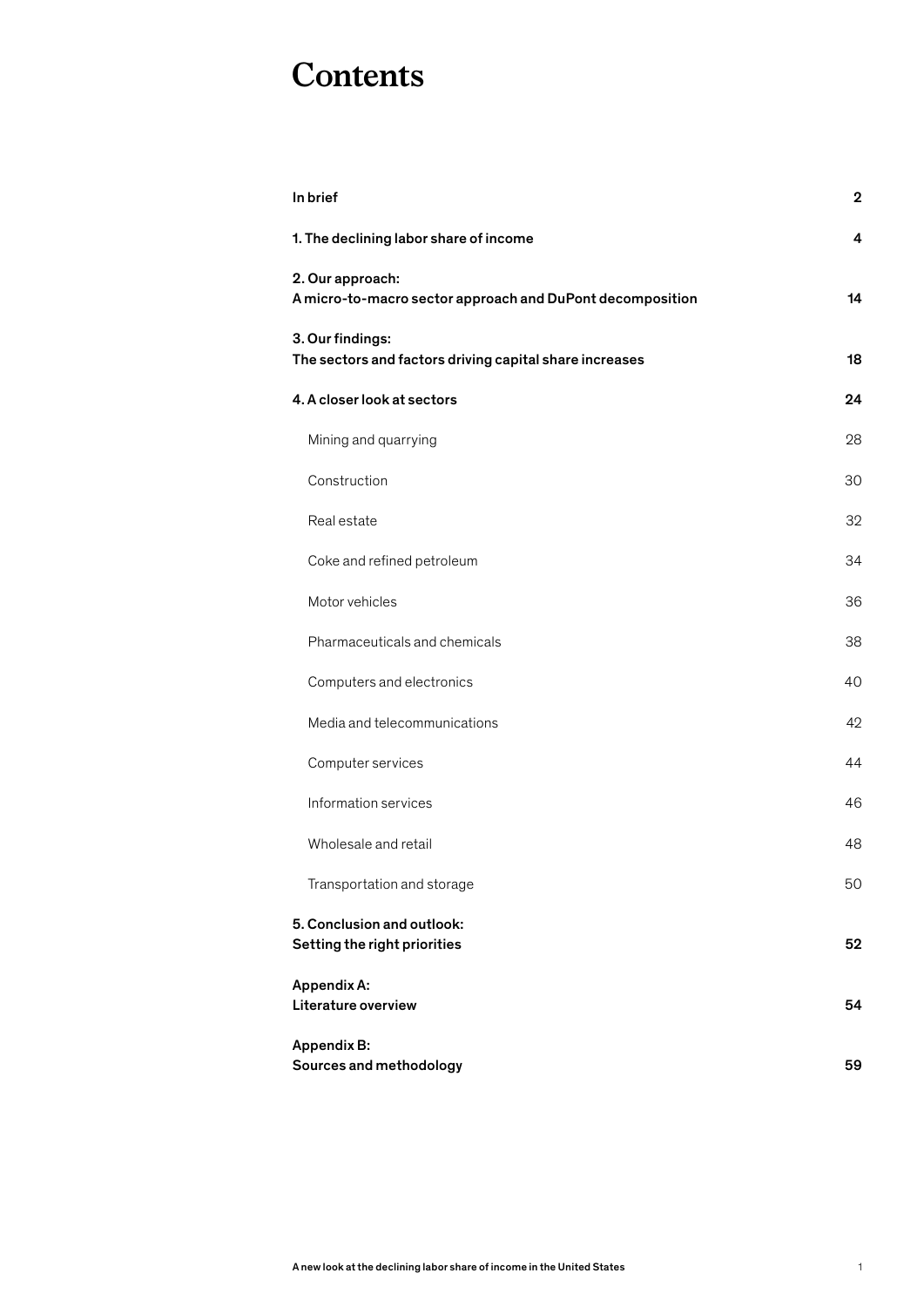## <span id="page-3-0"></span>**A new look at the declining labor share of income in the United States**

Labor's share of national income—that is, the amount of GDP paid out in wages, salaries, and benefits—has been declining since the 1980s in a number of countries, and notably the United States. This has raised concerns about slowing income growth, inequality, and loss of consumer purchasing power. Discussion about the decline has largely focused on the rising power of companies vis-à-vis workers—whether from new technology, globalization, the hollowing out of labor unions, or market consolidation.

In this paper, we look at the relative importance of different factors in the United States through a focus on the complement of the labor share decline—that is, the rise in capital share of income. We decompose this into the role of depreciation, capital-to-output ratios, and returns on invested capital and link them to a microanalysis of 12 sectors. While our findings confirm the relevance of the most commonly cited factors, they also suggest that other trends often absent from the current debate played an even more central role. Key findings:

- The labor share of income in the US private business sector declined by about 5.4 percentage points between the periods 1998 to 2002 and 2012 to 2016. Without such a decline since 1998, average worker pay might be about \$3,000 higher per year in real terms. The decrease between 2000 and 2016 accounts for three-quarters of the overall decline in the US labor share of income since World War II. Our analysis finds that the fall accounts for 18 percent of the gap that opened between median wage growth and historical productivity growth. Weak productivity growth explains 50 percent of the gap, while disproportionate distribution of income gains to highly paid workers accounts for 19 percent.
- Twelve sectors that make up about one-third of employment and 44 percent of economic output explain the overall decline in labor share or increase in capital share. These tend to be more globalized, more digitized, and more capital-intensive than the overall economy, but also include high-employment services like wholesale and retail. Eight of the 12 sectors experienced fasterthan-average wage growth, in most cases supported by above-average productivity growth. Nevertheless, almost all of these sectors have experienced a decline in labor share of more than five percentage points.
- In analyzing the various hypotheses behind the labor share decline across these sectors, we find that a set of supercycle and boom-bust effects appears as the main driver, accounting for one-third of the total decline since 1998. The commodity supercycle notably increased profits in the mining sector, while the real estate boom temporarily increased capital stocks in the sector and its weight in the total economy.
- The second-most important factor (26 percent of the decline) is rising and faster depreciation, due to higher capital stocks and a shift to intangible assets with shorter life cycles. For example, computer and electronics manufacturing raised the share of assets from intellectual property products in total capital and, with it, depreciation. Pharmaceuticals and chemicals also used more intangible capital and experienced higher depreciation.
- Superstar effects—which see a small proportion of large firms capturing a disproportionately larger share of economic profit than their peers—along with industry consolidation appear to explain about 18 percent of the decline, including in sectors such as telecommunications, media, and transportation. Capital substitution of labor and automation could underpin 12 percent of the labor share decline, according to our estimates. Globalization and decreased labor bargaining power, which affected the automotive sector among others, account for the remaining 11 percent.
- While further research will be needed to confirm and refine these findings, they already highlight some trends and implications. First, it is clear that economic context matters and a decline in labor share is not, per se, "bad." For instance, while the shift to intangibles has negatively affected the labor share, it can raise productivity. Our research highlights the importance of driving productivity growth as the most important determinant of wage growth. Improving human capital will also be essential. Raising investment rates could have a much higher positive effect on productivity and wages than the historically smallish negative impact of capital deepening on the labor share.
- Our research suggests that labor share declines could continue but at a slower pace. Commodity cycle effects should taper off, and offshoring for reasons of labor-cost arbitrage is declining. The ongoing shift to intangibles will likely continue to raise depreciation, however. Superstar effects also have grown stronger, although policy changes or hypercompetition might alter the trajectory. Capital substitution and technology deployment look set to continue or accelerate, with significant uncertainty around the elasticities of labor substitution versus complementation as a critical determinant of whether that will be good or bad for the labor share. Our research on automation suggests that more occupations will be complemented than substituted.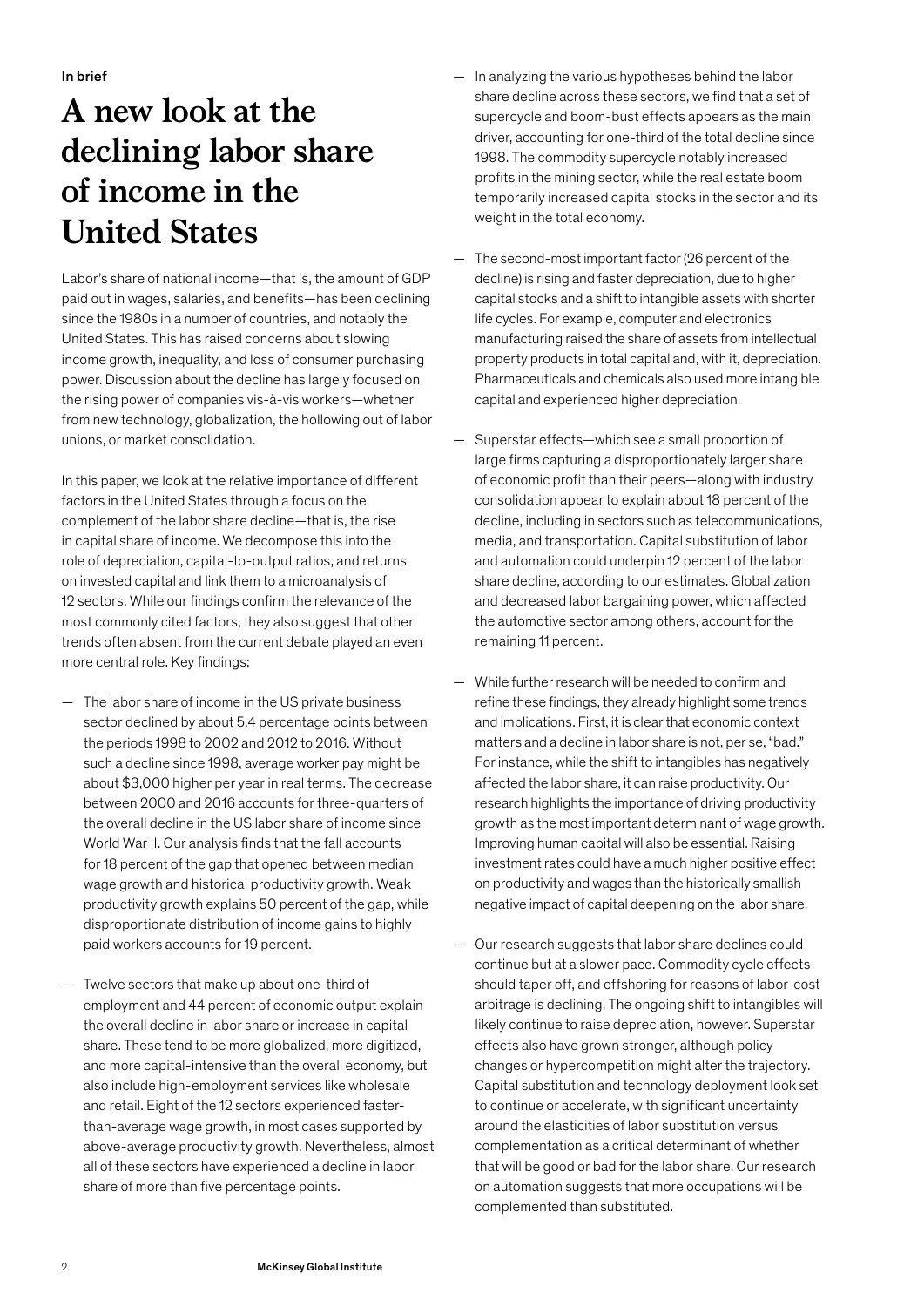# **The declining labor share of income in the United States**

65.4% "–2.1 pp" 1947 2000 2016 The decline of labor's share of income in the US accelerated since 2000, accounting for 3/4 of the decrease since 1947  $-6.6$  pp" 63.3% Cyclical sectors 33% 26% 18% 12% 11% Supercycles and boom-busts Rising and faster depreciation Superstar effects and consolidation Capital substitution and automation Globalization and labor bargaining power Highly relevant Selected manufacturing sectors Tech-related services Other services Construction Real estate Coke and refined petroleum Mining and quarrying Motor vehicles Pharma and chemicals Computer, electronics, and optical Publishing, audiovisual, and telecom Computer services Information services Wholesale and retail Transportation and storage Weighted total contribution to labor share decrease We focus on 12 sectors that account for most of the decreasing labor share and provide a mapping of the 5 leading explanations Relevant Not main driver 1 2 3 4 5 The percentage of economic output that accrues to workers as compensation in exchange for their labor: 1947 to 2016 56.7%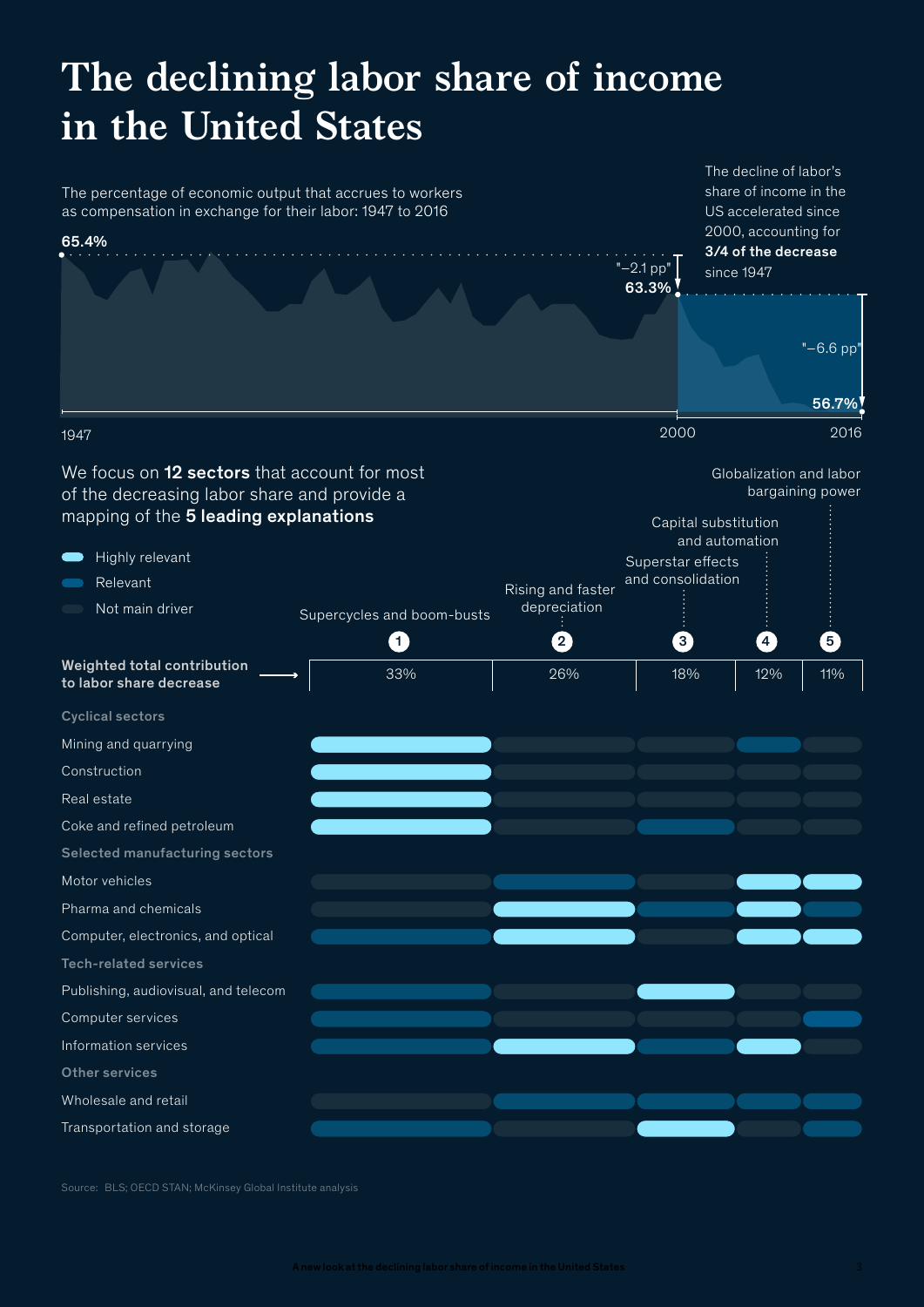# <span id="page-5-0"></span>**1. The declining labor share of income**

Labor's share of national income—that is, the amount of GDP paid out in wages, salaries, and benefits—has been declining in developed and, to a lesser extent, emerging markets since the 1980s.<sup>1</sup> The shift represents a marked change in many countries, where labor's share of income held steady for decades in the postwar era. The decline of labor's share has broad economic implications and is often cited as a contributor to the stagnation of middle-class wages.2 The resulting concern about a "fair" allocation of economic gains to labor versus capital has been a topic of extensive research.<sup>3</sup> Declines in labor share have been cited in support of calls to protect workers from globalization, automation, and hollowing out of unions, as well as in discussions about a future need for universal basic income derived from capital returns and even about the very sustainability of capitalism.4

To better understand the pertinence of those arguments, we aim to provide a quantitative assessment of which drivers are at play and how strongly they impact the aggregate labor share, as a complement to a growing literature that often focuses on investigating individual effects and their specific channels. To complement the many existing econometric approaches—and a strong heterogeneity of relevant factors across sectors—we apply a "micro-to-macro" approach that includes a decomposition of the underlying drivers behind the rise in capital income grounded in insight on sector dynamics. We focus our analysis on the United States, where the decline has been particularly rapid since the turn of the millennium. Our findings suggest that factors such as globalization and technology adoption typically referred to in the literature and emphasized in the public debate all apply, but their relative importance may differ from common perception.

#### **The labor share of income has declined across many economies but with varying patterns**

The labor share of income in a large sample of 35 advanced economies fell on average from around 54 percent in 1980 to 50.5 percent in 2014, a loss of 3.5 percentage points or about 6.5 percent.<sup>5</sup> In some advanced economies, labor income shares reached the lowest level of the past half century just before the global financial crisis of 2008, although the patterns in individual countries varied (Exhibit 1). Germany, for example, experienced a steady, long-run decline from the early 1980s through the financial crisis, and has since recovered slightly. In France, the labor share dropped sharply in the 1980s and 1990s before stabilizing in the early 2000s and, as in Germany, slowly increased after the financial crisis. The United Kingdom

<sup>1</sup> See, for example, "Understanding the downward trend in labor income shares," in *World Economic Outlook: Gaining Momentum?,* International Monetary Fund, April 2017; Loukas Karabarbounis and Brent Neiman, "The global decline of the labor share," *Quarterly Journal of Economics*, February 2014, Volume 129, Issue 1.

<sup>2</sup> See, for example, Barry P. Bosworth, *Sources of real wage stagnation*, Brookings Institution, December 22, 2014; Jay Shambaugh and Ryan Nunn, "Why wages aren't growing in America," *Harvard Business Review*, October 24, 2017; and "Decoupling of wages from productivity: What implications for public policies?," in *OECD Economic Outlook*, Organisation for Economic Co-operation and Development, Volume 2018, Issue 2, 2018.

<sup>3</sup> See, for example, Michael W. L. Elsby et al., *The decline in U.S. labor share*, Brookings Papers on Economic Activity, Fall 2013; David Autor et al., *The fall of the labor share and the rise of superstar firms*, IZA discussion paper number 10756, May 2017; David Autor and Anna Salomons, *Is automation labor-displacing?: Productivity growth, employment, and the labor share*, Brookings Papers on Economic Activity, March 2018.

<sup>4</sup> See, for example, Richard V. Reeves, *Capitalism is failing. People want a job with a decent wage—why is that so hard?*  Brookings, April 29, 2019.

<sup>5</sup> Weighted by nominal GDP, from "Understanding the downward trend in labor income shares," in *World Economic Outlook: Gaining Momentum?,* International Monetary Fund, April 2017.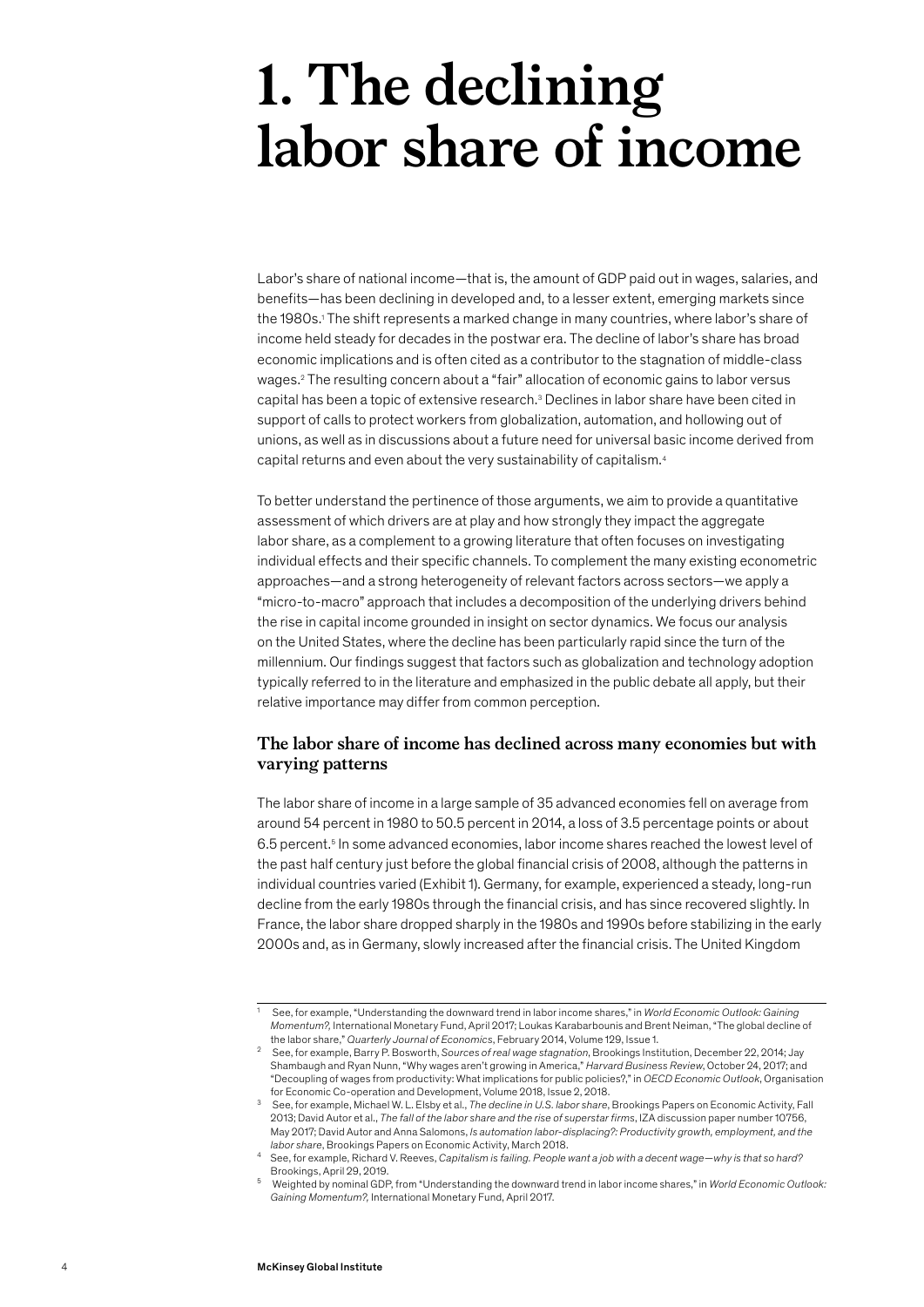has been an exception: its labor share, while volatile, has been increasing since the end of the 1990s, with relatively stable values in recent years.<sup>6</sup>

Developing economies have also experienced the same phenomenon, albeit to a lesser extent. Available studies suggest that the labor share of income fell from 39 percent in 1993 to 37.4 percent in 2014, a drop of about 4 percent.7 In China, for example, despite the enormous gain in GDP and parallel reduction in poverty since 1990—more than 700 million people have been lifted out of extreme poverty—the labor share of income has declined by almost three percentage points.8

The decline in labor share of income in the United States since the turn of the millennium has been particularly marked and is the focus of our analysis. The varying trends across countries suggest that the underlying drivers behind the decline in labor share, and their relative importance, could look different across countries, and explanations for the decline are best identified using a micro-to-macro approach rather than an economy-wide analysis. Official data from the Bureau of Labor Statistics (BLS) suggest that, while the labor share had already started to decrease in the 1960s, three-fourths of the entire post-1947 decline occurred between 2000 and 2016 (Exhibit 2).<sup>9</sup> The steepest part of the decline—from 63.3 percent in 2000 to 56.7 percent in 2016—followed a moderate downward drift in the 1980s and early 1990s, and a slight recovery in the late 1990s.

#### Exhibit 1

### **Declines in labor share across advanced economies have been widespread but not uniform.**

Labor share in several advanced economies since 1980



Adjusted labor share for total economy over GDP at market prices from AMECO, based on ratio of total compensation of employees to GDP multiplied by the ratio of total employment to the number of employees (salaried people). This helps account for income of self-employed households assuming that their wage is similar to salaried households.

Source: AMECO (November 2018 release); McKinsey Global Institute analysis

<sup>6</sup> Most industries in the United Kingdom experienced a modest increase in labor share, counteracted by a strong decrease in the information and communication, professional, business, and the financial services sectors.

<sup>7</sup> Sample of 54 economies in "Understanding the downward trend in labor income shares," in *World Economic Outlook: Gaining Momentum?,* International Monetary Fund, April 2017.

<sup>8</sup> *IMFBlog,* "Drivers of declining labor share of income," blog entry by Mai Chi Dao et al., April 12, 2017, blogs.imf .org/2017/04/12/drivers-of-declining-labor-share-of-income/.

<sup>9</sup> Michael D. Giandrea and Shawn Sprague, "Estimating the U.S. labor share," *Monthly Labor Review,* US Bureau of Labor Statistics, February 2017.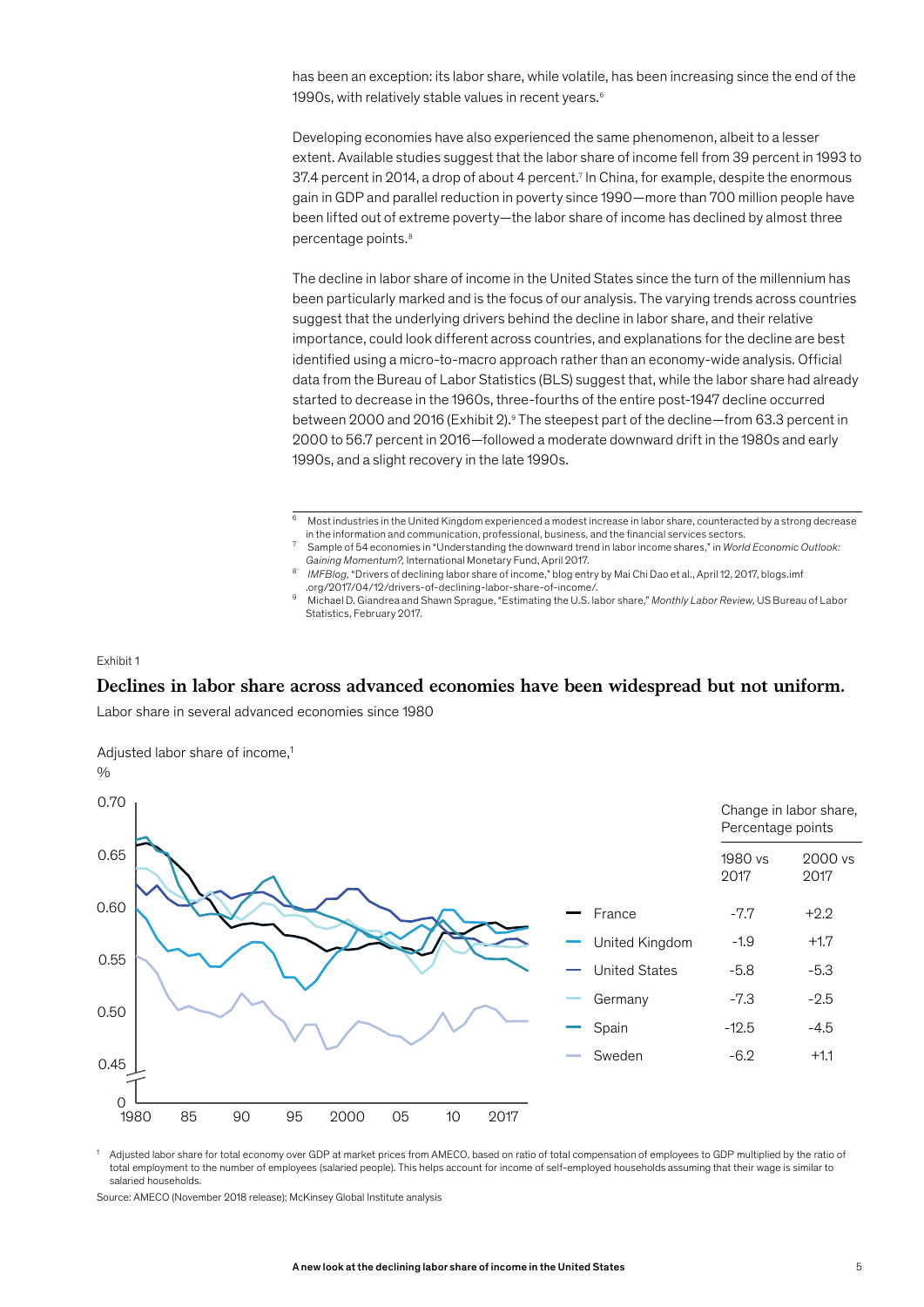#### Exhibit 2

### **Three-fourths of the decrease in labor share in the United States since 1947 has come since 2000.**

The accelerating decline in labor share in the United States



<sup>1</sup> Detrended using Hodrick-Prescott filter (restriction parameter = 6); adjusted for self-employed income (non-farm business sector, 75% of total economy), from Labor Productivity and Costs database, Bureau of Labor Statistics.

Source: BLS (March 2019 release); McKinsey Global Institute analysis

#### Exhibit 3

#### **Weak productivity growth is the biggest cause of slow wage increases.**

Contributors to the productivity-and-wages gap for the total US economy, Index: 1998 = 1



Source: OECD STAN; OECD; BLS; McKinsey Global Institute analysis <sup>1</sup> Productivity figures per person employed (total number of workers). Note: Figures may not sum to 100% because of rounding.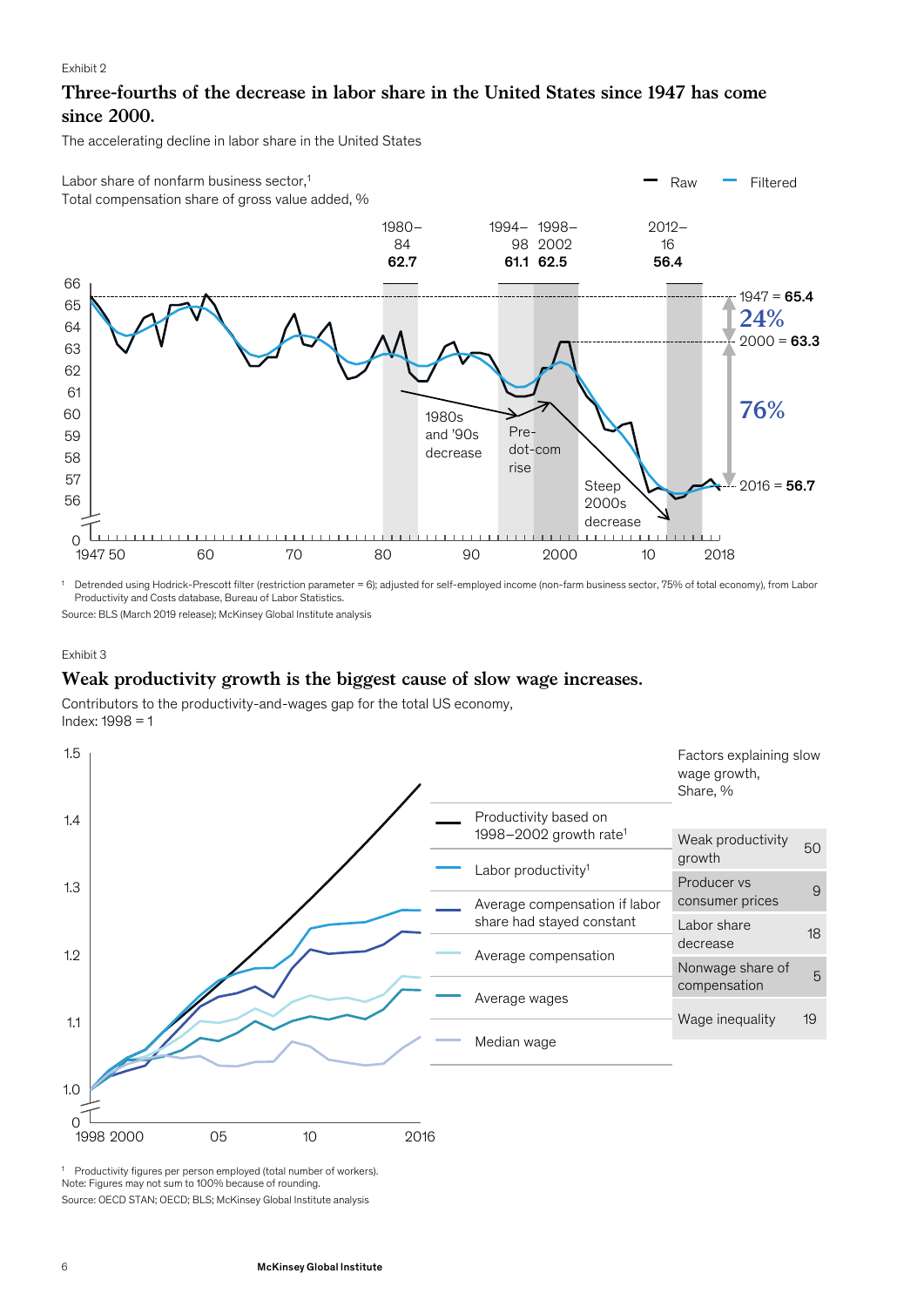### **The declining labor share of income is a moderate contributor to median wage stagnation**

While the decline of labor's share of income influences workers' compensation, our analysis suggests that it is not the only factor driving slow income growth and the growing gap between median wages and labor productivity observed in the United States. To better understand the phenomenon, we break down the gap between historical productivity growth and median wage growth (Exhibit 3). We estimate that declines in the labor share of income explain 18 percent of the gap between median wages and historical productivity growth rates. Weak productivity growth was the most influential factor, accounting for half of the gap. The disproportionate distribution of income gains to highly paid workers, reflected in a growing gap between average and median wages, accounts for 19 percent of the gap, a similar contribution to the labor share's (and some of the drivers underneath might well be the same as for changes in the labor share of income).<sup>10</sup> The growing wedge between prices of consumption and production accounts for roughly 9 percent of the gap.<sup>11</sup>

Nonetheless, the decline in labor share remains a sizable factor for income. As an illustration, had it remained at the levels of 1998, all else being equal, average worker pay in real terms might be higher by roughly \$3,000 per year today. The future trajectory of the labor share is also a cause for concern in a new era of digitization and artificial intelligence.

#### **Five main reasons typically cited for declining labor share**

The academic literature has put forward a range of reasons for the decline in labor's share of income (see Box 1, "Literature on the decline in labor's share of income," for a general summary, and Appendix A for more detail). We cluster the main drivers into the following five broad categories:

— Capital deepening, substitution, and automation. Improvements in technology, such as more powerful computers and industrial robots, are reflected in lower prices for investment goods; this increases the incentive to substitute capital for labor, perhaps enough to make automation and the displacement of labor economical in the first place. If labor plays less of a role in production, for example through declining need for labor as a factor of production and hence lower rates of employment, its share of income can decline.

It is important to note that the transmission channels from capital deepening and automation are complex. Technology can substitute labor and compress its share, but it can also complement labor, raise output and productivity, and set the foundation for wage rises.<sup>12</sup> Furthermore, technology can also make capital deployment more efficient, for example by increasing asset utilization or lifetime, and thus potentially compressing the capital share of income. A majority of academic research suggests that technological change has augmented labor more than capital, while showing that a decreasing

The divergence between median and average wage only partially captures the growing wage inequality in the United States, and data suggest that the end of the income distribution is driving the gap, with the top 10% share of pretax national income growing from 34% to 47% between 1980 and 2014. Source: World Inequality Database based on Thomas Piketty, Emmanuel Saez, and Gabriel Zucman, "Distributional national accounts: Methods and estimates for the United States," *The Quarterly Journal of Economics*, May 2018, Volume 133, Issue 2.

<sup>11</sup> One factor that started to matter in recent decades for the disconnect between productivity and wage growth is the difference between the growth of producer prices, which are used to calculate real output and productivity changes, and of consumer prices, which are used to compute real wages (consumer prices are used to compute wages because they reflect consumers' ability to purchase everyday products and services). Such effects have stabilized more recently. Producer and consumer prices diverged for several reasons. For instance, on the consumer side, rents increased, mostly due to a scarcity of land and housing stock, without a strong link to underlying production prices. A detailed discussion is beyond the scope of this paper. See Josh Bivens and Lawrence Mishel, *Understanding the historic divergence between productivity and a typical worker's pay*, EPI Briefing Paper, September 2015, and James Sherk, *Productivity and compensation: Growing together*, The Heritage Foundation, July 2013, for an analysis of discrepancies in methodology

Recent theoretical modeling of automation shows that it reduces the labor share, with the most threatening technologies being the ones that don't lead to major productivity breakthrough (low positive spillover effects) but are good enough to be implemented. See Daron Acemoglu and Pascual Restrepo, *Modeling automation*, National Bureau of Economic Research (NEBR) working paper number 24321, February 2018.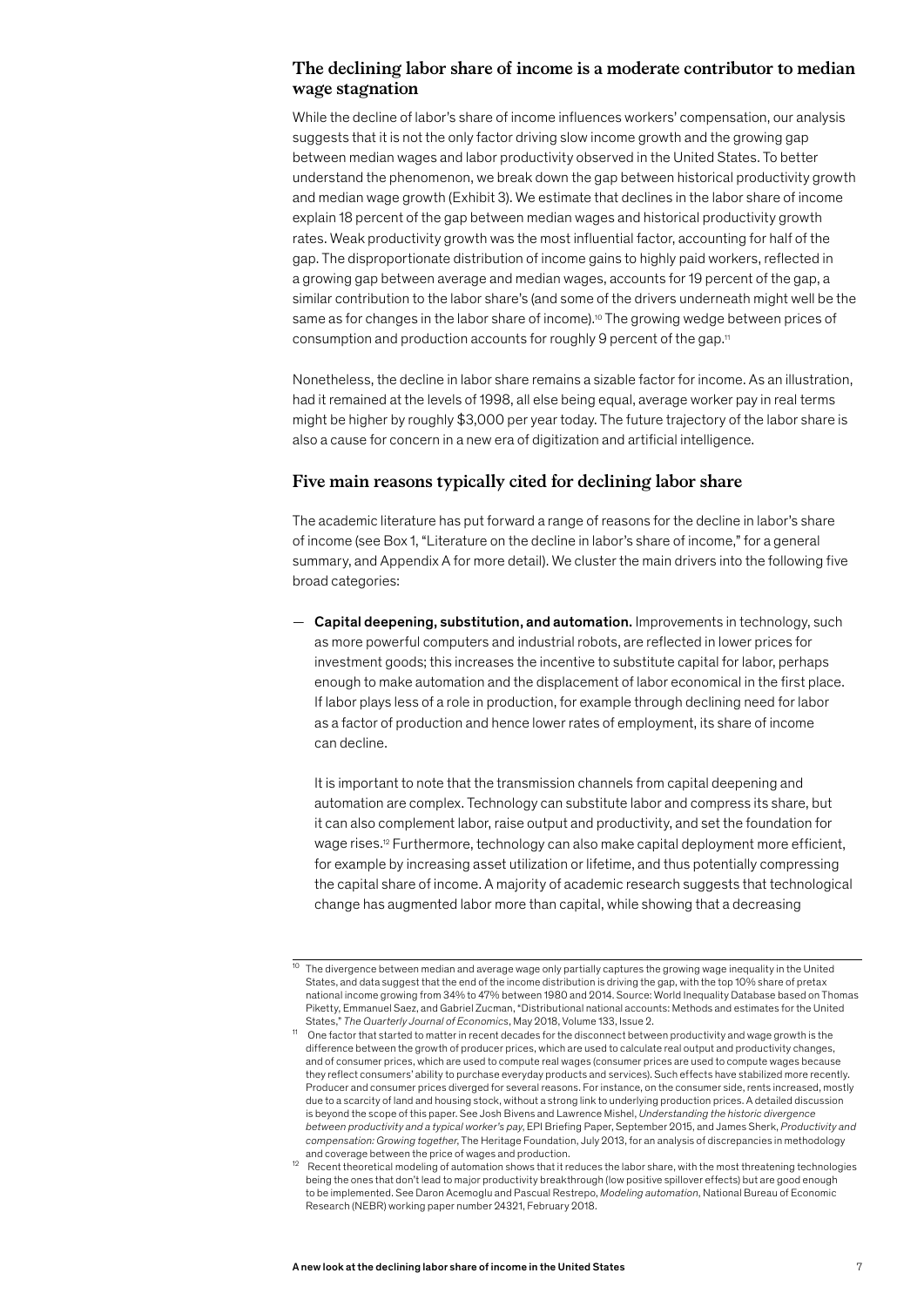labor share is possible even with an elasticity of substitution lower than unity.<sup>13</sup> Capital substitution may have led to declining labor shares if it raised nominal capital-to-output ratios (or returns on capital), which would increase capital returns relative to output and thus the capital share. These are metrics that our decomposition allows us to observe directly. We then use sector insights to understand whether changes appear to derive from capital substitution or other effects such as offshoring.<sup>14</sup> In an automating world, human capital also matters: If capital and labor skills are complementary, a stagnation in the level of accumulated human capital caused by the recent productivity slowdown can generate a decline in labor's share of income.15

- "Superstar" effects and consolidation. Recent research has shown that superstar firms are reaping rising shares of profits and value added. This is particularly the case in knowledge-intensive sectors, so that more value goes to capital owners relative to labor, despite strong wage growth.16 Such consolidation and rise of superstars can also go together with lack of competition, particularly in highly regulated sectors or in domains where intellectual property gives companies a competitive edge, for example due to strong patents.<sup>17</sup> Where these companies deploy more capital or earn higher returns on invested capital, whether for good or for anticompetitive reasons, the labor share declines. Recent MGI research has found that superstars exist among firms, sectors, and cities but that many suggested explanations of the superstar effect, such as productivity growth, technological or regulatory advantage, and intangible investments, do not fully account for the phenomenon (See Box 2, "What we know about superstar firms and superstar sectors"). Our research has also suggested that it is competitive among superstars, given the churn and fall-out rates.
- Globalization and labor bargaining power. Increased trade competition from imports made in lower labor-cost countries and the threat of offshoring (exporting jobs to such countries) can put pressure on wages and employment.18 In some sectors, the erosion of labor market institutions such as unions weakens the bargaining power of workers as well. The transmission channels from bargaining power to labor share are complex. As a first-round effect, rising wages might be paid out of company profits, with a direct effect on labor share. In the longer run, however, companies will often pass on some of that cost to consumers, inflating prices and output, and thus dampening the labor share increase. Theoretically, stronger centralized bargaining could tie the transmission of productivity gains to wages within the industry—although this could potentially reduce flexibility in wage setting of companies and productivity growth in the long term.19 While a higher

 $13$  Economists are divided on the question of whether the elasticity of substitution between capital and labor is above 1 (substitution of labor with capital) or below 1, and results seem to be dependent on the sample and methodology used. For an overview of the literature and estimations at the industry level, see Robert Z. Lawrence, *Recent declines in labor's share in US income: A preliminary neoclassical account*, Peterson Institute for International Economics, working paper number 15-10, June 2015.

<sup>&</sup>lt;sup>14</sup> We focus on capital-to-output ratios on the simplifying assumption that, in the long run, competition—where it is working—should bring returns back to "normal" levels commensurate with the amount of investment undertaken. Where competition does not play in that regard, we focus on superstar effects rather than capital substitution.

<sup>15</sup> See Gene M. Grossmann et al., *The productivity slowdown and the declining labor share: A neoclassical exploration,* NBER Working Paper 23853, September 2017.

<sup>16</sup> Recent MGI research documents and characterizes high and increasing concentration of income at the company, sector, and city levels; see *Superstars: The dynamics of firms, sectors, and cities leading the global economy*, McKinsey Global Institute, October 2018.

<sup>17</sup> Among others, *The Economist* argued that a widespread lack of competition in key US sectors necessitates reforms of intellectual property rights, a revamp of regulations affecting barriers to entry, and new antitrust laws and institutions,

<sup>&</sup>quot;The next capitalist revolution," *Economist,* November 2018. 18 While our methodology does not systematically differentiate whether a labor share decline is primarily driven by a change in employment or wages, we provide additional evidence on real wage growth and employment figures for selected sectors when relevant. The discussion of whether adjustments in employment or wages are predominant and their consequence in terms of underlying modeling (optimal contract versus labor supply model) is exemplified in John M. Abowd and David Card, "Intertemporal labor supply and long-term employment contracts," *The American Economic Review*, March 1987, Volume 77, Number 1.

<sup>&</sup>lt;sup>19</sup> The link between the strength of institutional labor and competitiveness is not straightforward, and countries relying on innovation, cooperative, and centralized labor relations, as well as better social protection, are not necessarily at a disadvantage compared with those putting more emphasis on low labor costs and minimal social programs. See William Milberg and Ellen Houston, "The high road and the low road to international competitiveness: Extending the neo-Schumpeterian trade model beyond technology," *International Review of Applied Economics,* April 2005, Volume 19, Number 2.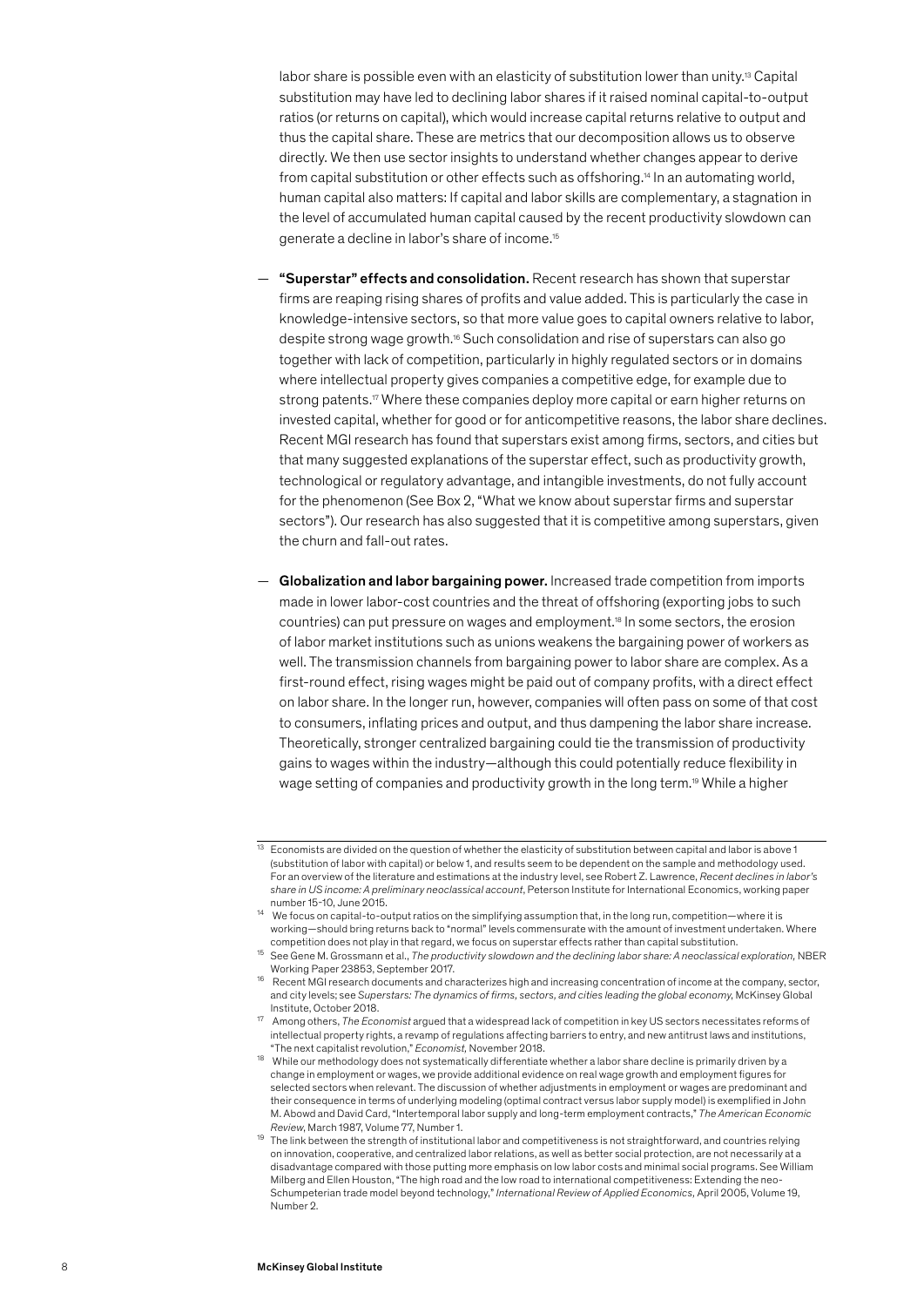minimum wage or stronger bargaining power can raise the labor share in the short run, it can also accelerate capital substitution in the longer run.20

- Higher depreciation (including due to a shift to more intangible capital). Production processes in recent decades have undergone changes, particularly toward a greater use of capital for assets in the form of intangibles and intellectual property products (IPP), such as patents, R&D, and software, which have faster depreciation cycles than buildings and machines.<sup>21</sup> Furthermore, the economy is working through a capital overhang—an increase in capital-to-output ratios—that stems from the investment boom and capital misallocation before the financial crisis and the output collapse that followed. Both of these factors increase the depreciation share of income, which reduces the amount available to either labor or capital (in net terms).
- **Supercycles and boom-bust.** Parts of the global economy, particularly the energy and minerals sectors, are susceptible to price supercycles. Rapidly rising commodity prices tend to increase profits (and investment) and reduce labor's share of income. Other sectors such as real estate and construction have exhibited pronounced boom-bust sequences that also led to shifts in capital—and hence labor—share of income. For some sectors, for example tech services, the initial years of our sample capture an industryspecific contraction phase, and following years show a progressive recovery.

The literature finds evidence for all of these factors, primarily using cross-country or crosssector panel regressions, firm-level microdata, and theoretical models of automation. We provide a summary of the key literature by driver in Appendix A, with a particular focus on papers that were foundational for a category of explanations or that try to test the explanatory power of various theories of why the labor share has decreased in developed economies.

The literature diverges, however, on which factors and mechanisms matter most in explaining the labor share decline. This is the motivation for adding a new perspective to the debate.

 $\frac{20}{20}$  For a summary of effects of labor market policies on the labor share, see "Decoupling of wages from productivity: What implications for public policies?," in *OECD Economic Outlook,* Volume 2018, Issue 2, 2018. For an extensive analysis of the effect of labor market settings on wage and productivity dispersion, see *The Great Divergence(s),* OECD Science, Technology and Industry Policy Papers, number 39, May 2017.

<sup>&</sup>lt;sup>21</sup> In 2013 the BEA decided to consider R&D expenses as contributing to value added and fixed asset investment retrospectively to 1998. They had been treated as an input, thus decreasing value added. While our sample contains only revised data, the revision tends to reduce the labor share and make its long-run decline more pronounced. See Robert Z. Lawrence, *Recent declines in labor's share in US income: A preliminary neoclassical account*, Peterson Institute for International Economics, working paper number 15-10, June 2015.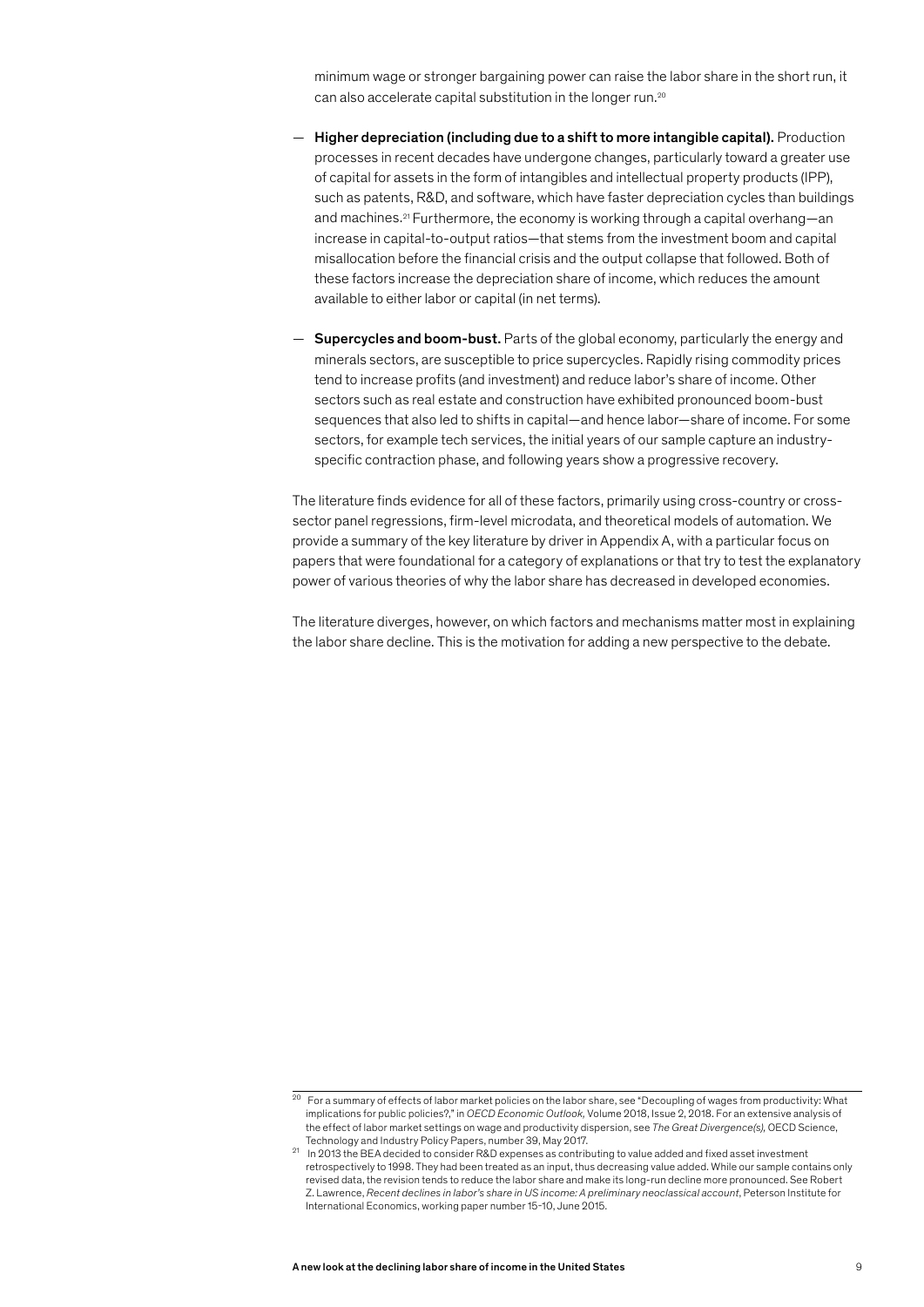### Box 1 **Literature on the decline in labor's share of income**

A growing body of academic literature in recent years is devoted to explaining the declining labor share of income. This in turn has given rise to a burgeoning number of nonacademic articles in the media that frequently highlight three of the factors, namely the rise of automation, the spread of globalization, and the impact of market power. We list some of the main works on the topic in the bibliography at the end of this paper and summarize key studies in Appendix A.

Several papers are foundational for a specific category of explanations. Rognlie (2015) argues that the housing sector played a particular role in the recent increase in the capital share due to imputed rents to homeowners. These rents are influenced by neither globalization nor technology but are the result of the limited quantity of available residential land and the rising cost of residential investment.<sup>1</sup> Koh, Santaeulàlia-Llopis, and Zheng (2016) show that the long-run decline in labor share is driven in part by the transition to an economy that is more capital-intensive and focused on intellectual property products (IPP). IPP depreciation and rising net IPP capital income account for most of the decline in the labor share, according to this analysis.<sup>2</sup> Karabarbounis and Neiman (2014) show that a decrease in the relative price of investment goods due to IT and digitization encouraged companies to shift away from labor toward capital. This accounts for about half the decline in labor share and dominates other effects such as increasing profits, capital-augmenting technology growth, and the changing skill composition of the workforce.<sup>3</sup>

Other studies test various hypotheses simultaneously. The IMF, in its 2017 *World Economic Outlook,* confirms the importance of the decline in the price of investment goods, which it uses as a proxy for technological progress. In advanced economies, this factor accounts for about half of the decline in the labor share, it finds. Industries with a higher exposure to automation experience a more pronounced decline. The IMF also finds that participation in global value chains and financial integration had a significant impact, accounting for about one-fourth of the labor share decline in advanced economies. Other factors, including corporate tax and unionization rates, had only a small negative effect on the labor income share.<sup>4</sup>

Elsby, Hobijn, and Sahin (2013) find that offshoring was the leading explanation of the decline, with some limited evidence for institutional factors such as union coverage rate, as a proxy for labor bargaining.<sup>5</sup> Results from recent research for OECD countries find both investment price declines and the rise in global value chains to be relevant, and confirm the sensitivity of institutional settings: labor share tends to be more robust in countries with competition-friendly product market policies and lower minimum wages, but the effect of centralized labor bargaining is inconclusive.<sup>6</sup> However, recent sectoral research from the IMF estimates that deregulation of job protection accounted for about 15 percent of the average labor share decline in a sample of 26 advanced economies.7

At the firm level, the OECD confirms the emergence of strong "winner takes most" dynamics and superstar firms,

1 Matthew Rognlie, *Deciphering the fall and rise in the net capital share: Accumulation or scarcity?,* Brookings Papers on Economic Activity, Spring 2015. 2 Dongya Koh, Raül Santaeulàlia-Llopis, and Yu Zheng, *Labor share decline and intellectual property products capital*, Barcelona Graduate School of Economics, working paper number 927, February 2016.

- 
- Loukas Karabarbounis and Brent Neiman, "The global decline of the labor share," Quarterly Journal of Economics, February 2014, Volume 129, Issue 1.<br>"Understanding the downward trend in labor income shares," in World Econom
- 5 Michael W. L. Elsby, Bart Hobijn, and Aysegul Sahin, *The decline of the U.S. labor share*, Brookings Papers on Economic Activity, Fall 2013.
- 6 "Decoupling of wages from productivity: What implications for public policies?," in *OECD Economic Outlook,* Volume 2018, Issue 2, 2018.

7 Gabriele Ciminelli, Romain A Duval, and Davide Furceri, *Employment protection deregulation and labor shares in advanced economies*, IMF working paper number 18/186, August 2018.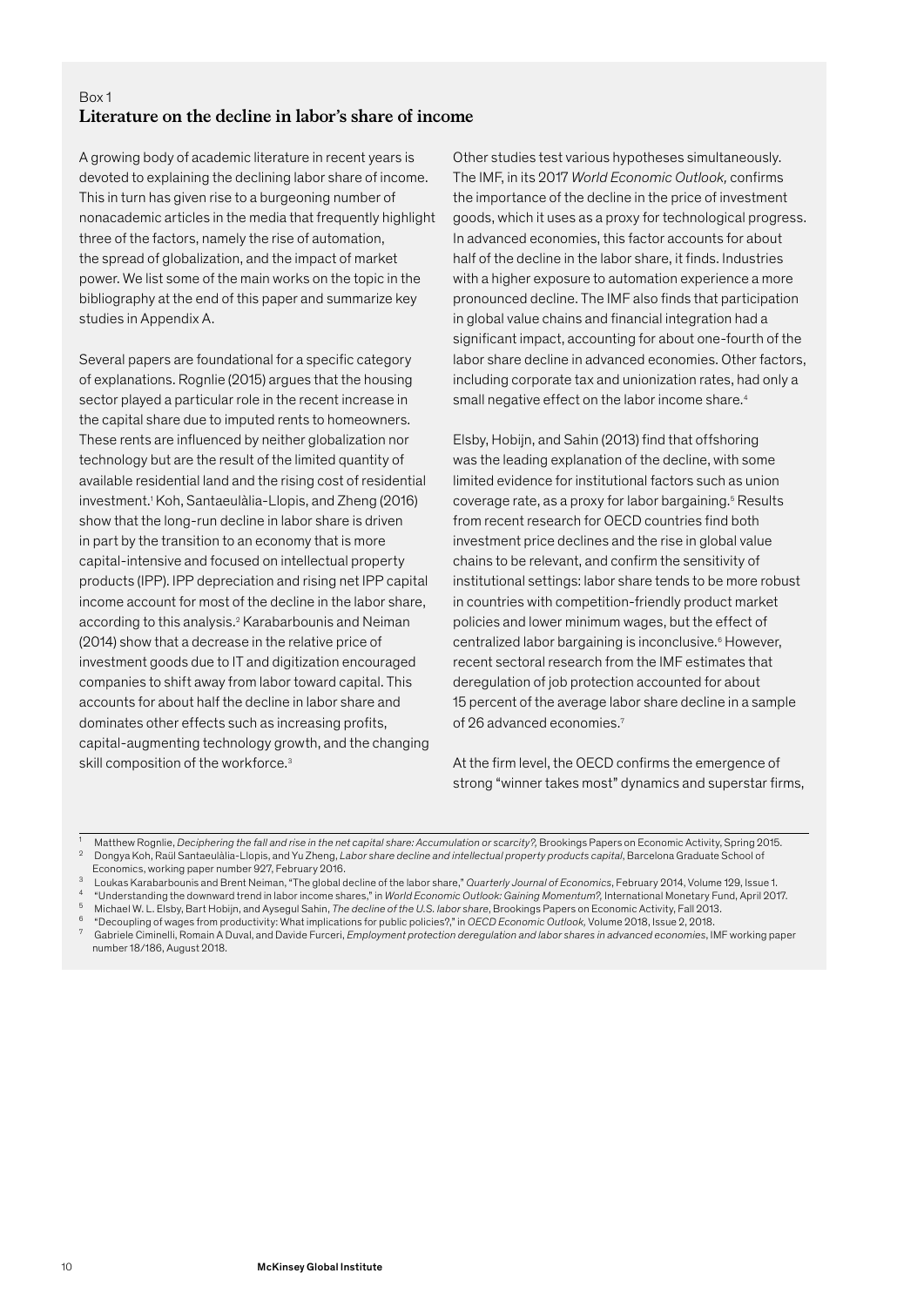a composition effect previously discussed in Autor et al. (2017).8 Barkai (2016) disentangles capital costs—driven by capital stock and required rate of return on capital from pure profits and finds that both the labor share and capital costs share have been decreasing in the United States, with the strong rise in profit share related to higher concentration in various industries, which can be understood as a gauge of this decline.9 Gutiérrez (2017) systematically tests potential drivers of the labor share, integrating the methodology developed in Barkai.<sup>10</sup> Capital-biased technical change, a prominent factor in the labor share debate, is found to be relevant only for some specific sectors, such as manufacturing. Aggregate patterns for the United States are consistent with both rising firm markup and concentration, because of either increasing market power or growing importance of scale efficiency. While the analysis is not able to size their relative contribution, Gutiérrez favors rising market power. This is based on Gutiérrez and Philippon (2017), who show that total factor productivity growth ceased to be related to concentration after 2000 but should continue to be related, if consolidation leads to higher productivity. They also note that concentration primarily increased in the 1990s and early 2000s, before the acceleration of the labor share decline.<sup>11</sup>

Recent studies such as Bergholt et al. (2018) innovate in that they combine a theoretical model of structural changes, structural vector autoregressive process (S-VAR), and data simulation in order to evaluate the size of the respective hypotheses for the decline in labor share. They find that automation has been the main driver of the labor share decline since the early 2000s, with a rise in price markup (for example, due to lower competition and higher concentration) becoming increasingly prominent

following the global financial crisis. Contrary to some of the earlier studies, investment in capital-biased technology helped stabilize the labor share.<sup>12</sup>

Finally, in a series of recent publications, Acemoglu and Restrepo (2018) model the implications of automation for the labor share: there is a balanced growth path where automation replaces workers but creates new versions of existing occupations where labor still has a comparative advantage over machines. In another paper, they confirm that the use of machines instead of labor could lead to a reduction in labor share, labor demand, and wages. Technologies most threatening to the labor share are ones that do not lead to major productivity breakthroughs, so that their positive spillover effects on productivity and wages are limited.<sup>13</sup>

Our research methodology distinguishes itself from the typical approach used in the literature. First, we focus primarily on an analysis of the United States (versus a cross-country comparison) to ensure that we are building country-specific insights. Second, we build a micro-to-macro perspective by looking at all sectors in the economy, determining their relative importance for economy-wide effects on the aggregate capital share (rather than a perspective built on the labor share only). Third, we explore and contrast the importance of many factors discussed in the literature, instead of laying the focus on the transmission mechanism of a specific one. And finally, our approach involves an analysis of the dynamics within each sector to highlight observable components of the labor share and insights behind them, rather than an approach using econometric models and regressions. We hope that such an approach offers an interesting and useful perspective on the debate.

<sup>8</sup> David Autor et al., *The fall of the labor share and the rise of superstar firms*, IZA discussion paper number 10756, May 2017.

<sup>9</sup> Simcha Barkai, *Declining labor and capital shares*, working paper, University of Chicago, 2017.

<sup>10</sup> Germán Gutiérrez, *Investigating global labor and profit shares*, working paper, October 2017.

<sup>11</sup> Germán Gutiérrez and Thomas Philippon, *Declining competition and investment in the U.S.*, NBER working paper number 23583, July 2017.

<sup>12</sup> Drago Bergholt, Francesco Furlanetto, and Niccolo Maffai Faccioli, *The decline of the labor share: New empirical evidence*, working paper preliminary draft, December 2018

<sup>&</sup>lt;sup>13</sup> Daron Acemoglu and Pascual Restrepo, "The race between man and machine: Implications of technology for growth, factor shares and employment," *American Economic Review*, June 2018, Volume 108, Number 6; and Daron Acemoglu and Pascual Restrepo, *Modeling automation*, NBER working paper number 24321, February 2018.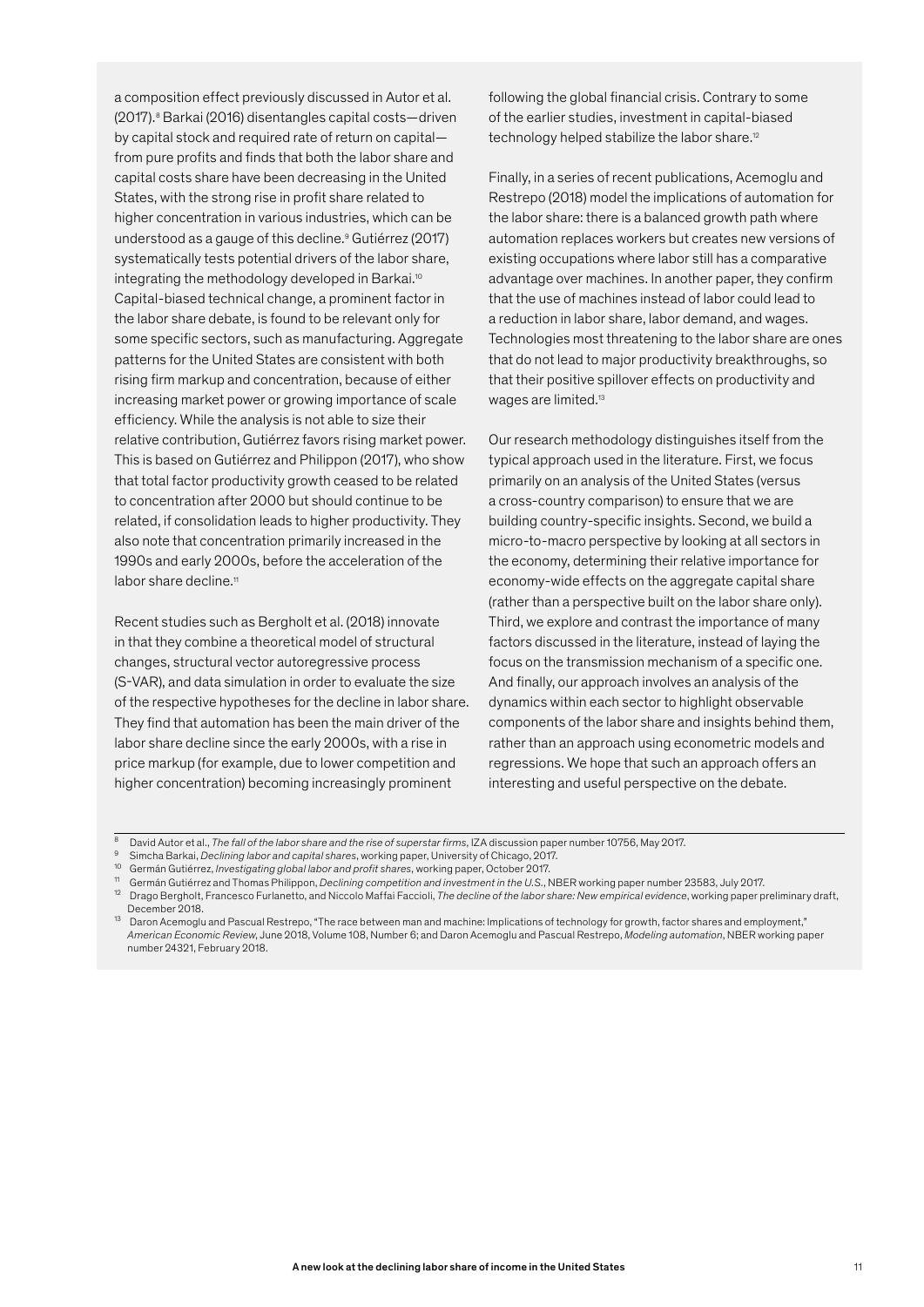### Box 2 **What we know about superstar firms and superstar sectors**

The emergence and rapid growth of very large global companies have sparked much discussion about "superstar" firms and "superstar effects," including the potential impact on the labor share of income as they generate particularly high returns to capital. MGI's research on this phenomenon follows a broad approach, analyzing the effect from the perspective of firms, sectors, and cities. While a variety of definitions exist, we define superstar as a firm, sector, or city that has a substantially greater share of income than peers and is pulling away from those peers over time.<sup>1</sup> In the following, we summarize main findings at the company and sector level that are relevant to the decline in labor share of income and rise in capital share of income.

— The superstar firm effect is real. Among the world's largest companies, economic profit is distributed unequally along a power curve, with the top 10 percent of firms capturing 80 percent of economic profit.2 We label these superstar firms.<sup>3</sup> This distribution of economic profit has become more unequal over the past 20 years. After adjusting for inflation, today's superstar firms have 1.6 times more economic profit

on average than superstar firms 20 years ago. The increasing concentration of economic profit is also accompanied by larger and more concentrated losses at the other end of the distribution.

— The superstar effect has also been seen among sectors, many of which tie to the sectors identified in this research. We analyze 24 sectors of the global economy that encompass all private-sector business establishments.4 A superstar sector is identified based on the share of gains in income—measured as gross value added and gross operating surplus—accruing to business establishments in G-20 economies over time. We find that 70 percent of gains in gross value added and gross operating surplus have accrued to establishments in just a handful of sectors over the past 20 years. This is in contrast to previous decades, in which gains were spread over a wider range of sectors. While the superstar effect is not as strong for sectors as it is for firms, what we have identified as superstar sectors include financial services, professional services, real estate, and two smaller (in terms of gross value added and gross operating

- 2 Chris Bradley, Martin Hirt, and Sven Smit, *Strategy beyond the Hockey Stick: People, Probabilities, and Big Moves to Beat the Odds*, Hoboken, NJ: John Wiley & Sons, 2018.
- $3$  To better understand firm dynamics, we analyzed nearly 6,000 of the world's largest public and private firms, each with annual revenues greater than \$1 billion, that together make up 65 percent of global corporate pretax earnings (EBITDA) over the period from 1994 to 2016. Our metric for superstar firms is economic profit, a measure of a firm's invested capital times its return above the cost of capital. We focus on economic profit because it reflects the economic value created by a firm's operating activities and investments.
- 4 Sectors such as agriculture, public administration, social services, and defense are excluded.

<sup>1</sup> *Superstars: The dynamics of firms, sectors, and cities leading the global economy*, McKinsey Global Institute, October 2018.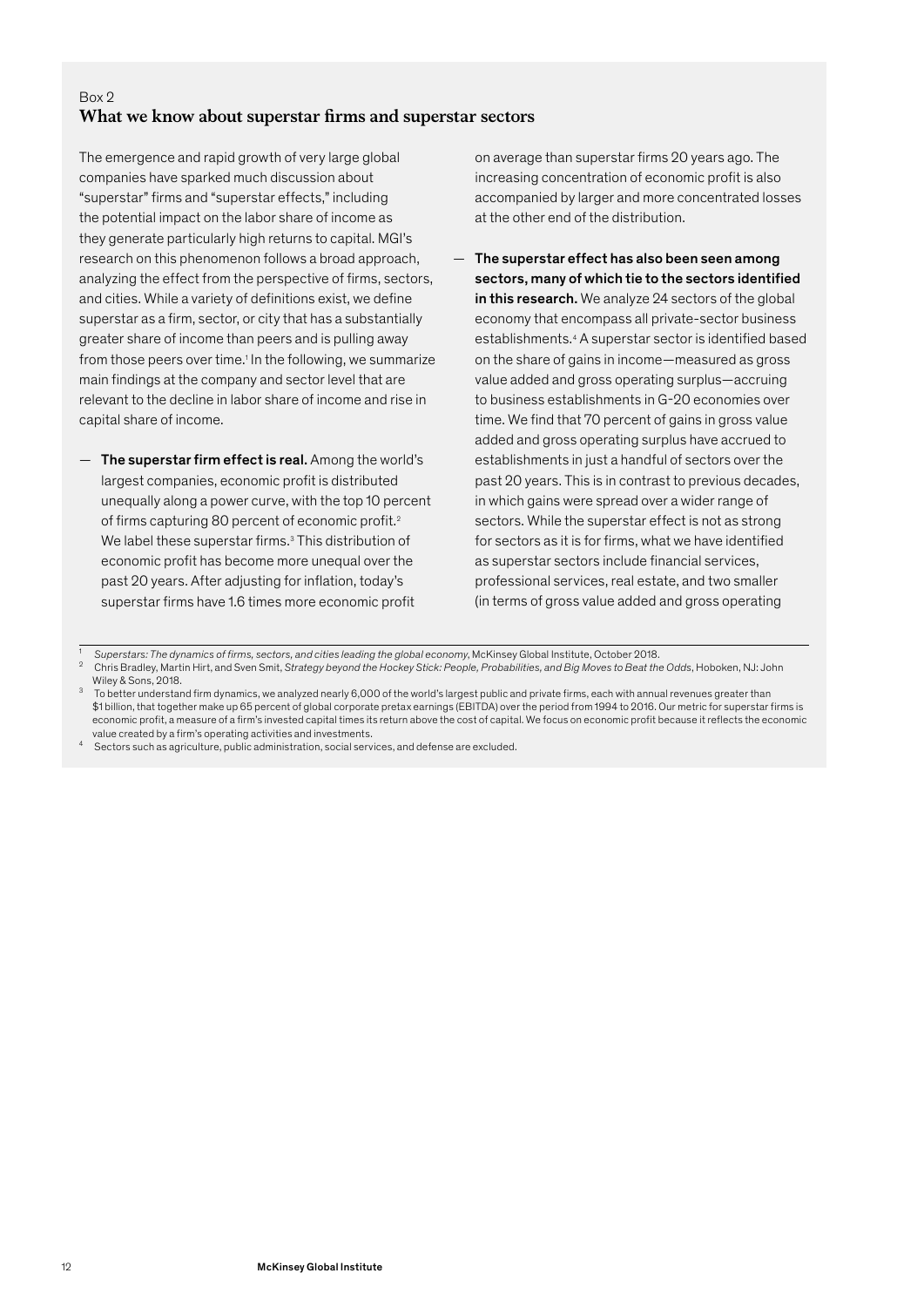surplus) but rapidly gaining sectors: pharmaceuticals and medical products, and internet, media, and software (without telecom). Of these, real estate, pharmaceutical and chemical products, computer services, and information services are also identified in our research as driving the decline in labor share and the rise in capital share. Other sectors, for example transportation services, automobiles and parts, and natural resources, while not being superstar sectors, significantly gained in terms of share of gross operating surplus in most G-20 countries and are among the key sectors in our analysis. 5

— Superstar sectors increasingly rely on R&D and intangibles rather than labor and tangible capital inputs. Today's superstar sectors and firms share one or more of the following attributes: fewer fixed capital and labor inputs, more intangible inputs—for example R&D—and higher levels of digital adoption and regulatory oversight than other sectors. The gains in gross value added accrue more to corporate gross surplus and capital holders rather than labor, flowing to intangible capital such as software, patents, and brands. This phenomenon of lower reliance by superstars on labor and tangible capital inputs has been increasing over time, with superstar firms and sectors less labor- and tangible capital-intensive today than those 20 years ago. Superstar effects could thus also overlap with the rise in depreciation from a shift to intangibles that we observe as an important component of labor share declines and, due to their technological edge, possible substitution of labor with capital.

— Superstar status among firms remains achievable: the odds of becoming one—or remaining one are unchanged. Superstar status remains highly contested, and despite the increasing concentration of economic profit, it is easy to fall from the top. We found nearly half of superstars lost their status in every business cycle. This churn rate has remained unchanged over the past three business cycles going back more than 30 years. This indicates continuing competitive churn for firms. We have found in our productivity research that rising concentration does not seem to be a major factor in the productivity growth slow-down of the last decade.<sup>6</sup>

Our analysis so far raises questions for further research. For instance, we find that many suggested explanations of the superstar effect, such as productivity growth, technological or regulatory advantage, and intangible investments do not fully account for the phenomenon.

 $5$  Differences in findings originate from the country coverage (G-20 versus United States), sector definition, and the methodology used. <sup>6</sup> *Solving the productivity puzzle: The role of demand and the promise of digitization*, McKinsey Global Institute, February 2018.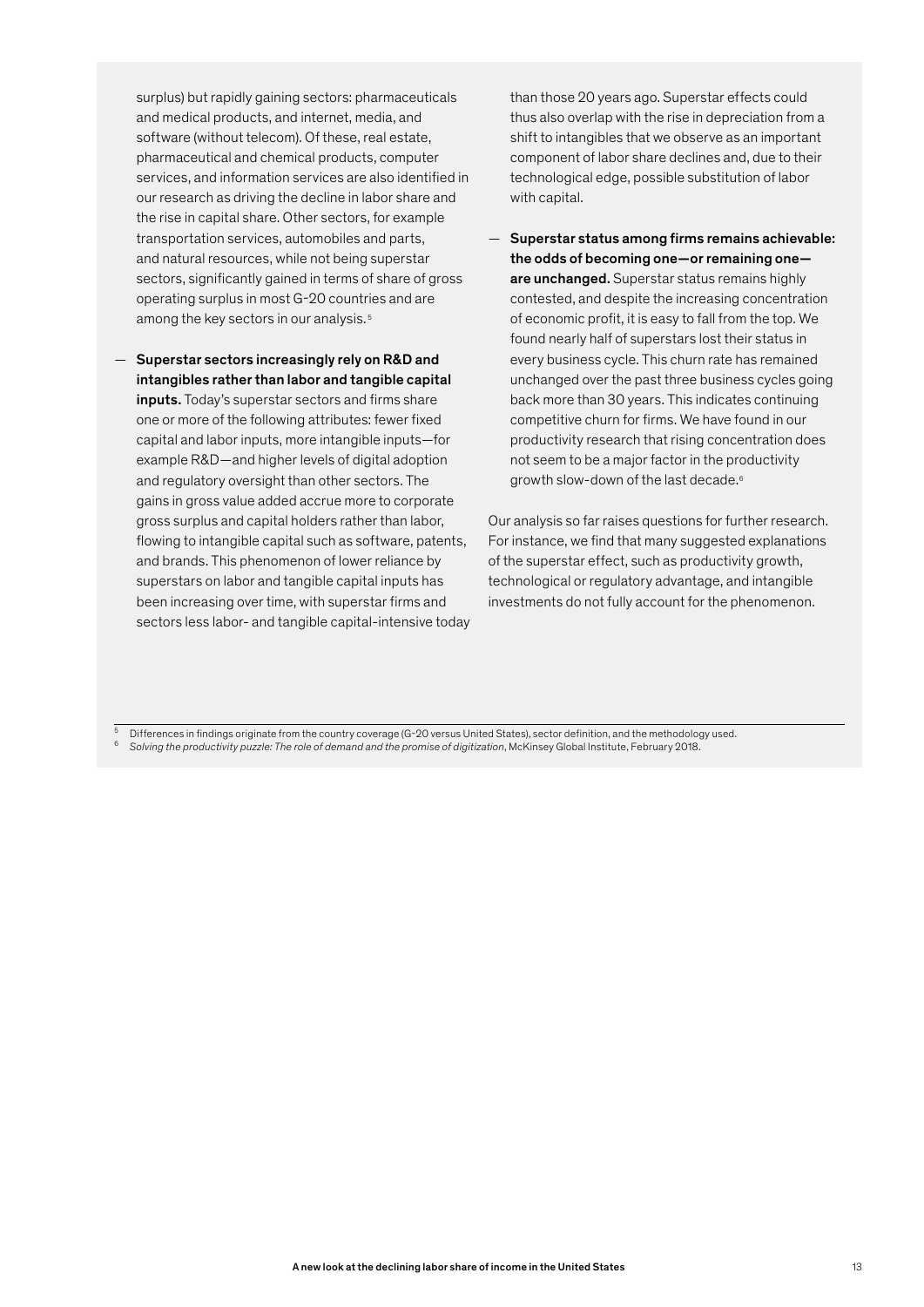# <span id="page-15-0"></span>**2. Our approach: A micro-to-macro sector approach and DuPont decomposition**

We take a micro-to-macro approach to analyzing the labor share of income. This brings out strongly different patterns by sector. We lay the focus on the mirror image of the labor share the capital share—because it lends itself to further decomposition into fundamental drivers to better understand its change over the last few decades. Anything that drives the capital share up will equivalently drive the labor share down. Our approach combines a decomposition of the total contribution of each sector with a DuPont-type decomposition of the drivers of the capital share and deep microeconomic sector insights to understand the many influences at play. We then relate those drivers to main explanations in the literature. We use the broadest possible scope for labor share (see Box 3, "Our definition of labor share and the scope of this analysis").

First, we identify which industries have contributed most to the increase in capital share, quantifying a "mix" effect (the importance of each sector in terms of relative value added) and a "within" effect (the rise of capital share within an industry). For more details on the methodology, see Appendix B.

Second, we investigate which fraction of gross operating surplus is an actual increase in net profits and which fraction is attributed to depreciation.<sup>22</sup> We can use the calculated increase in depreciation directly to assess that effect and understand from sector deep dives the factors that drove it.

Third, to help us distinguish between rising returns versus capital deepening, we adapt a DuPont decomposition typically used in finance to further break down net operating surplus into its underlying components: returns on invested capital—or net operating surplus over net capital stock, which can be broken down further into profit margins on sales and capital turnover—and capital-to-output ratios (Exhibit 4). We use that decomposition to gain a better understanding of the forces that might be at play in each sector to depress the labor share. A rising capital-to-output ratio would be a strong indicator of substituting capital for labor, or offshoring labor-intensive tasks, which we can corroborate with a sector understanding of when, where, and how that may have happened.23 Rather than defining metrics of capital deepening, including nominal or real changes in capital-to-worker ratios, and trying to econometrically assess the impact on the labor share, we start with what we can observe as a metric that directly affects the labor share, the capital-to-output ratio, and interpret whether that is related to capital substitution or other effects based on sector insights. These could

 $\frac{22}{2}$  The measure of net profit used in this report is net operating surplus, which contains corporate, household, and government profits, including interest and taxes, net housing income (with imputed rents of homeowners), net interest income, and part of proprietors' income. Since the start of our sample in 1998, the share of net interest income has been decreasing, while the share of housing income and corporate profits has been rising. For a more detailed discussion, see Alan Cole, *A walkthrough of gross domestic income,* Tax Foundation, Fiscal Fact number 467, May 2015.

<sup>&</sup>lt;sup>23</sup> Often, economists would use capital per hour worked ratios to assess capital deepening, but there is an impact on the labor share only if an increase in that ratio also entails increases in either capital-to-output ratios or return on invested capital.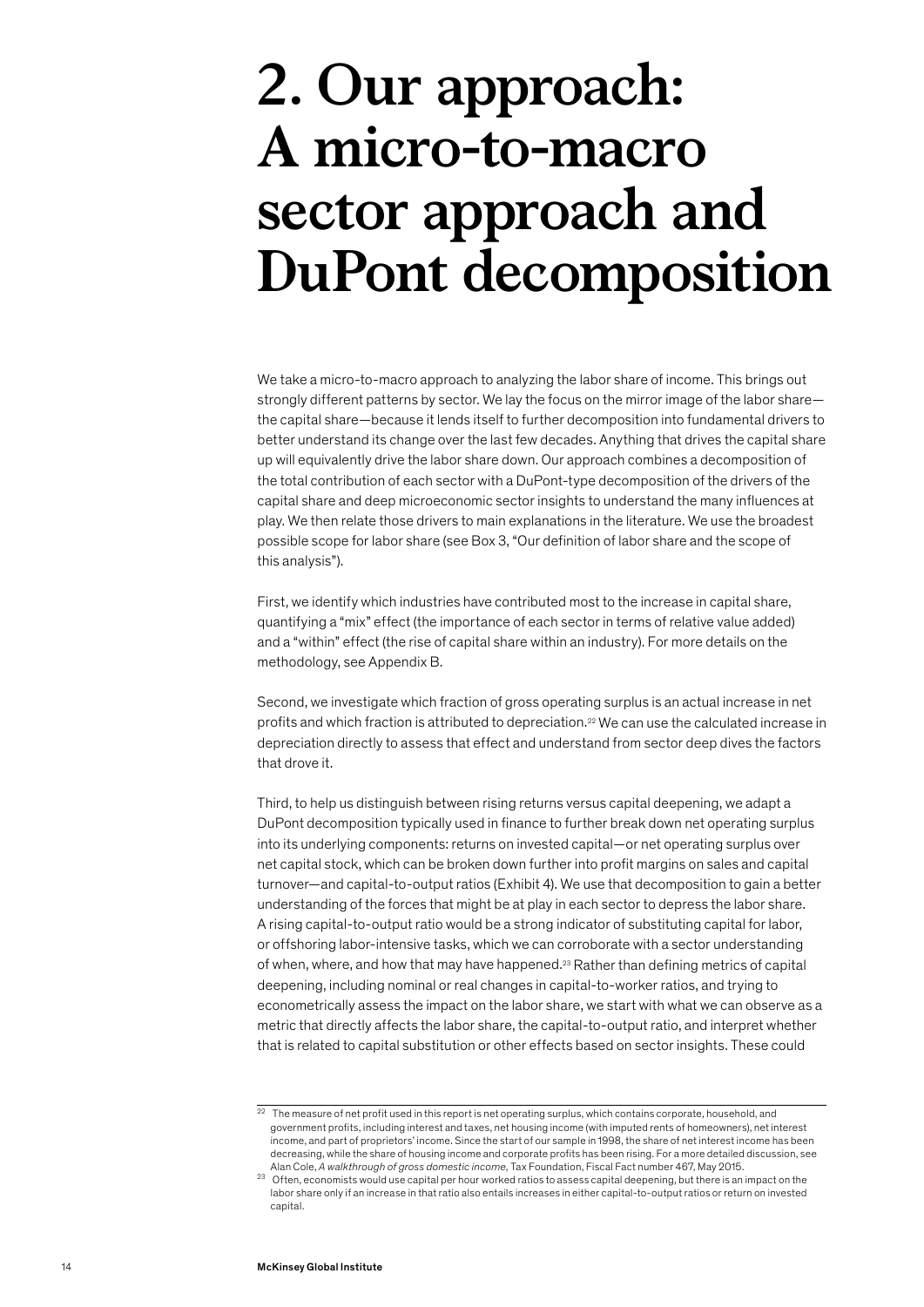#### Box 3 **Our definition of labor share and the scope of this analysis**

We apply the common definition of labor share as total labor compensation divided by GDP (or gross value added at basic prices at the sector level), in line with BLS, among others. Note that this starts from a gross metric for income, while one might arguably rather discuss net income shares adjusted for depreciation. We choose this approach to align with the majority of the literature and the public policy debate, and to be able to showcase the relevance of shifts in capital structure on the labor share. We apply a typical adjustment to the labor share for mixed income of self-employed workers, in line, for instance, with the OECD. We then take a full economy perspective, notably including the public, real estate, and energy sectors that are sometimes excluded in the literature due to their specific characteristics. Our approach aims to make the impact of each individual sector fully transparent, so we start from the broadest possible basis.

include decreases in output from compressing labor compensation and labor offshoring. We look at returns on invested capital (ROIC) as an additional driver of labor share declines. We interpret increases in ROIC as a potential marker of cycle or supercycle effects or rising superstar effects, which we can, again, test via deeper sector reviews.

Finally, we use a micro sector lens to understand the dynamics across and within sectors, combining the above analysis with additional sector data and industry expertise (see section 4 for a detailed review of the sectors). We then use those insights to map sectors to the five leading explanations for the decrease in labor share identified in the literature. For each sector and each of the five explanations, we conduct a simple assessment to designate them as "limited," "relevant," or "highly relevant" and use that to allocate the sector's contribution to the overall labor share decline to those explanations.<sup>24</sup>

While our decompositions are mathematically precise, the relevance we assign to each driver in each sector is based on informed judgments and our knowledge of the respective industry.

 $\overline{a^2}$  A sector's contribution to the total net capital share increase is split across the factors identified as "relevant," with a weighting of 1, and those identified as "highly relevant," with a weighting of 2. For example, if we mark supercycles and boom-bust as "highly relevant" and capital substitution as "relevant" in the mining sector, the former will account for twothirds of the sector's contribution to the net capital share increase, and the latter one-third. The role of depreciation is calculated across all sectors of the economy.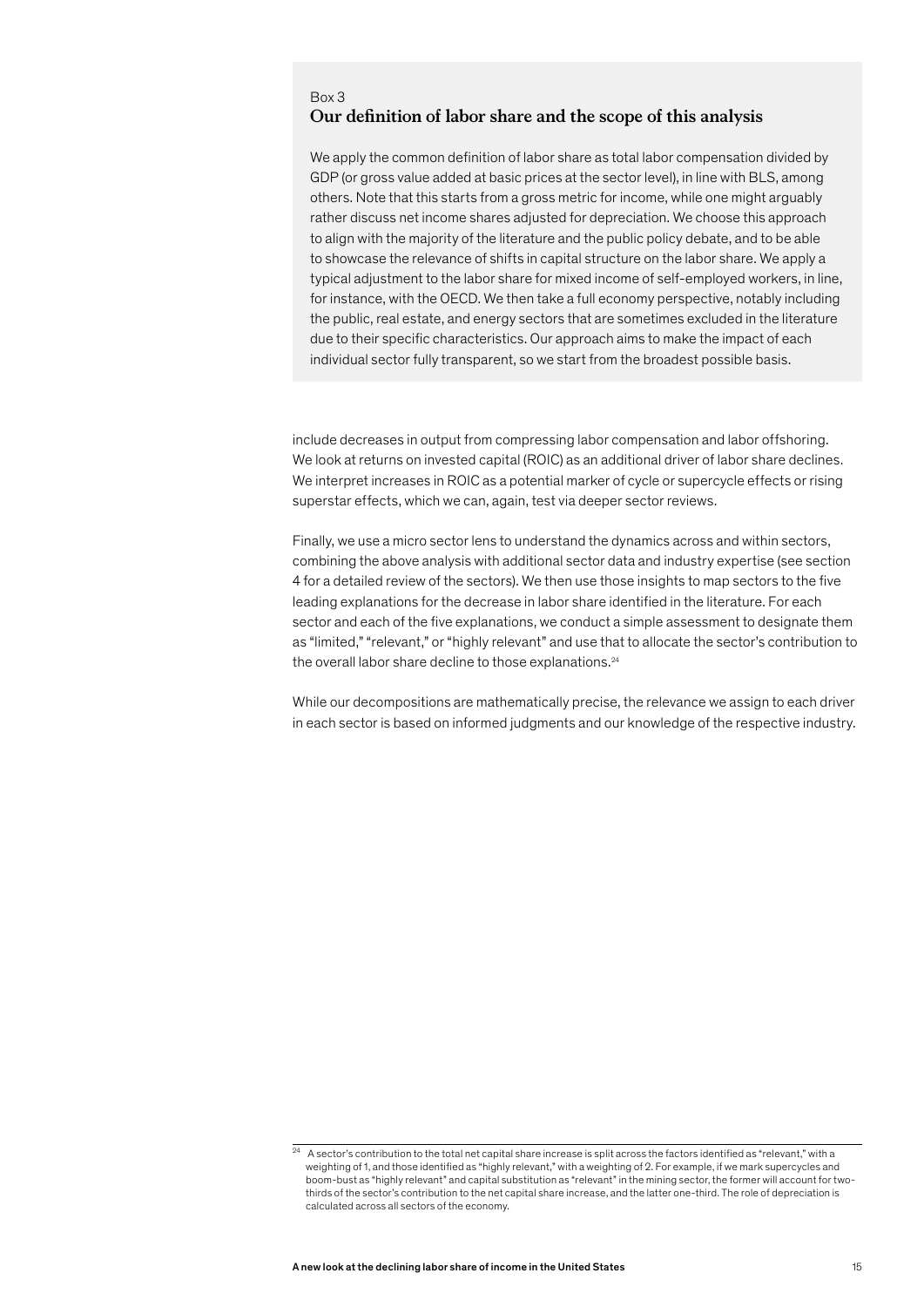### **We use an adaptation of the DuPont decomposition to identify industries and economic variables driving the decline in labor share.**

Overview of our decomposition methodology

| <b>COMP</b><br>Total<br>compensation<br>of employees | <b>DEP</b><br>Depreciation | GO.<br>Gross<br>output<br>(sales) | <b>GOS</b><br>Gross<br>operating<br>surplus | <b>GVA</b>               | Gross value<br>added (at<br>basic prices) | <b>NOS</b><br><b>Net</b><br>operating<br>surplus | <b>NCS</b><br><b>Net</b><br>capital<br>stock | <b>TAX</b><br>Taxes less<br>subsidies on<br>production |
|------------------------------------------------------|----------------------------|-----------------------------------|---------------------------------------------|--------------------------|-------------------------------------------|--------------------------------------------------|----------------------------------------------|--------------------------------------------------------|
| Labor share                                          | <b>GVA</b>                 | COMP <sup>1</sup>                 |                                             | <b>TAX</b><br><b>GVA</b> | NOS <sup>1</sup><br><b>GVA</b>            | DEP<br>GVA                                       |                                              |                                                        |

Adapted DuPont capital share decomposition



- <sup>1</sup> Adjusted for self-employed income: COMP/GVA is multiplied by total employment/employees at the most granular industry level. It assumes that self-employed and employed workers earn the same wage. GOS and NOS also are affected by this adjustment.
- 2 Note that ROIC typically includes the impact of taxes; however, we refrain from including it here since trends for taxes and subsidies on production are roughly similar across industries and are therefore not an important source of variation by industry.

Source: DuPont methodology attributed to Donaldson Brown (unpublished, 1912); featured in most corporate finance textbooks, eg, Eliot H. Sherman, *A manager's guide to financial analysis*, AMA Self-Study, September 2015; McKinsey Global Institute analysis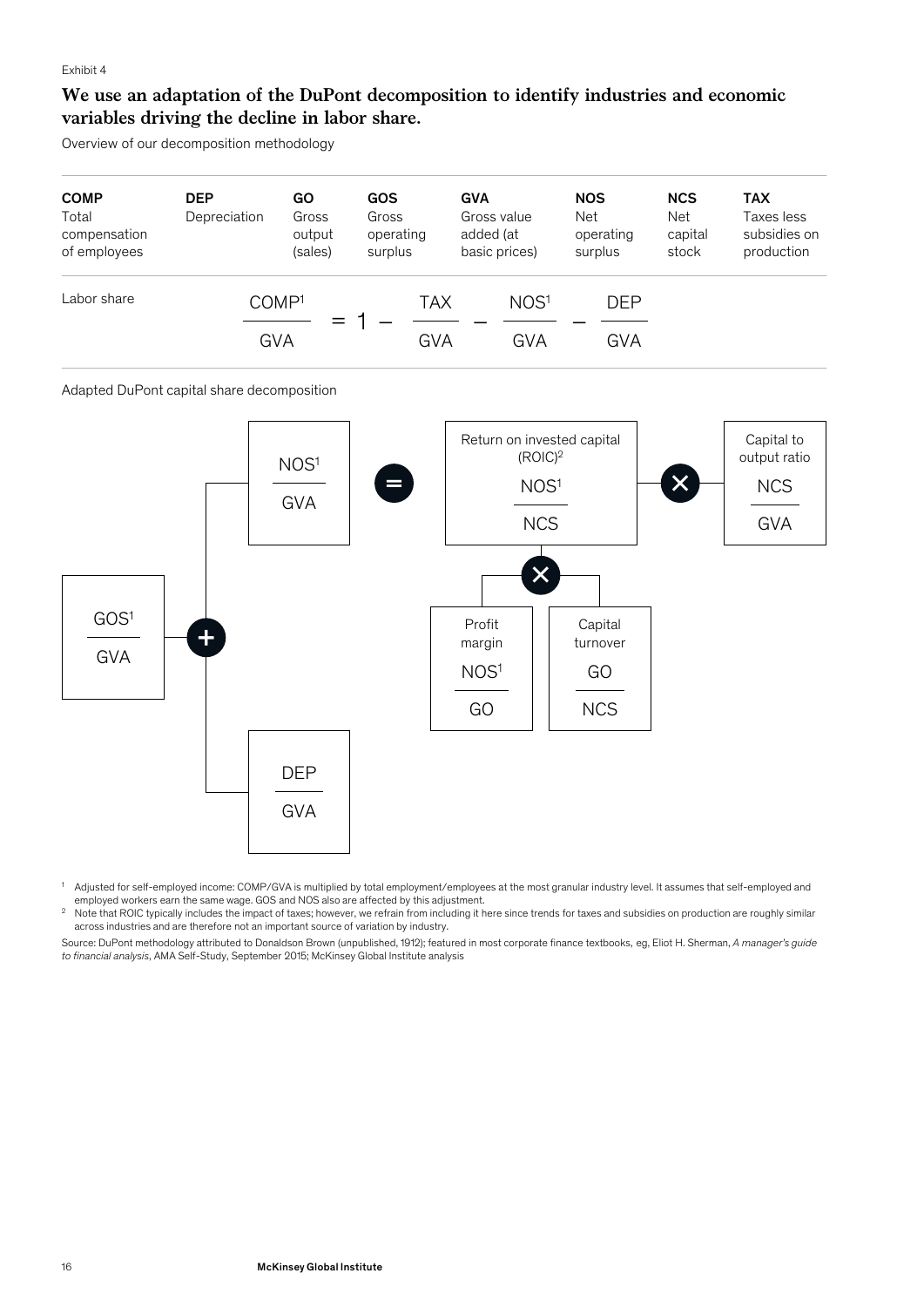# **3. Our findings: The sectors and factors driving capital share increases**

We compare the period between 1998 and 2002, the beginning of our data sample, with the period between 2012 and 2016, a stable period marking the transition from crisis recovery to expansion.

In that span, the US labor income share for the private business sector alone declined by an exceptionally large 5.4 percentage points, according to the Bureau of Labor Statistics, or 3.5 percentage points for the total economy, according to the Organisation for Economic Co-operation and Development (OECD).25

We quantify the total increase in depreciation across all sectors in the economy and then focus on 12 sectors that account for most of the increase in net capital share (Exhibit 5).26 These industries are representative of sectors across the United States economy, with cyclical businesses, selected manufacturing sectors, technological services, and other services such as retail and transport. It is worth noting that some sectors experienced a decrease in capital share over the period.<sup>27</sup>

While there is a high heterogeneity in the relative size and contribution of the sectors to the change in labor share, we find that the main driver behind the increase in capital share was an increase in capital share within each sector rather than the effect of a mix shift of the economy toward sectors with higher capital share (Exhibit 6).

For each of these sectors, we outline the impact played by depreciation versus an increase in net capital share. This allows us to outline potential drivers behind the capital share increase, as highlighted in the next section.

### **Ranking the main reasons for the decline in labor share**

We find that that the main drivers for the decline in the labor share of income since 1999 are as follows, starting with the most important: supercycles and boom-bust (33 percent),

<sup>25</sup> BLS Labor Productivity and Costs database (June 2018 release); OECD Structural Analysis Database (OECD STAN, July 2018 release). The difference of approximately 1.8 percentage points is due to different sector coverage between the BLS and the OECD and, to a lesser extent, definition and methodology. We chose to use OECD data, since it helps enable compatibility of data and replication to other countries in further research. It also allows us to use harmonized OECD measures of net capital stock at the industry level. We adjust the labor share for self-employed income following the literature by multiplying it with total employment over number of employees at the most granular industry level. This assumes that self-employed and employed workers earn the same wage.

<sup>26</sup> Together, they account for 101 percent of the total increase, with an additional 13 percent in sectors not considered here but having an increase in capital share as well, compensated by a set of sectors experiencing a decline in capital share. While not all manufacturing sectors are among the 12 selected sectors, it is worth mentioning that total manufacturing is among the main drivers of the recent capital share increase (35 percent excluding depreciation). For a detailed discussion of manufacturing in the United States, see *Making it in America: Revitalizing US manufacturing*, McKinsey Global Institute, November 2017.

<sup>27</sup> Among them, the largest contributors were professional, scientific, and technical activities (–8.0 percent), human health (–7.2 percent), and public administration, defense, and social security (–6.8), with a total of –40 percent across all negative sectors (–1.43 percentage points).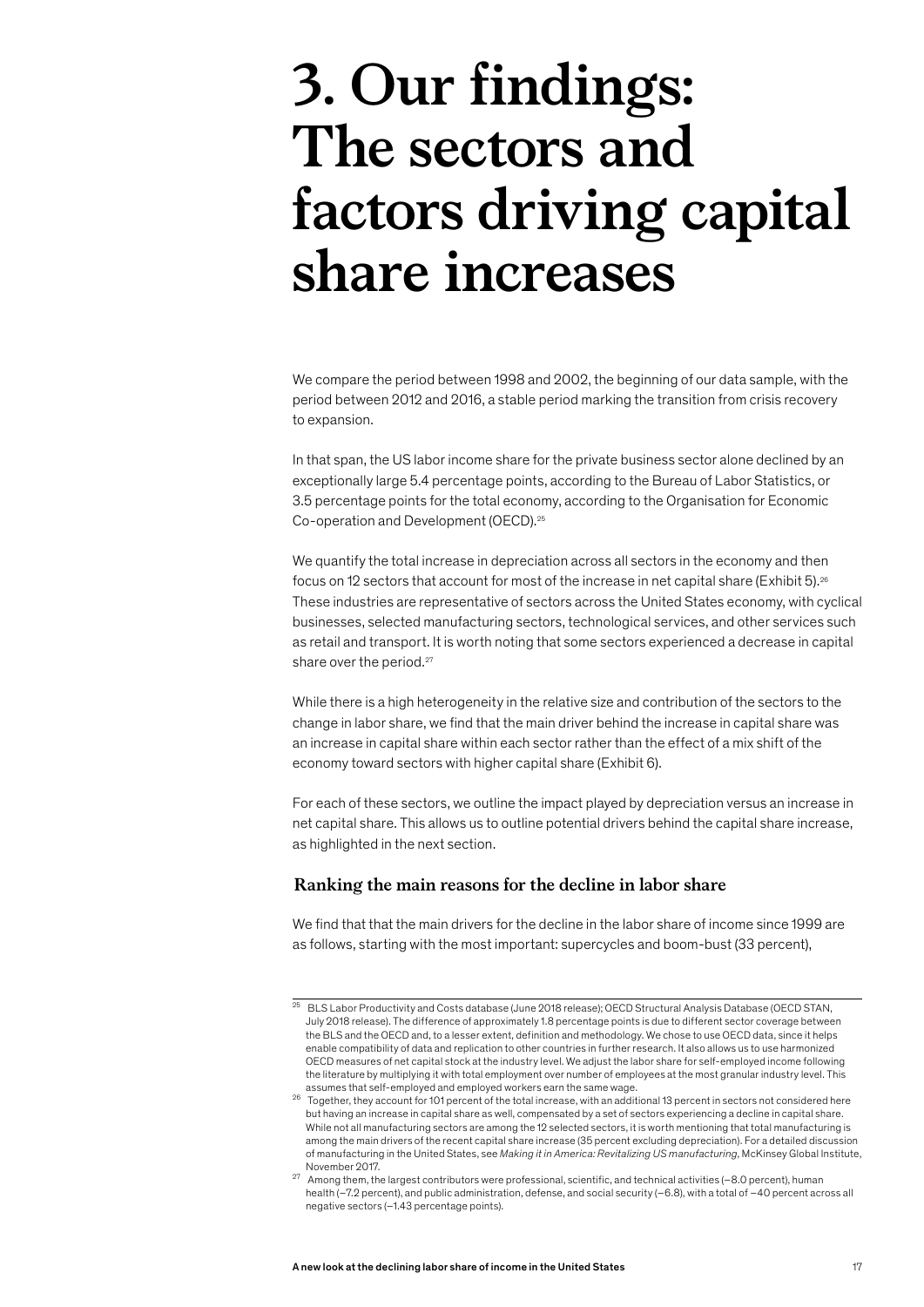#### <span id="page-19-0"></span>Exhibit 5

#### **Twelve sectors account for most of the increase in capital share.**

|                                      |                                                                                            | Twelve sectors account for most of the increase in capital share. |      |  |                                                      |
|--------------------------------------|--------------------------------------------------------------------------------------------|-------------------------------------------------------------------|------|--|------------------------------------------------------|
|                                      | Decomposition of the aggregate increase in capital share,<br>2012-16 vs 1998-2002 average, |                                                                   |      |  | Mix<br>Within                                        |
| Percentage points                    |                                                                                            |                                                                   |      |  | Share of total<br>capital share<br>increase,<br>$\%$ |
| Capital share, BLS 1998-2002         |                                                                                            | 37.66                                                             |      |  |                                                      |
| BLS vs OECD <sup>1</sup>             |                                                                                            | 1.77                                                              |      |  |                                                      |
| Depreciation                         |                                                                                            | 0.94                                                              |      |  | 26                                                   |
|                                      | Mining and quarrying                                                                       | 0.31                                                              |      |  | 9                                                    |
|                                      | Construction                                                                               | 0.26                                                              |      |  | $\overline{7}$                                       |
| Cyclical sectors                     | Real estate                                                                                |                                                                   | 0.53 |  | 15                                                   |
|                                      | Coke and refined<br>petroleum                                                              |                                                                   | 0.32 |  | 9                                                    |
|                                      | Motor vehicles                                                                             |                                                                   | 0.09 |  | $\mathbf{2}$                                         |
| Selected<br>manufacturing<br>sectors | Pharmaceuticals<br>and chemicals                                                           |                                                                   | 0.18 |  | $\overline{5}$                                       |
|                                      | Computer, electronics,<br>and optical                                                      |                                                                   | 0.31 |  | 9                                                    |

|                               | Computer, electronics,<br>and optical   | 0.31    | $\mathcal{G}$  |
|-------------------------------|-----------------------------------------|---------|----------------|
|                               | Publishing, audiovisual,<br>and telecom | 0.50    | 14             |
| Tech-related<br>services      | Computer programming<br>and consulting  | 0.08    | $\mathbf{2}$   |
|                               | Information services                    | 0.06    | $\overline{2}$ |
|                               | Wholesale and retail                    | 0.60    | 17             |
| Other services                | Transportation and<br>storage           |         | 0.37<br>10     |
| Other positive                |                                         |         | 0.46<br>13     |
| All negative                  |                                         | $-1.43$ | $-40$          |
| Capital share,<br>BLS 2012-16 |                                         | 43.02   |                |

<sup>1</sup> Difference due to industry coverage (BLS only covers non-farm business sector while OECD covers total economy) and methodology (value added type, adjustments for self-employed income). OECD data used to conduct decomposition due to data availability. Note: Figures may not sum to 100% because of rounding.

Source: OECD STAN (July 2018 release); BLS (June 2018 release); McKinsey Global Institute analysis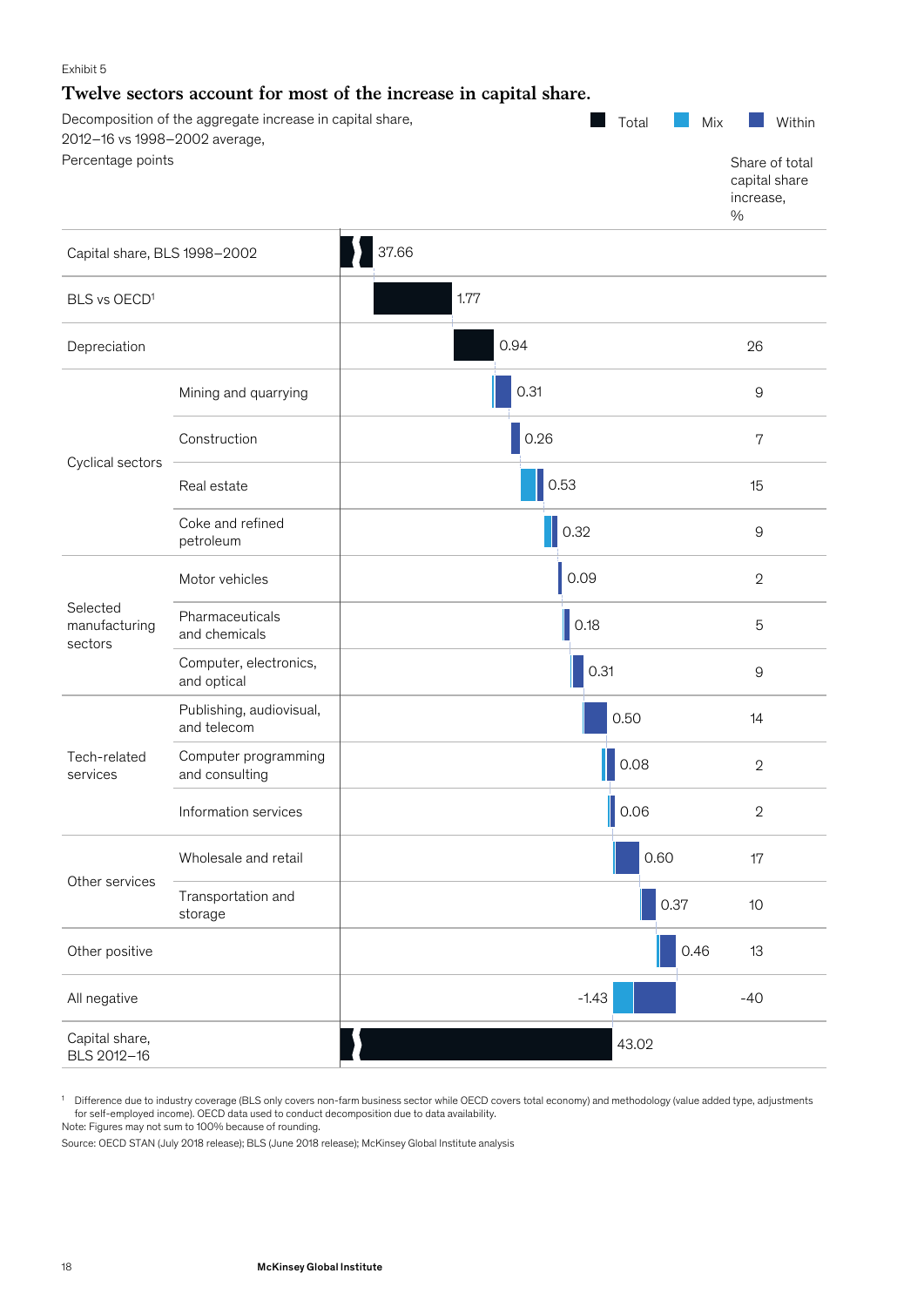rising depreciation and shift to IPP capital (26 percent), superstar effects and consolidation (18 percent), capital substitution and technology (12 percent), and globalization and labor bargaining power (11 percent) (Exhibit 7).

Supercycles and boom-bust effects: Even after adjusting for depreciation, we estimate that supercycles and boom-bust effects—particularly in extractive industries and real estate account for one-third of the surge in gross capital share since the turn of the millennium. In two sectors, mining and quarrying and coke and refined petroleum, capital share increases were led by increased returns on invested capital and higher profit margins during a sharp and prolonged rise in prices of metals, fuels, and other commodities fed by China's economic

Exhibit 6

Mix and within effect by sector, 1998–2002 vs 2012–16 **Net capital share increase within sector was the main driver of the fast drop in labor share.**



| I otal economy gross<br>capital share | 0.94         | 0.11 | 2.54   | 3.59 |
|---------------------------------------|--------------|------|--------|------|
| Percentage points                     |              |      |        |      |
|                                       | Depreciation | Mix  | Within |      |

Source: OECD STAN; McKinsey Global Institute analysis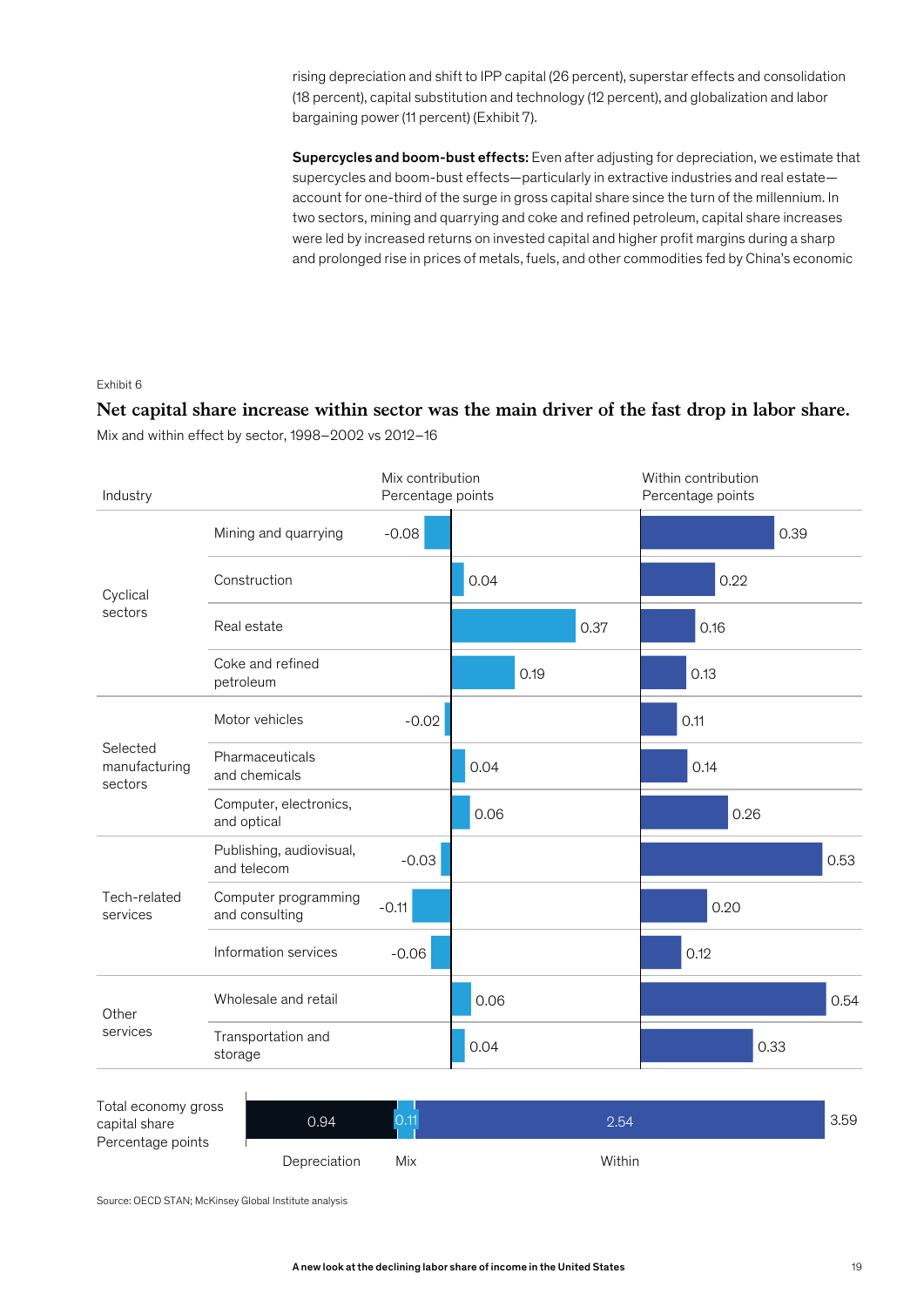### Exhibit 7 **Five leading forces drove the recent capital share increase.**

Main drivers of the capital share increase by sector, 1998–2002 vs 2012–16

|                                      |                                         |                                 |                                                                                                                                      | Highly relevant                           | Relevant                                     | Not main driver                                   |
|--------------------------------------|-----------------------------------------|---------------------------------|--------------------------------------------------------------------------------------------------------------------------------------|-------------------------------------------|----------------------------------------------|---------------------------------------------------|
|                                      | Industry                                | Supercycles<br>and<br>boom-bust | Rising and<br>faster<br>depreciation                                                                                                 | Superstar<br>effects and<br>consolidation | Capital<br>substitution<br>and<br>automation | Globalization<br>and labor<br>bargaining<br>power |
| Cyclical<br>sectors                  | Mining and quarrying                    |                                 |                                                                                                                                      |                                           |                                              |                                                   |
|                                      | Construction                            |                                 |                                                                                                                                      |                                           |                                              |                                                   |
|                                      | Real estate                             |                                 |                                                                                                                                      |                                           |                                              |                                                   |
|                                      | Coke and refined<br>petroleum           |                                 |                                                                                                                                      |                                           |                                              |                                                   |
| Selected<br>manufacturing<br>sectors | Motor vehicles                          |                                 |                                                                                                                                      |                                           |                                              |                                                   |
|                                      | Pharmaceuticals<br>and chemicals        |                                 |                                                                                                                                      |                                           |                                              |                                                   |
|                                      | Computer, electronics,<br>and optical   |                                 |                                                                                                                                      |                                           |                                              |                                                   |
|                                      | Publishing, audiovisual,<br>and telecom |                                 |                                                                                                                                      |                                           |                                              |                                                   |
| Tech-related<br>services             | Computer programming<br>and consulting  |                                 |                                                                                                                                      |                                           |                                              |                                                   |
|                                      | Information services                    |                                 |                                                                                                                                      |                                           |                                              |                                                   |
| Other                                | Wholesale and retail                    |                                 |                                                                                                                                      |                                           |                                              |                                                   |
| services                             | Transportation and<br>storage           |                                 |                                                                                                                                      |                                           |                                              |                                                   |
|                                      |                                         | $\%$                            | Weighted total contribution to the capital share increase of every driver<br>from these selected sectors (approximate), <sup>1</sup> |                                           |                                              |                                                   |
|                                      |                                         | 33                              | 26 <sup>2</sup>                                                                                                                      | 18                                        | 12                                           | 11                                                |

 $1$  Sum over selected sectors assuming a weight of 1 for "relevant" and 2 for "highly relevant," rebased to sum to 100%.

<sup>2</sup> Total economy.

Note: Figures may not sum to 100% because of rounding.

Source: OECD STAN; McKinsey Global Institute analysis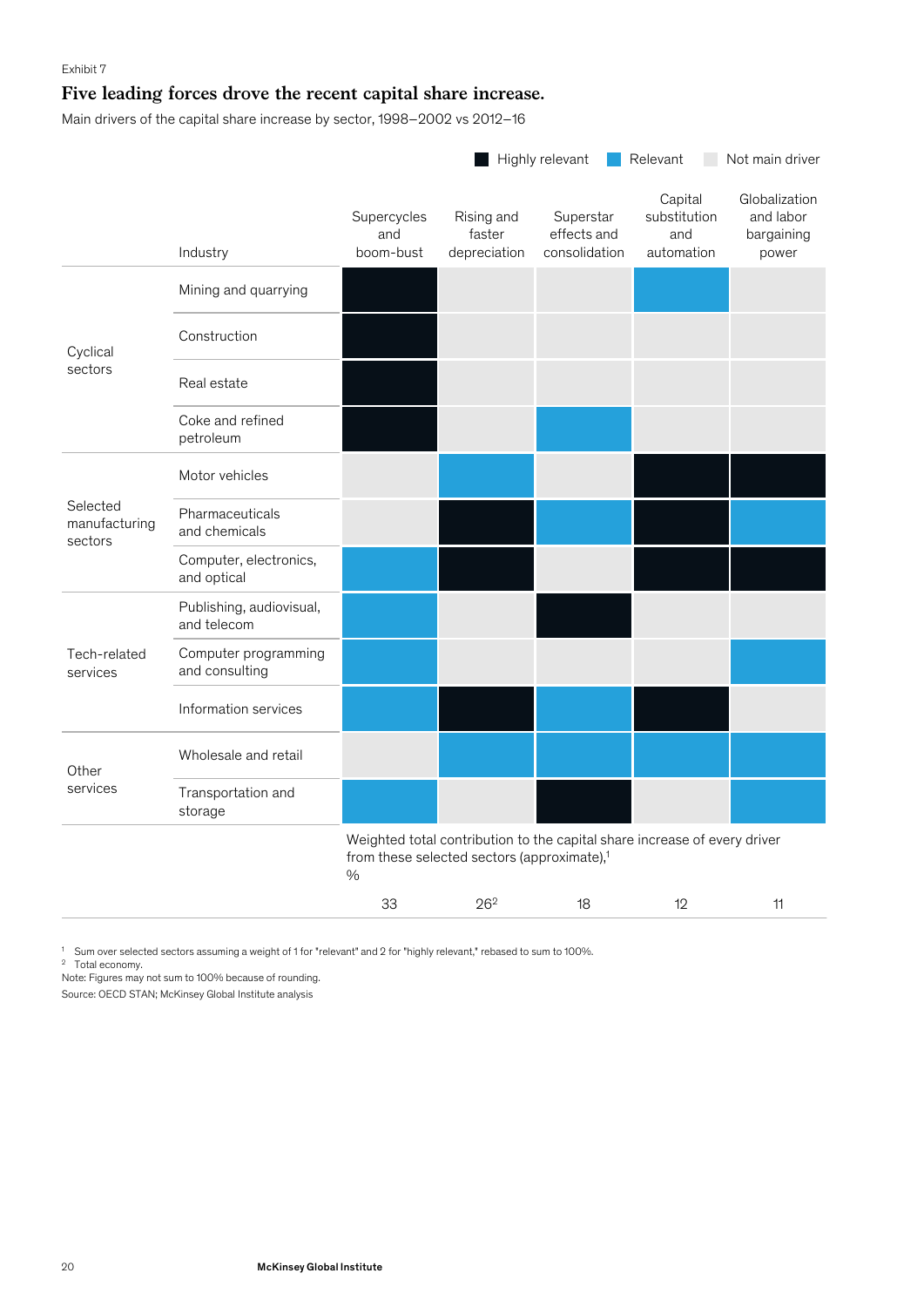expansion in the 2000s.<sup>28</sup> Technological advances then buffered some of the impact of the later decline in oil prices on profitability. Energy prices and cycles have affected other sectors, but to a lesser extent. This includes firms in the transportation and storage sector, such as truckers, shippers, and airlines, where profits are correlated with economic cycles.

Housing-related industries also contributed. The capital-intensive real estate sector grew in importance in terms of gross value added during the bubble, leading to a substantial mix effect raising the capital share of income. Financial liquidity eased the recovery in investment and prices after the bubble burst. Profit margins for construction companies have been recovering from the lows of the global financial crisis. Both the tech manufacturing and the information and communication sectors recovered from the lows of the dot-com crisis in the early 2000s toward returns on investment in line with long-run historical values.

Rising depreciation and shift to intangible capital: Higher depreciation is the secondlargest contributor to the increase in gross capital share, accounting for roughly onefourth (26 percent) of the total. Depreciation matters for labor share analyses, because the baseline, GDP, is a "gross" metric before depreciation; if more capital is consumed during the production process, there is less net margin to be distributed to labor or capital. This fact, which receives little attention in the literature, is particularly visible in manufacturing, the public sector, primary industries, and infrastructure services.29 One reason depreciation has become such a large factor in driving up the capital share is the increase in the share of intellectual property products capital—software, databases, and research and development—which depreciates faster than traditional capital investments such as buildings. The increase has been substantial: the share of IPP capital rose from 5.5 percent of total net capital stock for the total economy in 1998 to 7.3 percent in 2016, an increase of almost 33 percent.

Another factor driving higher depreciation is a "capital overhang" from the investment boom and ensuing output bust. Slightly elevated capital-to-output ratios (net capital stock over value added) mean that there is also, in historical terms, more capital relative to output that depreciates and therefore higher depreciation shares of output.30

Superstar effects and consolidation: We estimate that superstar effects contribute about one-fifth of the capital share increase. We base this estimate on analyzing which industries actually saw an increase in ROIC as a direct driver of capital share increases and where the increase goes hand-in-hand with (and may partially result from) rising consolidation or rise of superstar firms. Such patterns seemed particularly pronounced in several industries, and for each of them, superstar effects were marked as a "highly relevant" or "relevant" driver. Telecommunications, media, and broadcasting, for instance, experienced significant rises in returns. The transportation and storage industry went through another round of airline consolidation and recovered from the crisis to ROIC levels that are high by historical standards. The pharmaceutical and chemicals as well as information and computer services sectors are also known for superstar effects.<sup>31</sup> Finally, wholesale and retail as well as refining also went through a spurt in returns and consolidation. While rising concentration could affect not only labor share but also productivity, MGI research found that incentives to improve operational performance and innovate were still strong across sectors.<sup>32</sup>

Globally, mining and oil and gas producers experienced decreasing ROIC and declining productivity due to rising costs and capital expenditure during the upward cycle of the energy price rise. Recent patterns for the United States differ, as the country benefited from the improving efficiency of the shale oil and gas boom. For a discussion of global patterns, see

Beyond the supercycle: How technology is reshaping resources, McKinsey Global Institute, February 2017.<br><sup>29</sup> The secular increase in depreciation is not limited to the 12 sectors we selected. Together, they contributed to the total increase, a share considerably lower than their contribution to the net capital share increase. This is because our sample includes a few sectors that were exceptions to this trend: telecom, audiovisuals, and computer programming and consulting had a decrease in depreciation over the period, as we discuss in section 4.

<sup>&</sup>lt;sup>30</sup> Note that we account only for effects net of depreciation in the four other drivers.

<sup>31</sup> See *Superstars: The dynamics of firms, sectors, and cities leading the global economy*, McKinsey Global Institute, October 2018.

<sup>&</sup>lt;sup>32</sup> Solving the productivity puzzle: The role of demand and the promise of digitization, McKinsey Global Institute, February 2018.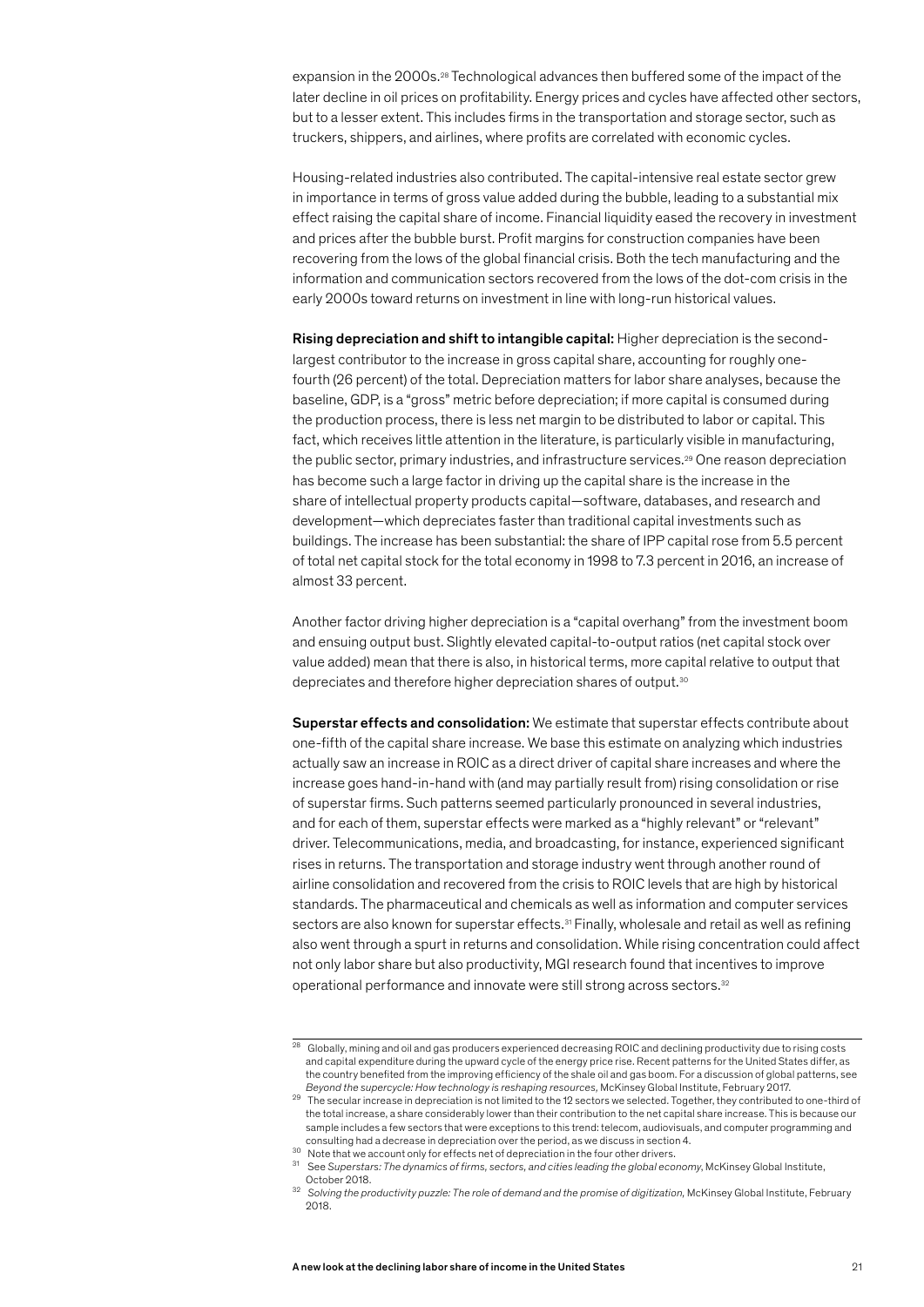Capital substitution and technology: The fourth-most important factor driving the increase in capital share of income appears to relate to a substitution of capital for labor, through factors including decreasing technology prices and better capabilities of machines. We estimate that this effect accounts for 12 percent of the increase in capital share in the industries we analyzed.<sup>33</sup> For this estimate, we note this driver as "relevant" or "highly relevant" for those industries that experienced a notable increase in capital-to-output ratios (as a direct driver of capital share increases), and where industry interviews suggest that such increases are partially driven by investment including in technology.34 This pattern seemed most pronounced in computer and electronics and motor vehicles (automation of production), pharmaceuticals and chemicals (drug manufacturing), information services (investment in data processing and stocking facilities), and, to a lesser extent, wholesale and retail trade (digitization of sales channels and supply chains) as well as mining and quarrying (rapid productivity improvements in shale oil and gas extraction).35

Globalization and labor bargaining power: One of the most discussed reasons for labor's declining share of income—the weakening of labor bargaining power under pressure from globalization—is, in our analysis, not as important as other factors for the total economy in the time frame we focus on. It explains 11 percent of the overall decline. To arrive at this estimate, we mark this effect as "relevant" or "highly relevant" in sectors that saw profit margin increases (for example through pressure on costs and exit of less competitive firms) or capital deepening alongside comparatively weak employment, low wage growth, and a rapid decline in the rate of employees covered by union contracts. We then corroborated these indicators with industry interviews. Globalization and labor bargaining power did have a very large and visible impact in a few of our selected sectors. A prime example is automobile manufacturing, where declining union coverage and falling wages as production shifted to the southern United States and Mexico increased the capital share. However, the overall economy effect is limited due to the relatively small size of this industry (approximately 2 percent of the total increase in capital share of income is related to motor vehicles). To a lesser extent, the computer and electronics sector, which contributed 9 percent to the total increase in capital share, was also affected by growing globalization of supply chains and offshoring, although other factors played an important role for this sector. Finally, the numerous remaining smaller manufacturing industries not among the 12 sectors we extensively analyze have probably been affected by globalization, and more specifically by the rise of China as a major trade hub since its accession to the World Trade Organization in 2001.<sup>36</sup>

While these findings might be sensitive to chosen time frames, we find somewhat similar dynamics at play for earlier periods of labor share declines (See Box 4, "Long-run patterns in capital share").

<sup>&</sup>lt;sup>33</sup> The limited impact we see from automation and capital substitution on the labor share of income does not mean labor substitution through technology is limited. Yet the impact of such displacement on labor shares is less than direct. If a firm invests in automation software to displace administrative workers, the compensation of those administrative workers would disappear. Part of that may be balanced out by additional compensation for IT workers delivering the automation solutions. Some of the remaining labor cost savings would, in competitive markets, be passed on to customers and reduce nominal gross value added, the denominator of labor share, further mitigating its impact. What is left in terms of labor share impact should then be visible in rising capital-to-output ratios, so we use that as the core metric to determine the impact of capital substitution and automation on the labor share of income when we analyze sectors.

<sup>34</sup> Note that technology can also lead to higher ROIC instead of (or in addition to) capital deepening. We account for that effect mostly in the "superstar" bucket, under the simplifying assumption that, in a competitive industry, such increases should be at least partly competed away in the long run.

<sup>35</sup> Researchers such as Lawrence (2015) argue that capital substitution is not the reason for decline in labor share, but rather a weakness in (labor augmenting) investment. Our paper similarly suggests that capital substitution is not a primary driver of the aggregate labor share decline. We observe that variations in investment rate as a share of value added in sectors are not necessarily reflected in capital-to-output ratios. Real estate, for instance, experienced a drop in investment rate from about 50 percent of value added between 1998 and 2007 to below 30 percent in 2008–16 on average, but experienced stable net capital stock per value added. Yet we do observe that some sectors have seen nominal investment rates and capital-to-output ratios increase in parallel with waves of production automation, notably in automotive and information services, and allocate part of the labor share decline in these sectors to capital substitution (alongside many other effects at play).

<sup>36</sup> Together, basic manufacturing (such as food, textiles, and metal products) and equipment manufacturing (machinery, electrical equipment) account for around 11 percent of the increase in capital share. To a lesser extent, they may also have been affected by capital substitution.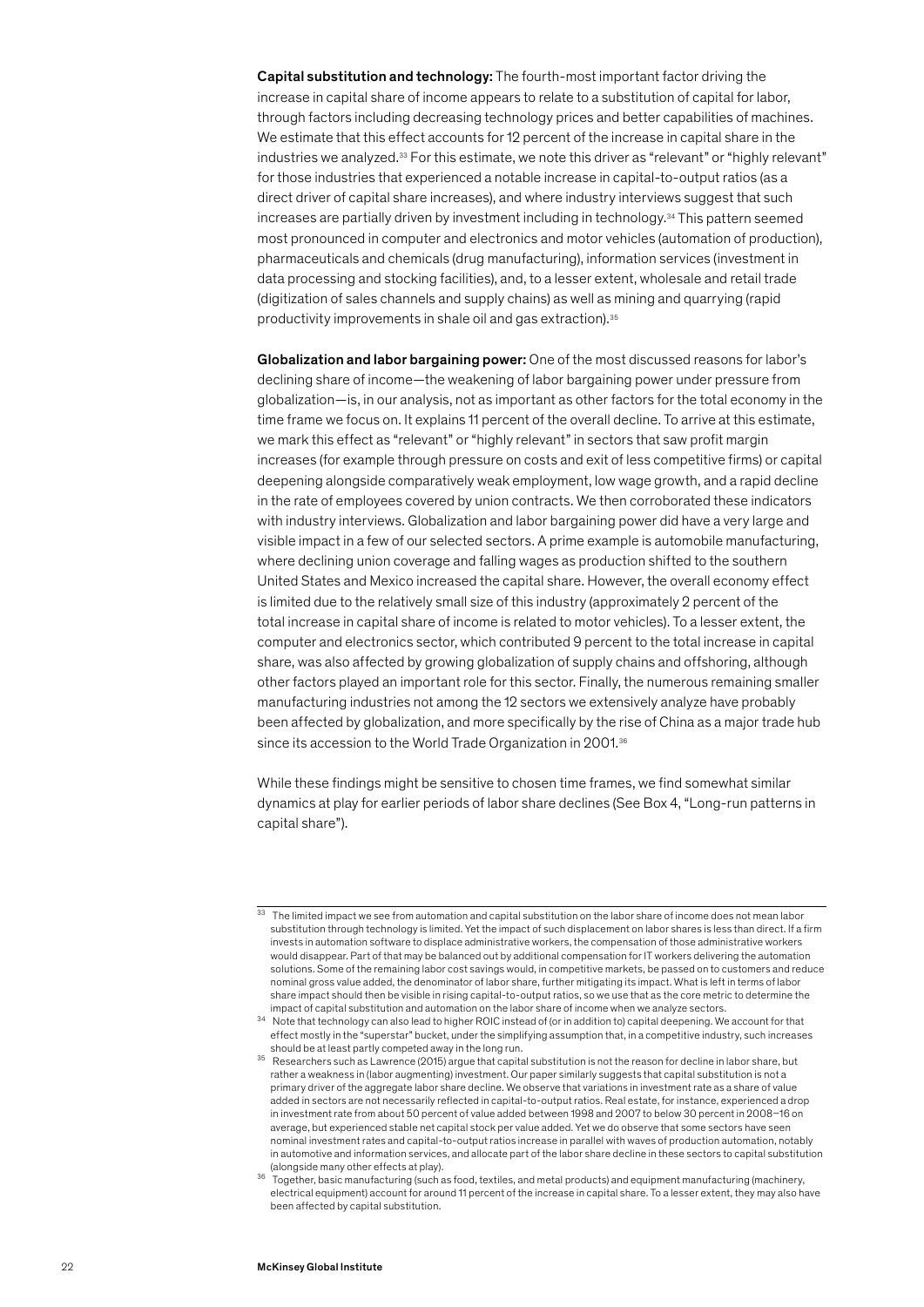### Box 4 **Long-run patterns in capital share**

We extend the sample to before 1998 to see whether our main results hold for the longer-run development in capital share.<sup>1</sup> We find that the same sectors mostly drove the recent and the longer-term increase. An exception, as one would expect, is supercycle and boom-bust effects: mining and quarrying made a negative contribution in the earlier period, and tech-related sectors experienced a decline in capital share during the dot-com bust whose recovery played a role since the turn of the millennium. Also, mix effects played a stronger role in the 1980s and '90s than more recently.

#### 1980–84 versus 1994–98 capital share increase

We first focus on the initial decrease in labor share between 1980–84 and 1994–1998. In this period, the net capital share increased by 1.42 percentage points in total.2 Similar to the 1998–2002 to 2012–16 period, manufacturing (65 percent) and real estate (43 percent) account for the bulk of the total increase. While the within effect, or the rise of capital share within an industry, still dominates, the mix effect—the importance of each sector in terms of relative value added—drove approximately 0.62 percentage point (43 percent of the total effect). This is higher than for the more recent period on which we focus in the main text (only 4 percent of the total effect).<sup>3</sup> We find that most of our selected industries for the more recent period also played a key role in the increase in net capital share in the 1980s and 1990s. For example, in labor-intensive services, wholesale and retail accounted for 35 percent, while transportation and storage reached 24 percent. Within the manufacturing sector, computer and electronics was 18 percent of the total, behind basic manufacturing (for example, food, textiles, and paper) at 27 percent, a sector that played a minor role in our main analysis in later years. Smaller sectors that contributed

to the recent decline in labor share are found to be relevant, too, including motor vehicles (8 percent) and telecommunications (10 percent). The main difference in this earlier sample is the negative contribution of mining and quarrying—in line with the supercycle pattern—and the insignificant weight of the nascent high-tech services and digital industry (media, computer programming and consulting, and information services).

#### 1994–98 versus 1998–2002 capital share decrease

Toward the end of the 1990s, the labor share experienced a sharp recovery. The net capital share decreased by 1.67 percentage points, of which 44 percent was driven by the downturn in profits experienced in the tech manufacturing and tech services industries, including telecom, and 25 percent in professional, scientific, and administrative activities. There are similarities in the rise and fall of the capital share across tech sectors. In computer and electronics, the net capital share peaked in 1997 and turned negative in 2001–02 during the dot-com crisis. These changes were primarily driven by a decline in profits (net operating surplus), but value added followed a similar trend. Technology manufacturers recovered in profitability thanks to offshoring (or automating) production in the following years. In 1996, the telecom industry reached its highest net capital share level, which then declined until 2000. While this drop was driven by a continuous decrease in profits, too, value added was still growing fast, with a strong increase in gross fixed capital formation expenses that peaked in 2000. Increased competition due to the lower cost of entry enabled by improvement in technology and new regulations, and overinvestment in infrastructure and technologies, seem to be the main reasons mentioned in the literature for the crisis that followed.4

<sup>1</sup> IHS Markit Comparative Industry Service (April 2019 release) provides estimates of capital share for 62 industries from 1980 onward. We apply the same methodology discussed above but do not adjust for self-employed income because employment data are not available from the same source. 2 Net capital share is net operating surplus divided by gross value added, or gross capital share adjusted for depreciation.

 $3$  For the 1998–2002 versus 2012–16 period, two main sectors account for the bulk of the mix effect, but for different reasons: manufacturing experienced a decrease in importance in terms of value added, but the sector has lower-than-average capital share, so it contributes to the increase. Real estate exhibits both higher-than-average capital share and increasing value added.

<sup>4</sup> See, for example, Kevin L. Kliesen, *Was Y2K behind the business investment boom and bust?*, Federal Reserve Bank of St. Louis Review, 2003, and Robert E. Litan, *The telecom crash: What to do now?*, Brookings, December 2002.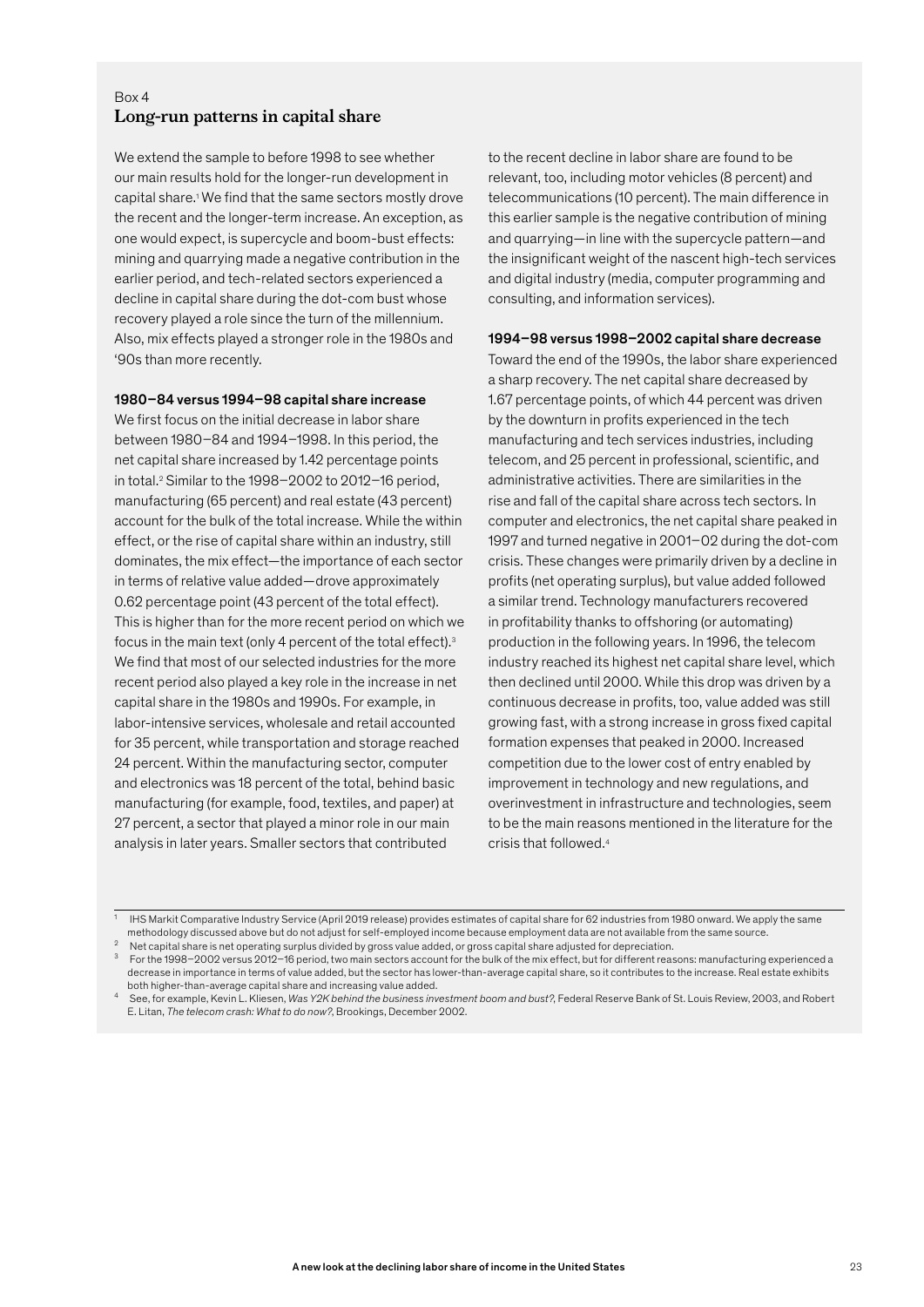# <span id="page-25-0"></span>**4. A closer look at sectors**

We identify the drivers behind the decline in the labor share based on the sector analysis that follows in this chapter. We highlight the key factors in the DuPont decomposition and discuss significant patterns in each sector. Across sectors, we find some similarities and differences in the patterns of capital share increase:

- $-$  The 12 sectors we looked at help explain all of the increase in the capital share of income.<sup>37</sup> They made up about one-third of total employment and 44 percent of GDP on average during the 1998–2016 timeframe. However, several sectors, including human health activities, professional services, and public administration and defense, experienced an increase in labor share.
- These 12 sectors represent a broad, diverse set of economic activities including cyclical businesses, selected manufacturing sectors, technological services, and large employers such as retail or construction (Exhibit 8). Most of the 12 sectors tend to be more globalized, with mining and manufacturing having a large share of exports and imports over gross output, and tech-related services being highly dependent on cross-national flows of services and data.<sup>38</sup> They also tend to be more digitized, with a higher average score compared with other sectors, according to our digitization index. More than half are "superstar" and consolidating sectors that often are more knowledge-intensive.39 Our 12 sectors are more capital-intensive, with an average gross capital share of 50 percent versus 38 percent for the average economy and below 20 percent for the three sectors with growing labor share. There are, however, many exceptions to these tendencies. For instance, construction, wholesale and retail, and transportation and storage stand out as having high employment and low capital share and being less trade-intensive. Construction is less digitized than many other sectors.
- All sectors analyzed have seen a five-percentage-point or greater increase in capital share, with more than half even experiencing an increase above ten percentage points (Exhibit 9). Real estate stands out for its relatively small change, but it matters due to its size and the strong mix effect.
- Across these sectors, depreciation, capital-to-output ratio increases, and ROIC increases are diverse. We use those patterns as indicators of how factors at play in each sector such as automation and investment in intangible assets translate into labor share effects.
- At the sector level, links between productivity, capital share, and wages largely break down, but notably the 12 sectors in focus tend to have above-average productivity growth and wage growth. Ten of the 12 exhibit faster productivity growth than the average for the total economy; eight show higher wage growth. Some sectors, including automotive and

 $\frac{37}{37}$  The 12 sectors' increase in net capital share accounts for 101 percent of the total gross capital share increase between 1998–2002 and 2012–16, with an additional 26 percent due to depreciation in all sectors of the economy, and

 $-27$  percent due to other sectors not featured in this report, a majority of which experienced a decrease in capital share.  $^\mathrm{38}$  There are notable exceptions, for example housing-related sectors as well as labor-inte services sectors such as wholesale and retail.

<sup>39</sup> *Digital America: A tale of the haves and have-mores*, McKinsey Global Institute, December 2015; *Superstars: The dynamics of firms, sectors, and cities leading the global economy*, McKinsey Global Institute, October 2018; and *Globalization in transition: The future of trade and value chains*, McKinsey Global Institute, January 2019.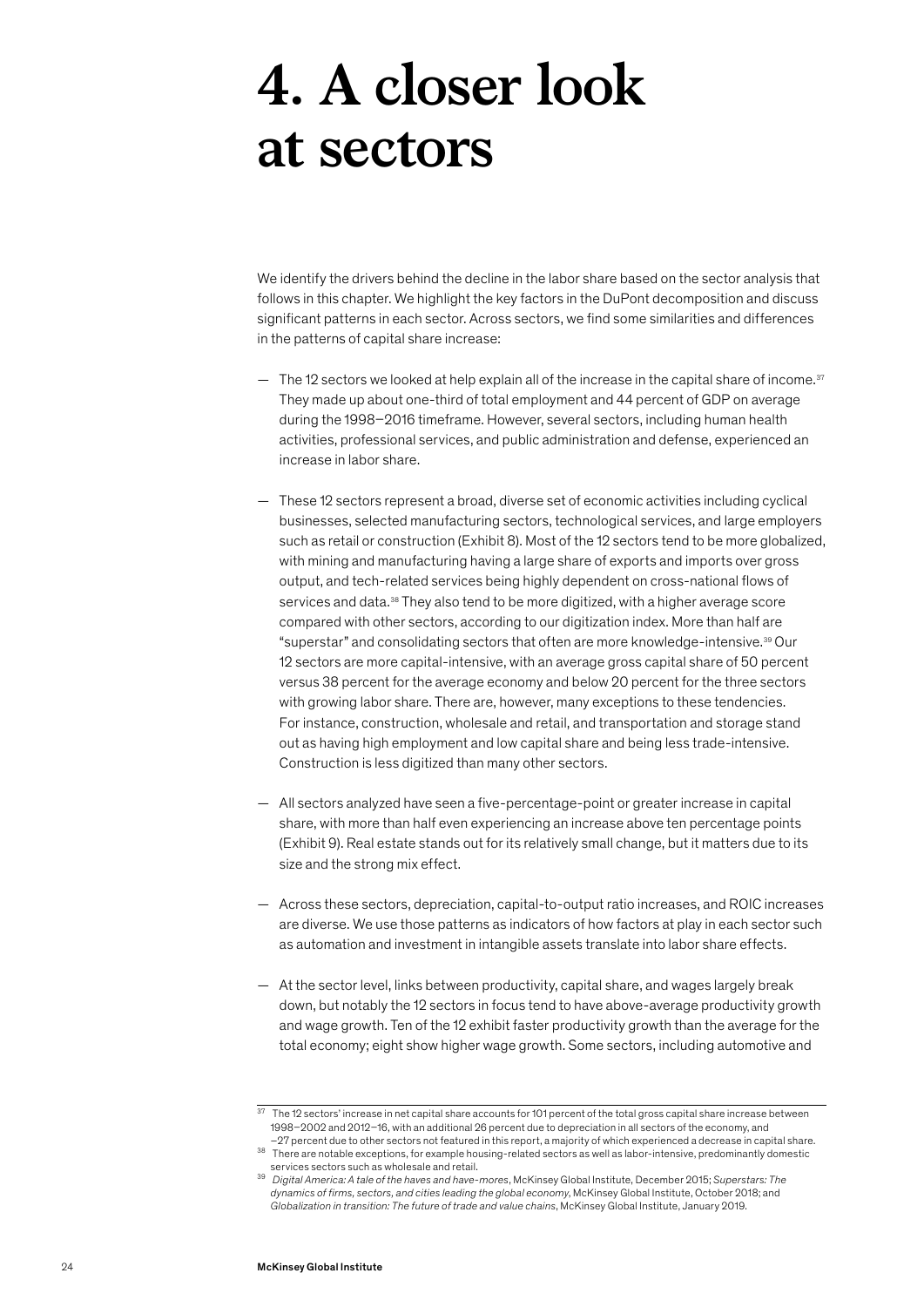computer and electronics, pass on their rapid product innovation–driven productivity gains to consumers. In others, such as construction, price increases allow wage growth despite slow productivity increases. Sectors with particularly strong capital share increases, such as mining, refining, computer and electronics, and information services, have also seen above-average wage growth (see also Figure 7 on page 29). In turn, the three main sectors that most contributed to stabilizing the labor share exhibited slower productivity growth than the total economy average between 1998 and 2016. Wage growth, while moderate and slightly above total economy values, was above productivity growth. Hence, the sectors that contributed to easing the pressure on the labor share did so not because wages were growing fast, but primarily because productivity growth was low.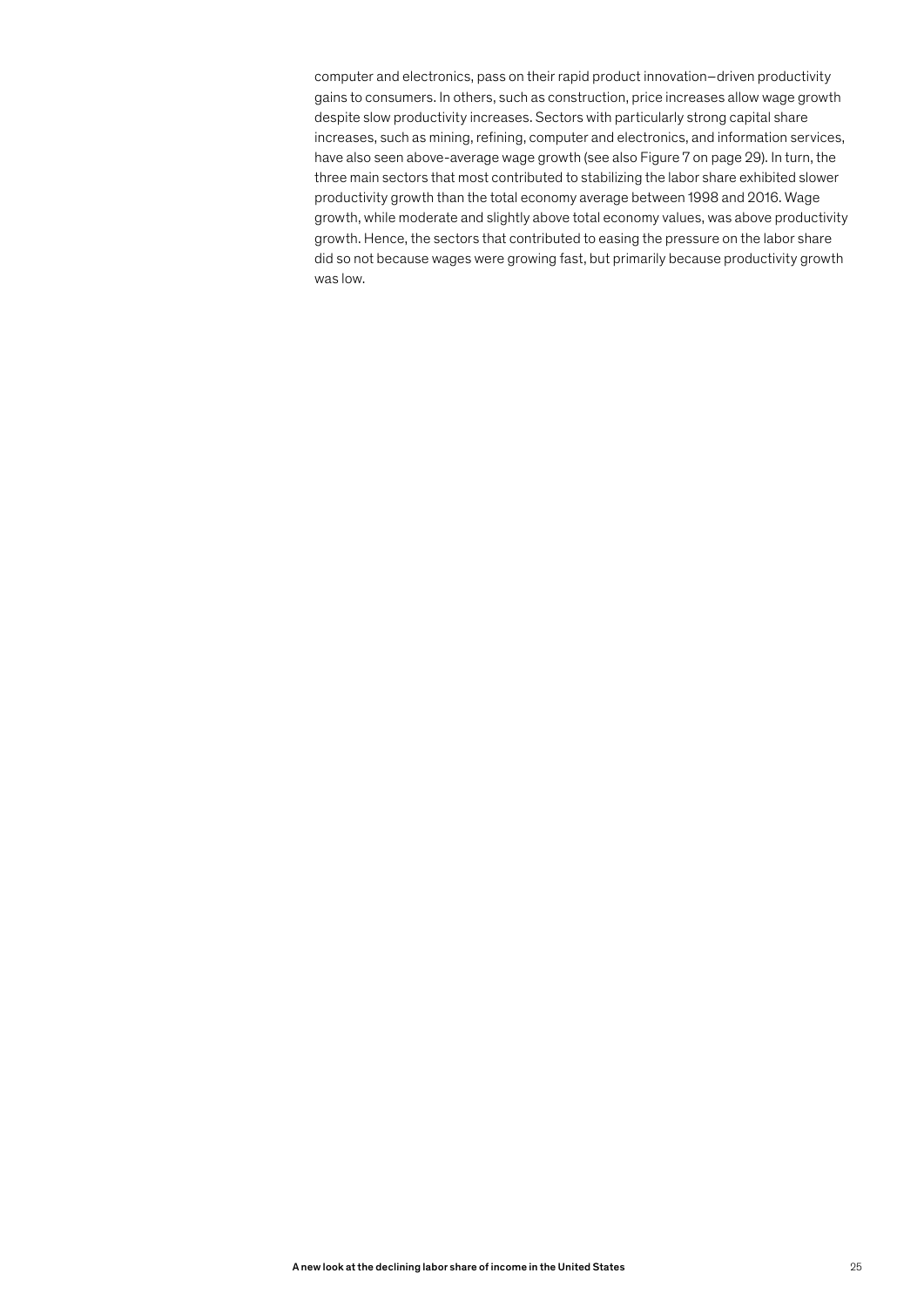## **The twelve sectors in focus tend to be smaller in terms of employment and more globalized, with faster productivity growth.**

Characteristics of key sectors having contributed to an increase/decrease in capital share

Low **High** High

|                                                                                | Net<br>contribu-<br>tion to<br>capital<br>share<br>increase,<br>$1998 -$<br>2002 vs<br>$2012 - 16$ ,<br>$\%$ | Gross<br>capital<br>share,<br>$2012 - 16$<br>average,<br>$\%$ | Employ-<br>ment share,<br>$2012 - 16$<br>average,<br>$\%$ | Digitization<br>Index, 2015<br>or latest<br>available | Trade<br>intensity<br>(exports +<br>imports<br>over gross<br>output),<br>$2012 - 14$<br>average,<br>$\%$ | Producti-<br>vity growth,<br>CAGR,<br>1998-2016, 1998-2016,<br>$\frac{0}{0}$ | Wage<br>growth,<br>CAGR,<br>$\%$ |
|--------------------------------------------------------------------------------|--------------------------------------------------------------------------------------------------------------|---------------------------------------------------------------|-----------------------------------------------------------|-------------------------------------------------------|----------------------------------------------------------------------------------------------------------|------------------------------------------------------------------------------|----------------------------------|
| Mining and quarrying                                                           | 8.8                                                                                                          | 67                                                            | 0.5                                                       |                                                       | 12                                                                                                       | 1.3                                                                          | 1.6                              |
| Construction                                                                   | 7.1                                                                                                          | 21                                                            | 5.1                                                       |                                                       | $6\phantom{1}6$                                                                                          | $-0.9$                                                                       | 1.1                              |
| Real estate                                                                    | 14.7                                                                                                         | 83                                                            | 1.3                                                       |                                                       | $\mathbf{1}$                                                                                             | 1.7                                                                          | 1.6                              |
| Coke and refined petroleum                                                     | 8.9                                                                                                          | 86                                                            | 0.1                                                       |                                                       | 41                                                                                                       | 2.5                                                                          | 1.8                              |
| Motor vehicles                                                                 | 2.5                                                                                                          | 53                                                            | 0.6                                                       |                                                       | 34                                                                                                       | 4.2                                                                          | $-0.4$                           |
| Pharmaceuticals and<br>chemicals                                               | 5.0                                                                                                          | 70                                                            | 0.5                                                       |                                                       | 29                                                                                                       | 2.1                                                                          | 1.1                              |
| Computer, electronics,<br>and optical                                          | 8.7                                                                                                          | 47                                                            | 0.7                                                       |                                                       | 36                                                                                                       | 14.2                                                                         | 2.0                              |
| Publishing, audiovisuals,<br>and telecom                                       | 14.1                                                                                                         | 60                                                            | 1.6                                                       |                                                       | 17                                                                                                       | 5.3                                                                          | 1.4                              |
| Computer programming<br>and consulting                                         | 2.3                                                                                                          | 6                                                             | 1.3                                                       |                                                       | $\overline{7}$                                                                                           | 3.3                                                                          | 0.9                              |
| Information services                                                           | 1.7                                                                                                          | 43                                                            | 0.3                                                       |                                                       | $\overline{7}$                                                                                           | 7.2                                                                          | 3.1                              |
| Wholesale and retail                                                           | 16.8                                                                                                         | 32                                                            | 15.2                                                      |                                                       | 8                                                                                                        | 1.6                                                                          | 0.5                              |
| Transportation and storage                                                     | 10.2                                                                                                         | 29                                                            | 3.7                                                       |                                                       | 18                                                                                                       | 0.3                                                                          | 0.3                              |
| Human health                                                                   | $-7.2$                                                                                                       | 12                                                            | 7.7                                                       |                                                       | $\mathcal{S}$                                                                                            | 0.6                                                                          | 1.0                              |
| Professional, scientific, and<br>technical activities                          | $-8.0$                                                                                                       | 18                                                            | 6.3                                                       |                                                       | $7\phantom{.}$                                                                                           | 1.1                                                                          | 1.4                              |
| Public administration and<br>defense; compulsory social<br>security; education | $-10.4$                                                                                                      | 20                                                            | 17.8                                                      |                                                       | $\overline{4}$                                                                                           | 0.1                                                                          | 1.2                              |
| Total economy                                                                  | 100                                                                                                          | 38                                                            | 100                                                       |                                                       | 11                                                                                                       | 1.3                                                                          | 1.0                              |

Source: OECD STAN; World Input-Output Database (WIOD); *Digital America: A tale of the haves and have-mores*, McKinsey Global Institute, December 2015; McKinsey Global Institute analysis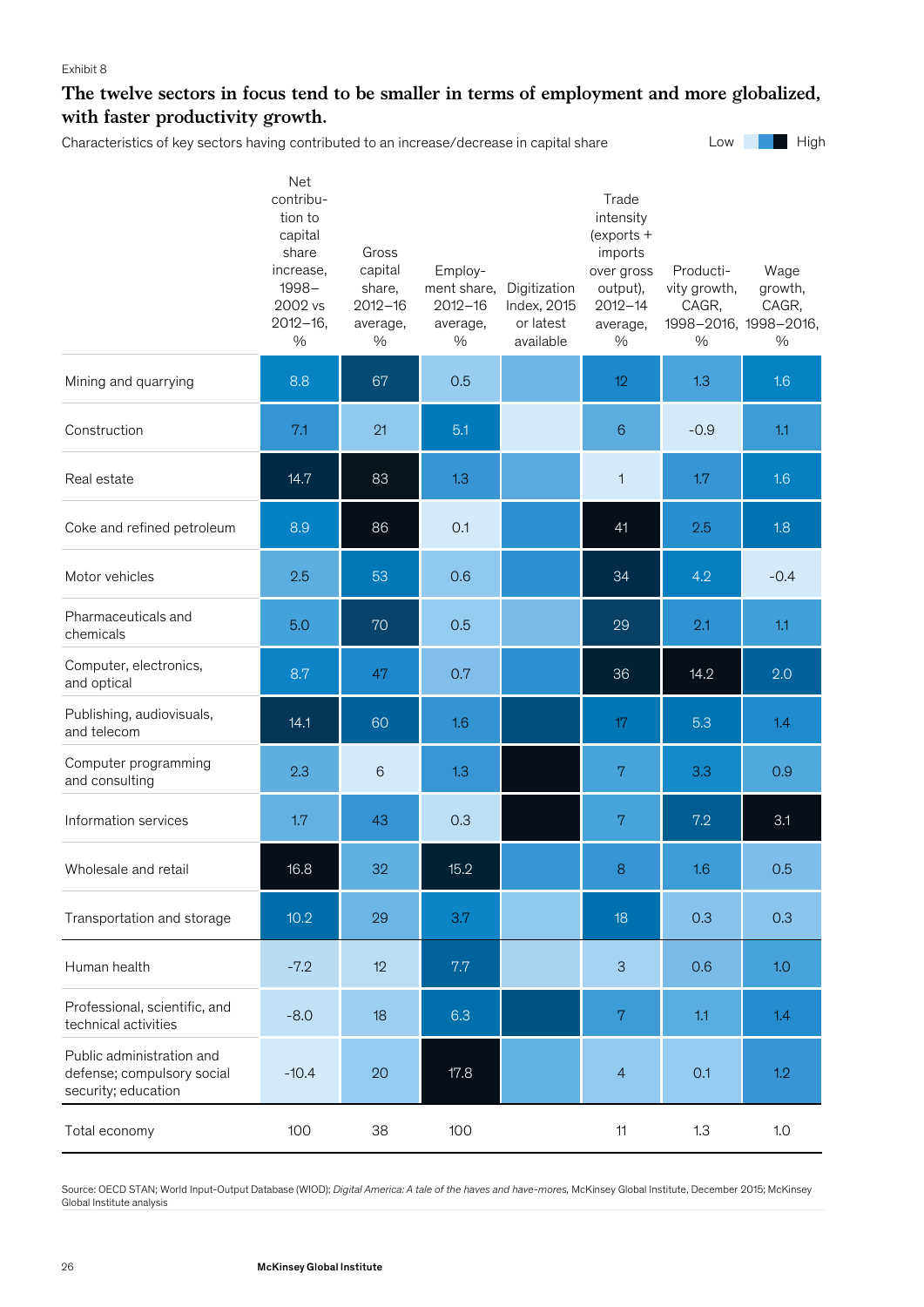## **A micro sector lens offers insights into capital-share dynamics.**

Contribution to net capital share increase and main DuPont ratios for selected industries, 2012–16 vs 1998–2002 average Low **High** 

| <b>DEP</b><br>GO<br>Gross output<br>Depreciation<br>(sales) |  | <b>GOS</b><br>Gross operating<br>surplus                               |                                                                       | <b>NCS</b><br>Net capital<br>stock                                 | <b>NOS</b><br>Net operating<br>surplus                         | <b>ROIC</b>                                                     | Return on<br>invested capital                                  | VA<br>Value added                                          |
|-------------------------------------------------------------|--|------------------------------------------------------------------------|-----------------------------------------------------------------------|--------------------------------------------------------------------|----------------------------------------------------------------|-----------------------------------------------------------------|----------------------------------------------------------------|------------------------------------------------------------|
|                                                             |  | Gross capital share<br>decomposition                                   |                                                                       |                                                                    | decomposition                                                  | Net capital share and ROIC                                      |                                                                | <b>ROIC</b>                                                |
|                                                             |  | GOS/VA<br>Gross capi-<br>tal share,<br>Change,<br>percentage<br>points | DEP/VA<br>Deprecia-<br>tion share,<br>Change,<br>percentage<br>points | NOS/VA<br>Net capital<br>share,<br>Change,<br>percentage<br>points | NOS/GO<br>Profit<br>margin,<br>Change,<br>percentage<br>points | GO/NCS<br>Capital<br>turnover,<br>Growth rate,<br>$\frac{0}{0}$ | NCS/VA<br>Capital-to-<br>output ratio,<br>Growth rate,<br>$\%$ | <b>NOS/NCS</b><br>ROIC,<br>Change,<br>percentage<br>points |
| Mining and quarrying                                        |  | 15                                                                     | $-8$                                                                  | 23                                                                 | 17                                                             | $-7$                                                            | $-15$                                                          | 5                                                          |
| Construction                                                |  | $\overline{5}$                                                         | $\mathsf O$                                                           | 5                                                                  | 3                                                              | $-17$                                                           | 12                                                             | $\overline{9}$                                             |
| Real estate                                                 |  | $\mathbf{1}$                                                           | $\overline{O}$                                                        | $\mathbf{1}$                                                       | 1                                                              | $\overline{O}$                                                  | $\overline{O}$                                                 | 0                                                          |
| Coke and refined<br>petroleum                               |  | 10                                                                     | $-8$                                                                  | 18                                                                 | $\overline{2}$                                                 | 84                                                              | $-35$                                                          | 30                                                         |
| Motor vehicles                                              |  | 12                                                                     | 3                                                                     | 10                                                                 | $\overline{2}$                                                 | $-11$                                                           | 30                                                             | 3                                                          |
| Pharmaceuticals<br>and chemicals                            |  | 10 <sup>°</sup>                                                        | 3                                                                     | 7                                                                  | $\overline{4}$                                                 | $-19$                                                           | 18                                                             | $\overline{O}$                                             |
| Computer, electronics,<br>and optical                       |  | 19                                                                     | $\overline{4}$                                                        | 14                                                                 | $\Theta$                                                       | $-42$                                                           | $\mathbf{O}$                                                   | 7                                                          |
| Publishing, audio-<br>visual, and telecom                   |  | $\Theta$                                                               | $-3$                                                                  | 12                                                                 | 8                                                              | $-9$                                                            | $-1$                                                           | 5                                                          |
| Computer program-<br>ming and consulting                    |  | 11                                                                     | $-5$                                                                  | 15                                                                 | 8                                                              | 24                                                              | $-36$                                                          | 31                                                         |
| Information services                                        |  | 47                                                                     | 21                                                                    | 26                                                                 | 7                                                              | $-40$                                                           | 80                                                             | 13                                                         |
| Wholesale and retail                                        |  | $\overline{7}$                                                         | 1                                                                     | $\,6\,$                                                            | $\overline{2}$                                                 | $-7$                                                            | 17                                                             | $\overline{2}$                                             |
| Transportation and<br>storage                               |  | $\hbox{9}$                                                             | $-2$                                                                  | 10                                                                 | $\overline{5}$                                                 | 10                                                              | $-1$                                                           | 4                                                          |
| Total economy                                               |  | $\overline{4}$                                                         | 1                                                                     | $\mathsf 3$                                                        | $\overline{2}$                                                 | $-11$                                                           | 11                                                             | $\mathsf{O}\xspace$                                        |

Source: OECD STAN; McKinsey Global Institute analysis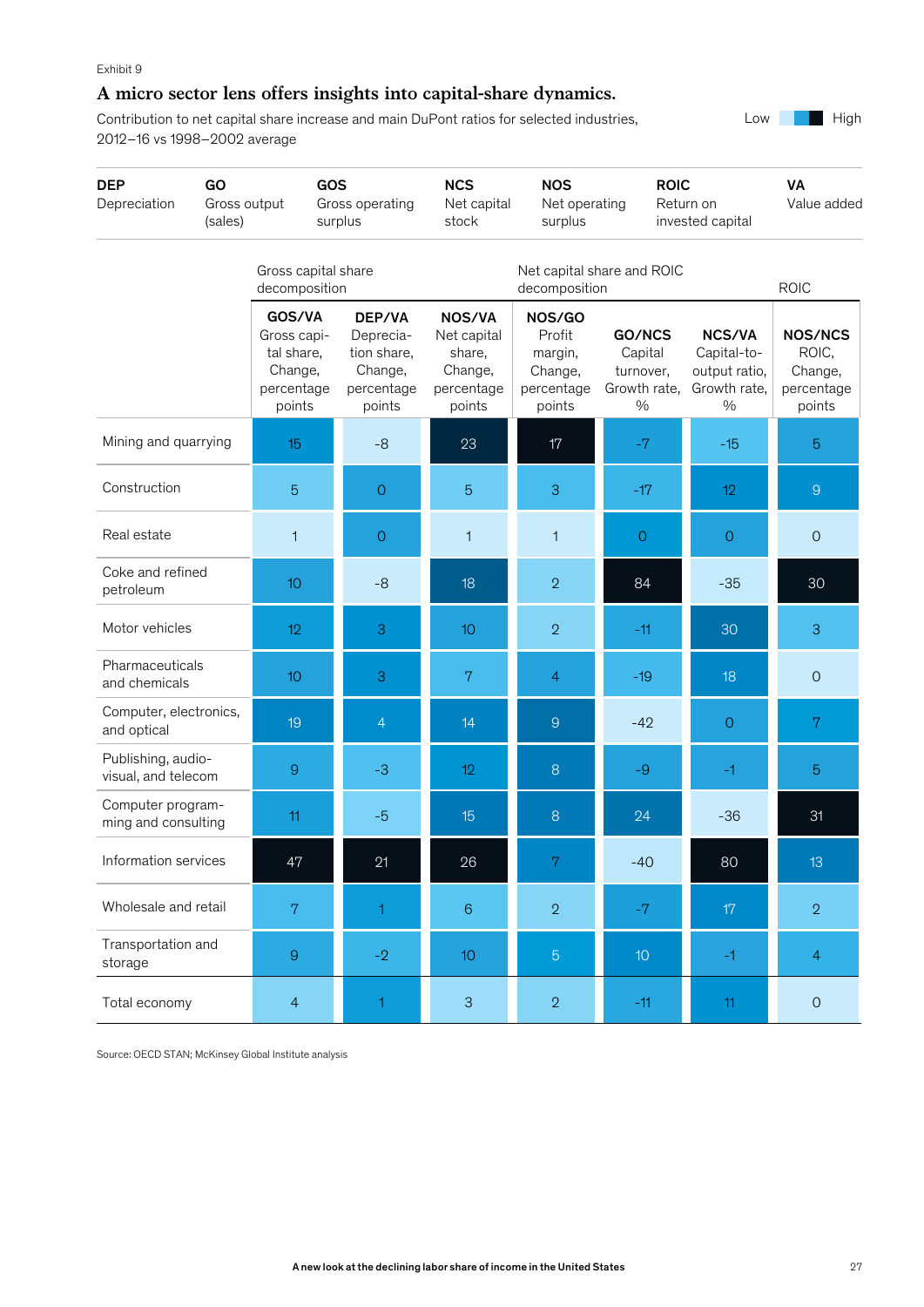# <span id="page-29-0"></span>**Mining and quarrying**



#### The commodity supercycle drove up the capital share.

The mining and quarrying sector—including crude petroleum and gas extraction, coal, metal mining, and support activities—accounted for only 2.2 percent of the value added of the US economy but represented nearly 12 percent of the total increase in net capital share between 1998–2002 and 2012–16. It contributed 0.39 percentage point of the overall 2.54-percentage-point within effect increase (Figure 1).

The industry's capital share is historically higher than that of the total economy; it has increased from about 43 percent in 1998 to more than 70 percent since 2005 (Figure 2). The ratio of depreciation to value added has been historically high and volatile due to sharp variations in value added (Figure 3).

Returns on invested capital (ROIC) rose continuously in the 2000s to reach about 10 percent, above ROIC for the total economy. This level was sustained until 2015, when net operating surplus plummeted (Figure 4). The capital-tooutput ratio—net capital stock over value added—decreased due to the high growth in value added, although it has since rebounded (Figure 5).

The commodity supercycle's effects are prevalent. The industry's gross output is highly correlated with energy (0.96) and metal and mineral prices (0.88) (Figure 6).<sup>1</sup> The sharp rise in energy prices in the 2000s and sustained demand from China drove up industry sales, profits, ROIC, and capital share. The capital share started to decrease in 2015–16, with the decline in raw materials' prices.

Between 2012 and 2016, rapid efficiency improvements in shale oil and gas extraction, driven by improvements in technology, lifted productivity by 45 percent in terms of extracted barrels per worker and value added per hour of work, and we mark it as a moderate impact of capital substitution.2

We do not mark a high prevalence of superstar effects and consolidation. Parts of the industry have been highly consolidated for a long time, and, with the advent of shale oil and gas driven by smaller private entrepreneurs, the effects have declined rather than increased. We also do not see strong prevalence of bargaining power effects reducing the labor share of income. Despite the increase in capital share and profits, domestic workers benefited from the boom: real average compensation grew by 1.8 percent per year as a result of labor shortages (Figure 7).



*Figure 2.* Gross capital share

Gross operating surplus/value added (%)



*Figure 3.* Depreciation share

Depreciation/value added (%)



<sup>1</sup> The gross capital share is also highly correlated both with energy prices (0.87) and metal and mineral prices (0.82).<br><sup>2</sup> As amples ment grow strapely this may be an example of complementarity between equital and labo

As employment grew strongly, this may be an example of complementarity between capital and labor, ie, labor-augmenting technological progress.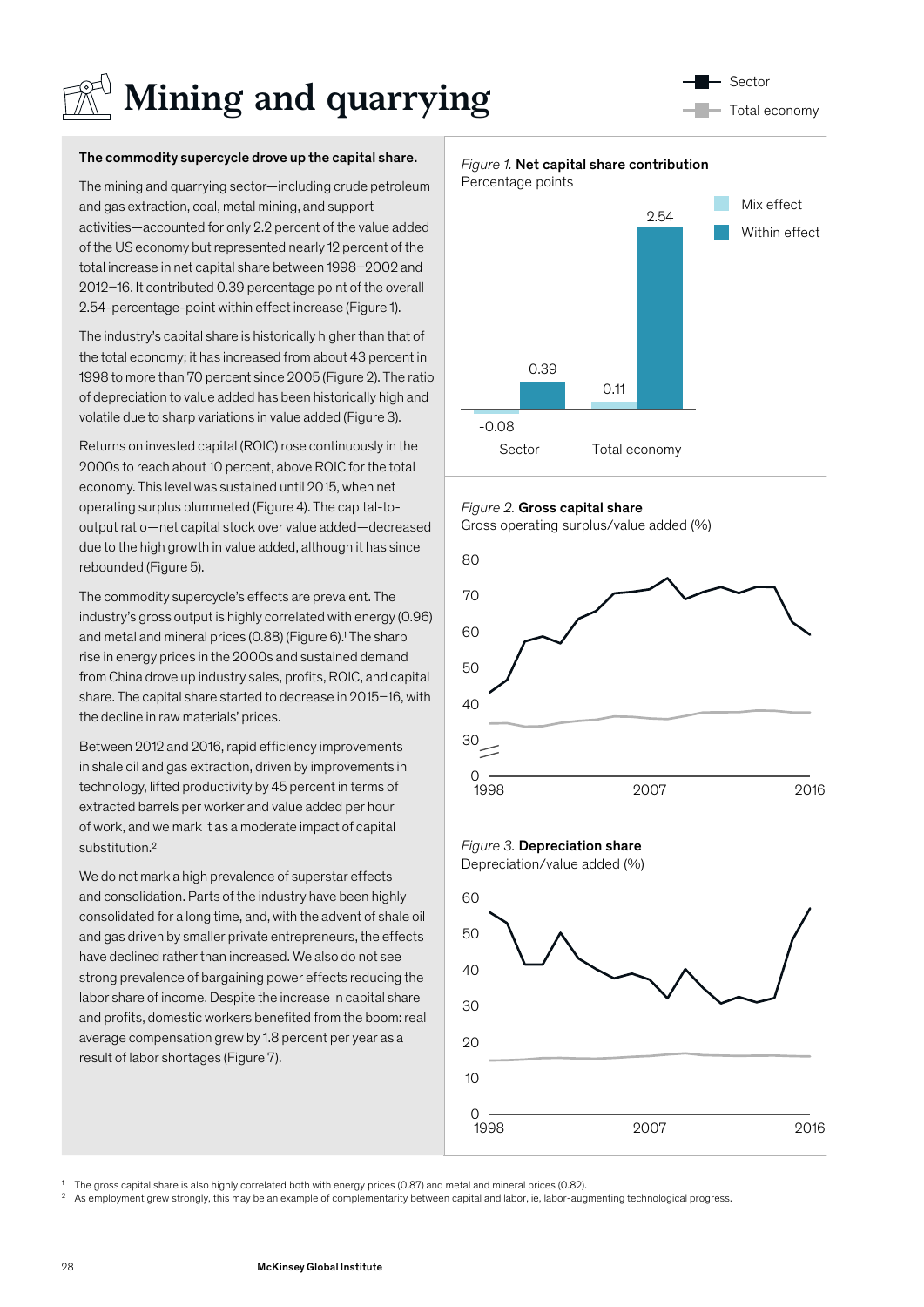

*Figure 7.* Average compensation growth vs net capital share change

#### Compensation per employee<sup>1</sup>

Real growth, 1998–2002 vs 2012–16 (%)



Source: World Bank Pink Sheet; OECD STAN; McKinsey Global Institute analysis <sup>1</sup> 12 sectors in focus accounting for most of the increase in capital share. Compensation adjusted for self-employed income.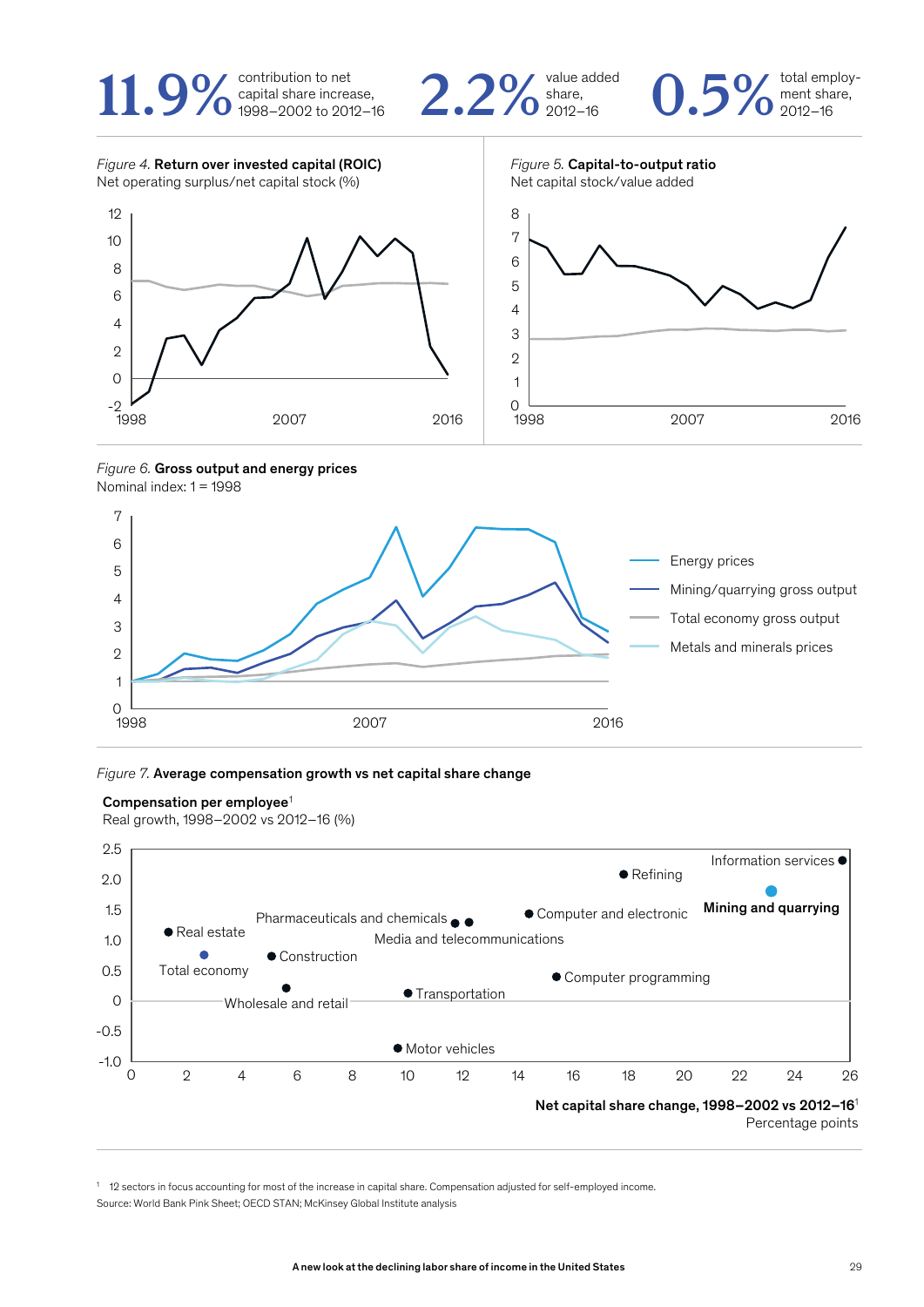## <span id="page-31-0"></span>**Construction**

#### Slow recovery from the financial crisis and rising rates of return raised the net capital share.

The construction sector contributed nearly 10 percent to the net capital share increase. This was due to a large within effect of 0.22 percentage point (Figure 1*).*

Despite the global financial crisis, construction's capital share rose from 14 percent in 1998 to 23 percent in 2016 (Figure 2). Depreciation has been closely linked to that of the total economy and has been relatively constant over time (Figure 3).

We mark supercycle effects as prevalent for this sector. The first element of the net capital share, ROIC, has followed a boom-bust cycle, with a strong increase before the crisis, a decline from 2006–08, and a slow recovery since 2012, in line with typical price swings in the sector depending on demand and capacity utilization (Figure 4).

The second element of the net capital share, the ratio of net capital stock to value added, rose until 2011, mostly due to a fast decrease in value added in 2008–10 (Figure 5). While value added has found its way back to pre-crisis levels, the expansion of capital stock is still lower than before the crisis, and the ratio of net capital stock to value added is slowly decreasing to pre-crisis levels. We take this as a marker that capital substitution and automation have not materially contributed to labor share declines.1

This sector has predominantly been affected by the housing boom-bust cycle. We find that its gross output growth is highly volatile and correlated with the total economy (0.64) (Figure 6). Although the sector has recently captured a larger share of gross operating surplus, probably due to a cyclical recovery, it remains fragmented. Recent consolidation has not given rise to superstar effects.

Average compensation has risen since 1998 even as productivity has declined because of a lack of qualified workers (Figure 7). We therefore do not note globalization or wage bargaining power as a prevalent driver of capital share increases.

Construction lagged behind other sectors in term of productivity growth. Between 1960 and 2010, productivity grew in the overall US economy by 1.8 percent per year, but it declined in construction by 1.1 percent (Figure 8).



- Sector

Total economy

*Figure 2.* Gross capital share

Gross operating surplus/value added (%)

Sector Total economy



*Figure 3.* Depreciation share

Depreciation/value added (%)



<sup>1</sup> McKinsey Global Institute, *Reinventing construction: A route to higher productivity*, February 2017.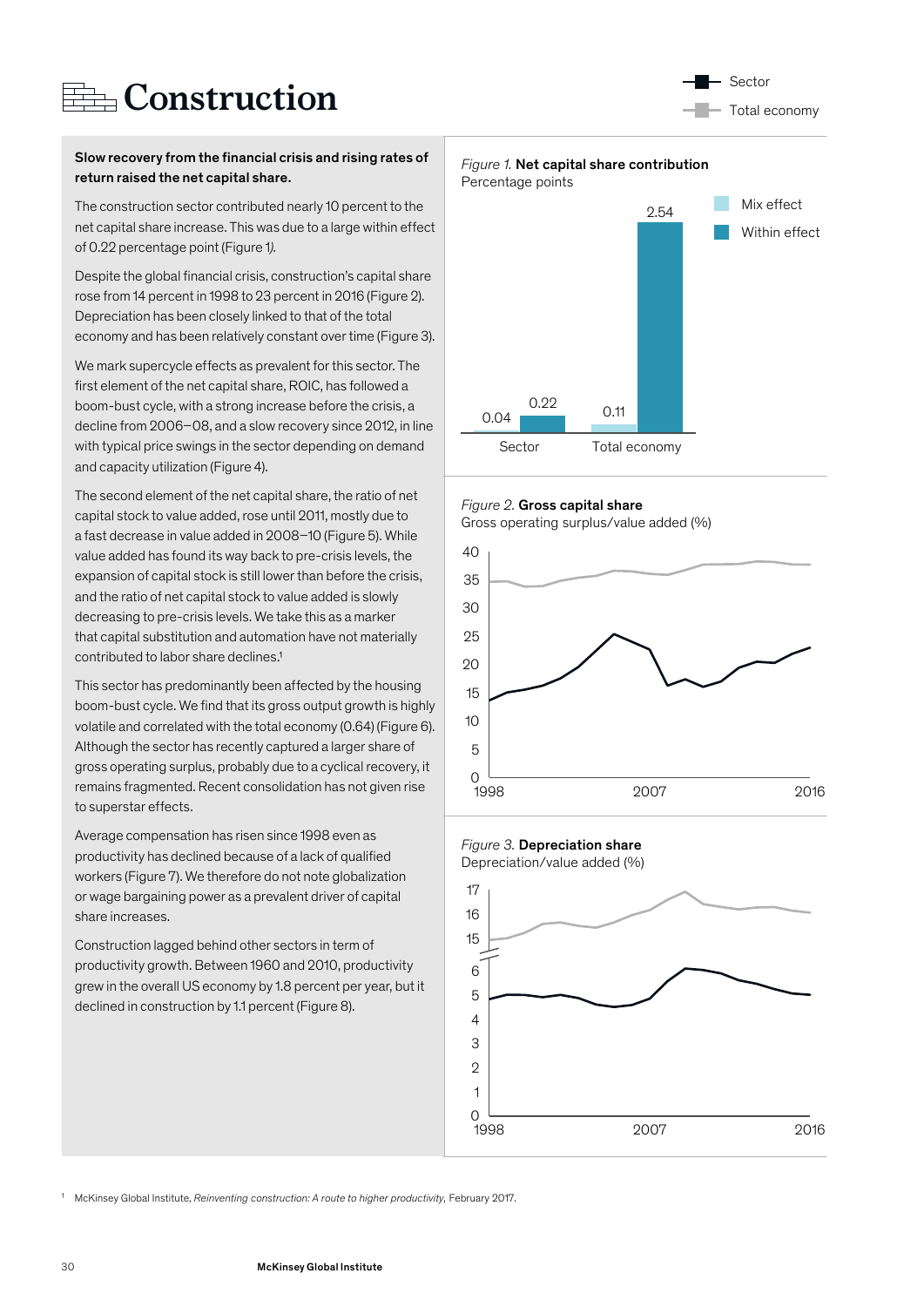

Source: OECD STAN; McKinsey Global Institute analysis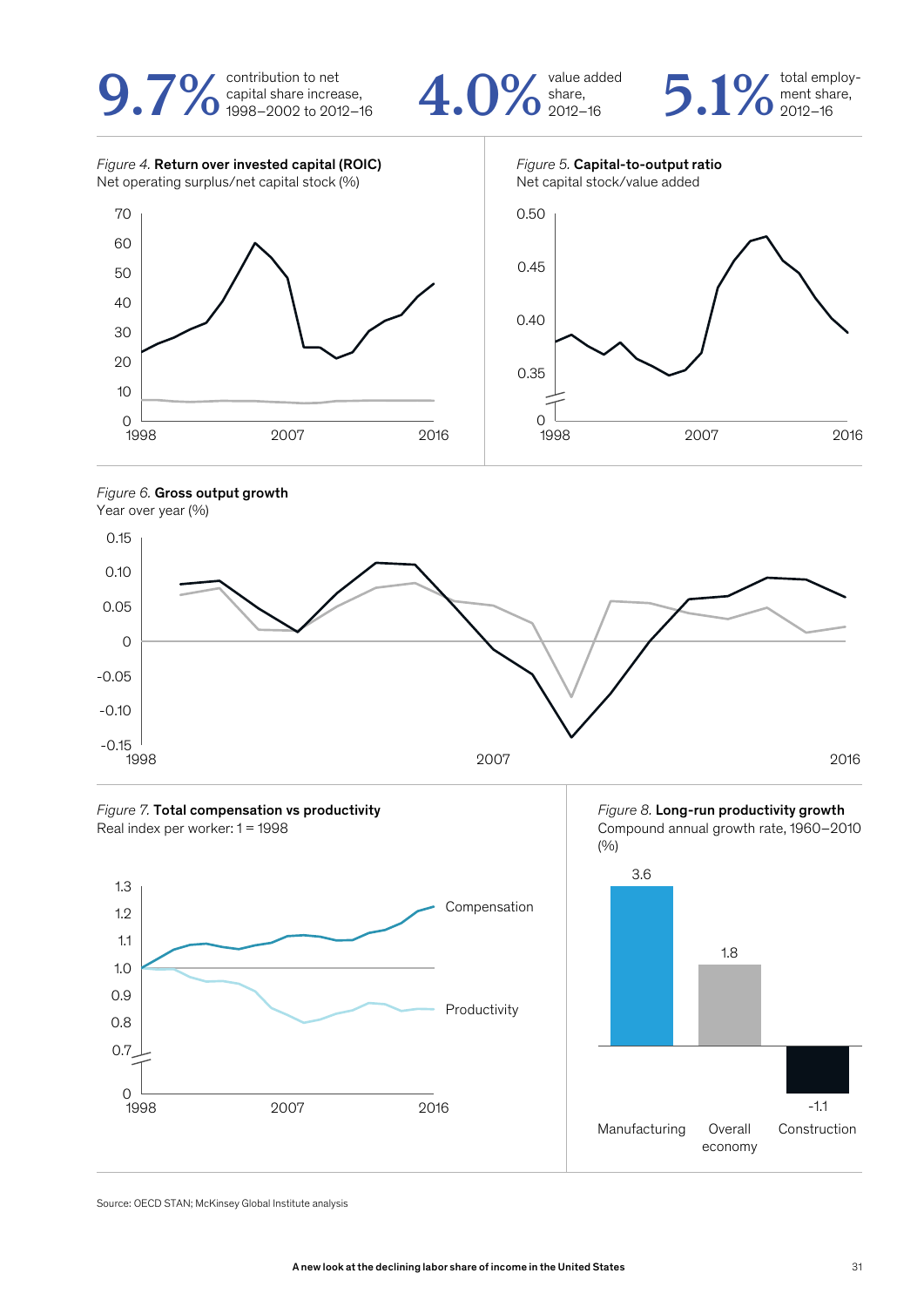<span id="page-33-0"></span>

#### The growing weight of this capital-heavy sector drove up the capital share.

The real estate sector contributed to a large share of the net capital share increase of nearly 20 percent. It has a high and positive mix effect (0.37 percentage point) and a smaller within effect (0.16 percentage point) (Figure 1).

Despite its outsize contribution, the sector's capital share increased only marginally, from 81 percent in 1998 to 83 percent in 2016 (Figure 2)*.* Depreciation followed the trend in capital stock, with a buildup until 2006 and then a convergence to its long-term level (Figure 3).

ROIC was stable on average in the years 1998–2002 versus 2012–16, although it decreased during the housing bubble and increased in the ensuing recession (Figure 4). In spite of the highly cyclical pattern, the ratio of capital to output also had similar pre- and post-crisis averages. Our indicators confirm a strong cycle in the middle of our sample. Net capital stock started growing faster than value added in 2003. By 2006, the capital-to-output ratio had increased from 9.4 to 11.0, the highest level in our 12 focus sectors (Figure 5).

Value added continued growing in the 2008–11 downturn, but at slower pace, and net capital stock declined, causing the ratio to return to its long-run average (Figure 6). This suggests that overinvestment in the upward leg of the business cycle was followed by a sharp correction that reduced the capital overhang. This sector mostly derives capital returns from investment in structures. Its relative size means the sector plays a significant role in capital share impact, and we note the real estate boom of the early 2000s as the prevalent factor. The sector's weight in the economy in value added grew from 11.2 percent of GDP in 1998 to 12.7 percent in 2016 (Figure 7). This is directly linked to the strong positive mix effect mentioned above.

Looking forward, the most significant driver of the capital share increase, the larger share of real estate in the economy, may be a long-lasting effect. The within effect seems to have played out with the reduction in capital overhang.

#### *Figure 1.* Net capital share contribution Percentage points



- Sector

Total economy

*Figure 2.* Gross capital share

Gross operating surplus/value added (%)



*Figure 3.* Depreciation share

Depreciation/value added (%)

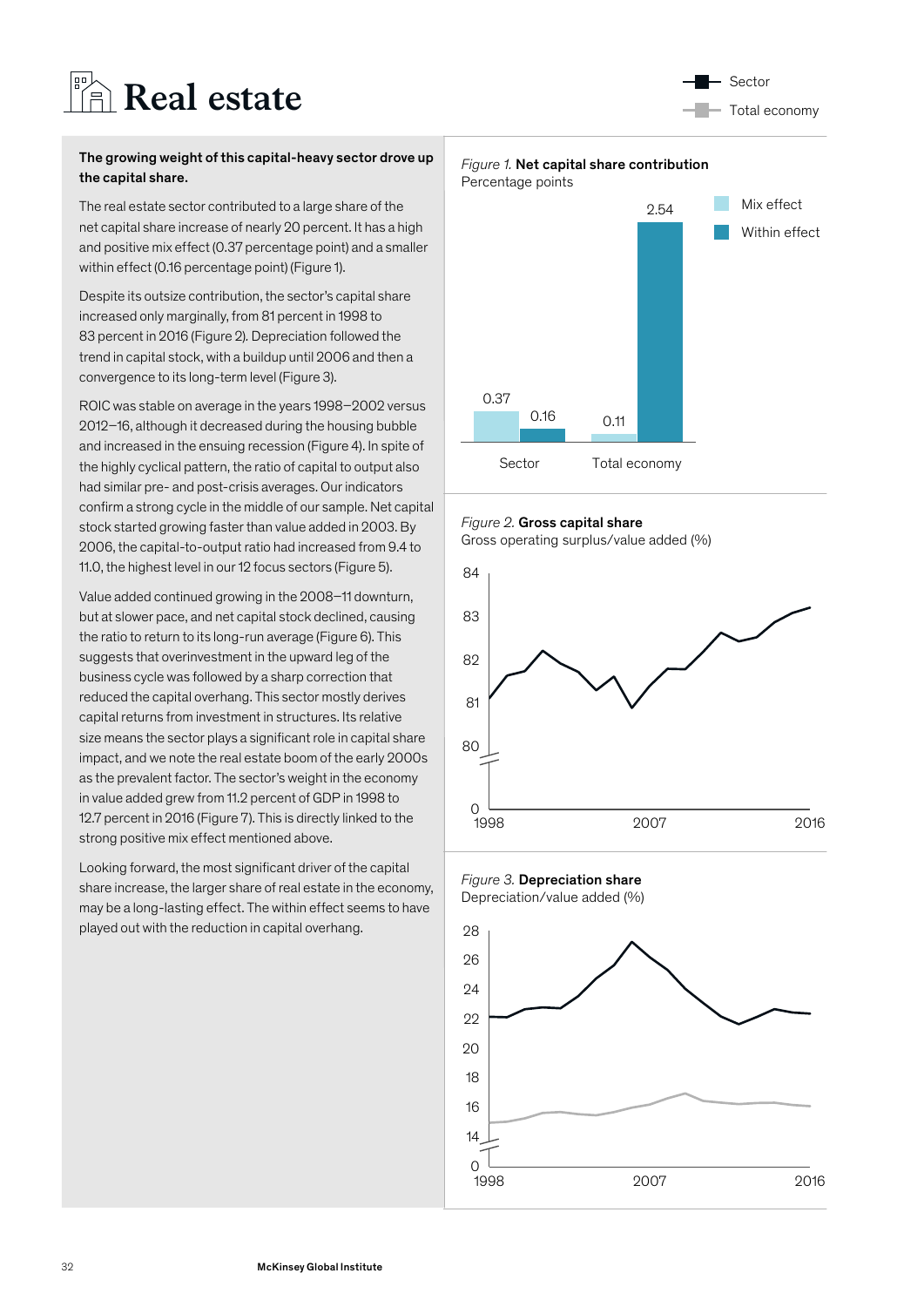

![](_page_34_Figure_1.jpeg)

![](_page_34_Figure_2.jpeg)

![](_page_34_Figure_3.jpeg)

Source: OECD STAN; McKinsey Global Institute analysis Note: Figures may not sum to 100% because of rounding.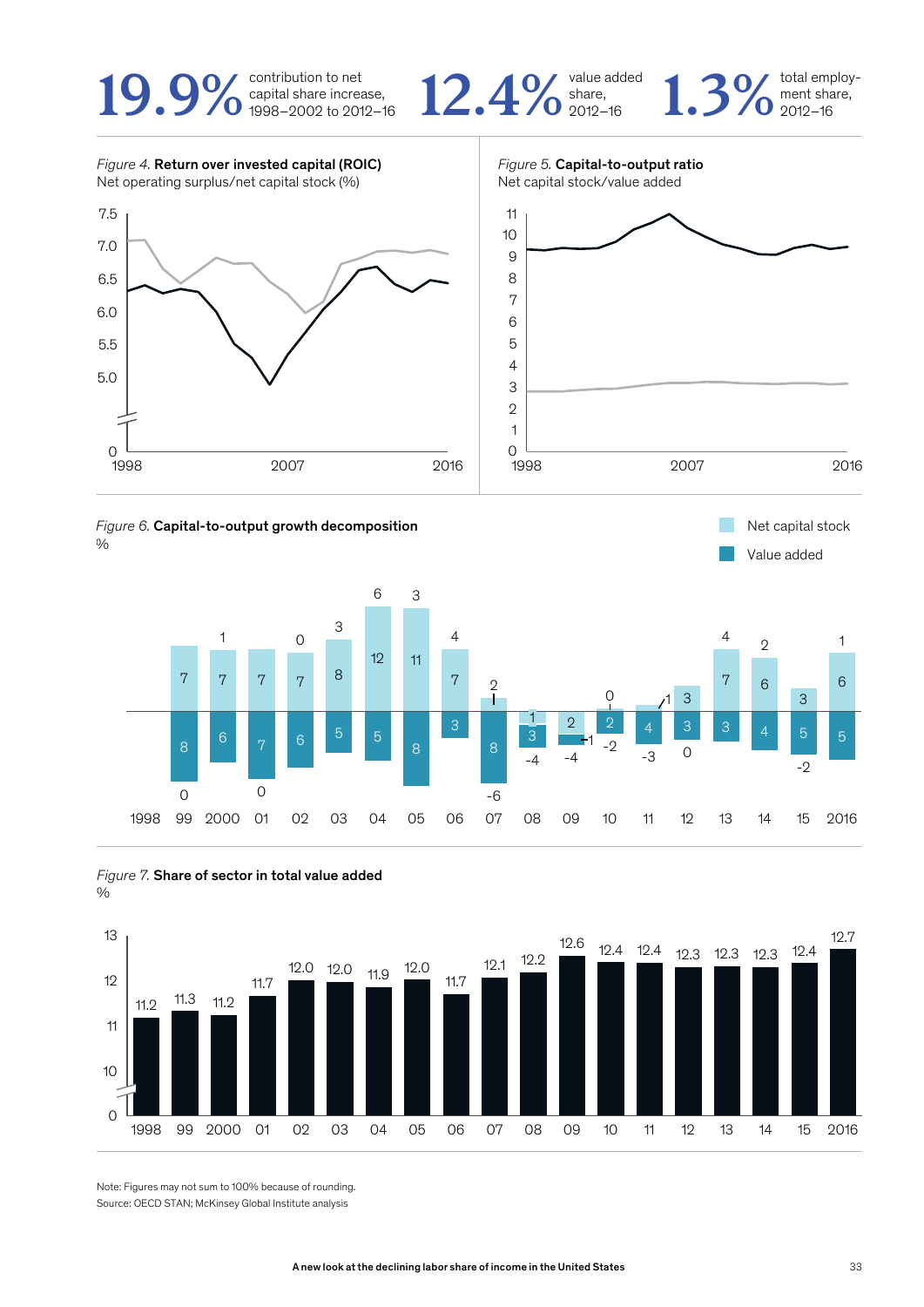# <span id="page-35-0"></span>**THE Coke and refined petroleum**

![](_page_35_Figure_1.jpeg)

#### Rising energy prices and an export ban drove capital share increases.

The coke and refined petroleum sector contributed less than 1 percent of the total economy's value added in 2012–16, but it accounted for 12 percent of the rise in net capital share between 1998–2002 and 2012–16. Large positive mix (0.19 percentage point) and within effects (0.13) illustrate this (Figure 1).

The capital share in this sector has increased from 75 percent in 1998 to more than 85 percent since 2005 (Figure 2). Depreciation over value added decreased due to a surge in value added in the early 2000s and has been relatively constant since (Figure 3).

ROIC, while volatile, stayed well above total economy values (Figure 4).1 The surge in value added is reflected in the initially decreasing, then constant, capital-to-output ratio (Figure 5). As in mining and quarrying, the increase in value added coupled with high capital share levels drove the large mix effect.

We note supercycle effects and an export ban as the two main factors contributing to the capital share increase via growth in profits and size of the sector. The coke and refined petroleum industry benefited from the long rise in energy prices that started in the mid-2000s (Figure 6). The correlation between sales in the industry and energy prices is near unity (0.99).<sup>2</sup>

Domestic regulation played a role, too. Early in the shale boom, refineries benefited from a ban on crude-oil exports, which kept US raw oil prices low due to the fast increase in extracted volumes. Given that refining companies could sell refined oil on the world market at higher prices, profits rose. The end of the ban in January 2016 was followed by rapid growth in crude oil exports, from less than 5 percent of total production in 2015 to 12 percent in 2017 (Figure 7). Lower energy prices and the end of the ban caused sales to decline in 2015–16.

Successive waves of consolidation mean that the sector was well positioned to benefit from a "golden age" of refining that started in 2002. The number of operating plants decreased by 43 percent between 1982 and 2002, while refining capacity stayed roughly constant, thanks to expansion and upgrading of remaining facilities rather than greenfield investment. We mark this as a moderate superstar effect of the recent capital share increase (Figure 8).

#### *Figure 1.* Net capital share contribution Percentage points

![](_page_35_Figure_10.jpeg)

*Figure 2.* Gross capital share

Gross operating surplus/value added (%)

![](_page_35_Figure_13.jpeg)

*Figure 3.* Depreciation share

![](_page_35_Figure_15.jpeg)

![](_page_35_Figure_16.jpeg)

Most refineries operate with fully amortized capital but high replacement value, which would bring back ROIC in line with total economy levels. Before the early 2000s price surge, the industry was not profitable, with ROIC

 $2$  The gross capital share is highly correlated with energy prices as well (0.80).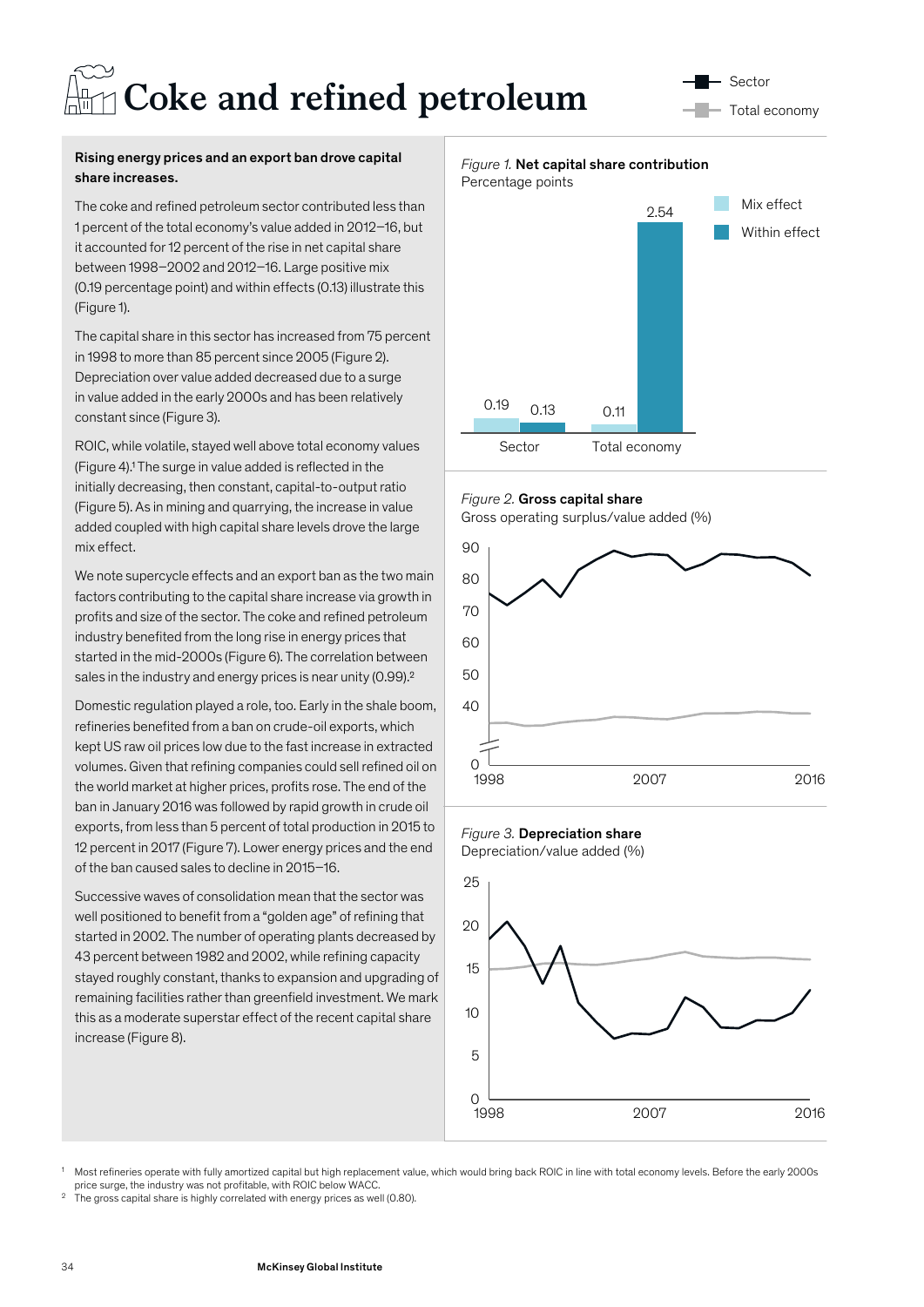![](_page_36_Figure_0.jpeg)

## *Figure 6.* Gross output and energy prices

Nominal index: 1 = 1998

![](_page_36_Figure_3.jpeg)

![](_page_36_Figure_4.jpeg)

Source: World Bank Pink Sheet; US EIA; OECD STAN; McKinsey Global Institute analysis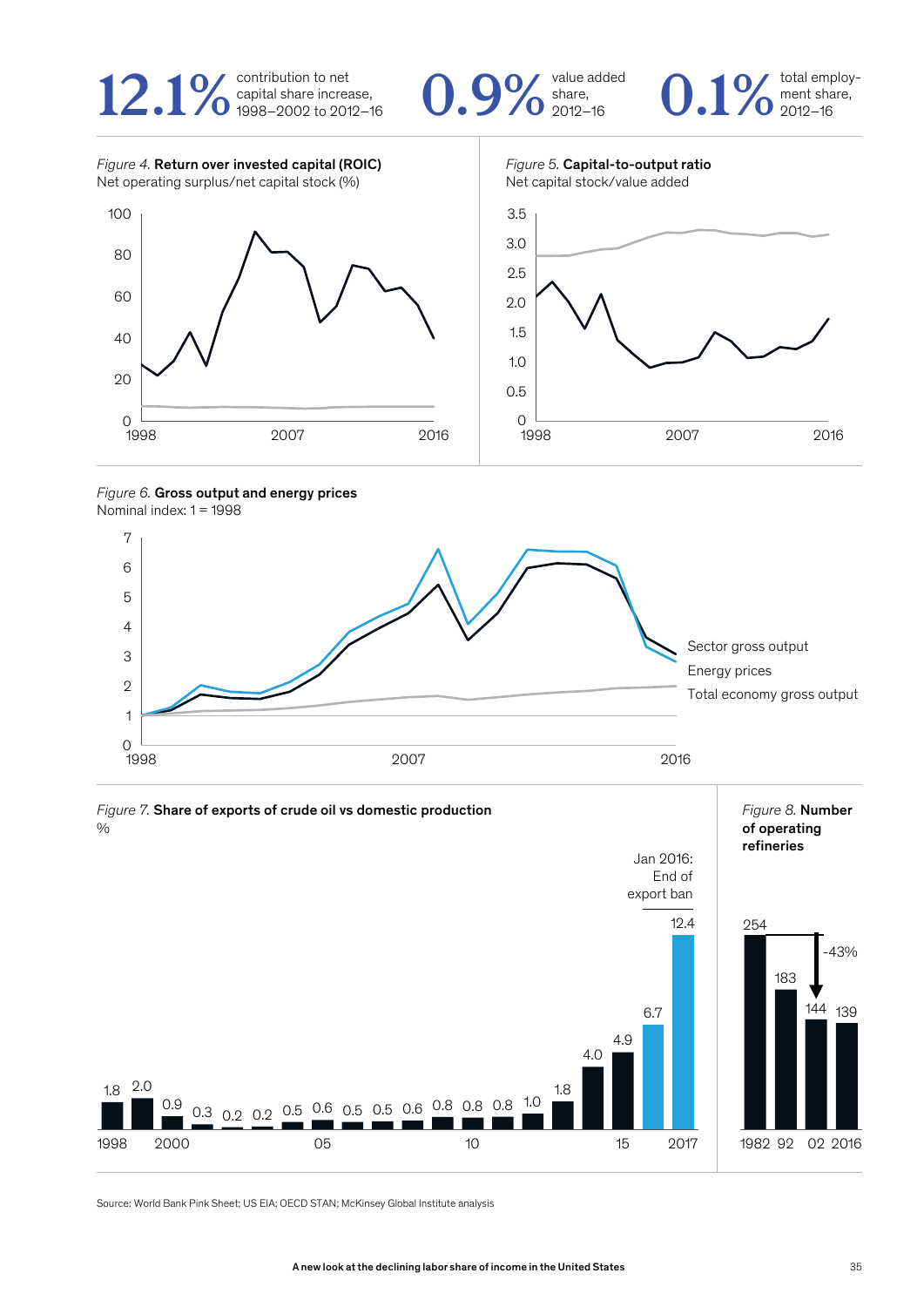<span id="page-37-0"></span>![](_page_37_Picture_0.jpeg)

#### Automation and relocation of production contributed to a growing gap between wages and productivity.

Given the size of the motor vehicles sector (less than 1 percent of value added relative to the total economy), its aggregate impact is modest, at 3.3 percent of the total net capital increase. Most of this contribution is due to a rise in capital share in the industry itself, with a within effect of 0.11 percentage point. This compares to a slightly negative mix effect of –0.02 percentage point, mainly due to the decreasing share of value added compared with the total economy (Figure 1).

The industry significantly increased its capital share, from 41 percent in 1998 to 54 percent in 2016, despite a sharp drop in profits during the global financial crisis (Figure 2). The sudden contraction in value added during the crisis also explains the brief surge in the depreciation ratio (Figure 3).

The sector experienced long-term increases in both ROIC and capital-to-output ratio. We attribute these increases to capital substitution and automation, offshoring, and declining labor bargaining power. Our measure of ROIC fell below zero during the global financial crisis and has progressively recovered since 2010 (Figure 4). Capital used for production (capital-to-output ratio) also spiked due to the collapse of value added during the crisis (Figure 5). A longrun shift in net capital stock toward more machinery and equipment, from 43 percent in 1998 to 51 percent in 2016, indicates the growing role of automation. Notably, in the early 2000s, automakers substituted capital for labor and shifted some production offshore.

Motor vehicles are a prime example of the divergence between productivity and wages. Between 1998 and 2016, average labor compensation decreased by 7.5 percent while productivity more than doubled (Figure 6). Locating production in the southern United States, offshoring to Mexico, and growing global trade put pressure on US wages. The trade momentum (the sum of exports and imports over gross output) was 41 percent higher in 2016 than in 1998, even though it has been declining since 2013 (Figure 7). The share of workers covered by unions continued falling, from 32 percent in 2003 to 18 percent in 2016 (Figure 8).

## *Figure 1.* Net capital share contribution Percentage points 2.54 Mix effect Within effect

0.11

- Sector

Total economy

![](_page_37_Figure_7.jpeg)

0.11

-0.02

Gross operating surplus/value added (%)

Sector Total economy

![](_page_37_Figure_9.jpeg)

*Figure 3.* Depreciation share

Depreciation/value added (%)

![](_page_37_Figure_12.jpeg)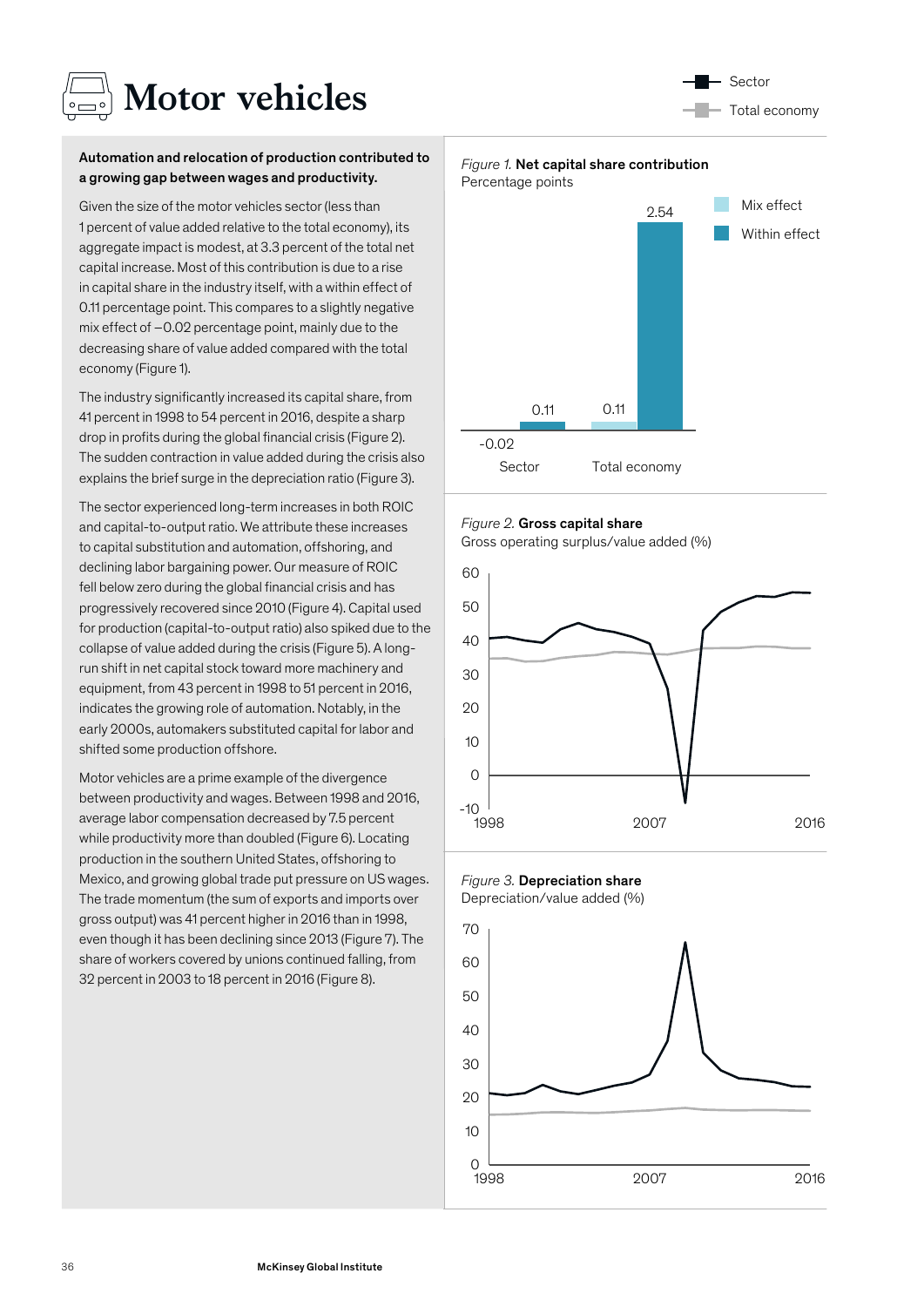1.0 3.5 0.5 1.5 2.0 3.0 2.5 4.0 *Figure 4.* Return over invested capital (ROIC) Net operating surplus/net capital stock (%) *Figure 5.* Capital-to-output ratio Net capital stock/value added 5 0 -15  $-20$ <sup>1</sup><br>1998 -10 -5 10 15 20 25 1998 2007 2016 **3.3%** capital share increased to 201 capital share increase,<br>1998–2002 to 2012–16 **0.9%** share,<br>1998–2002 to 2012–16 share,<br>2012–16 value added<br>
2012–16 **0.6%** total employ-<br>
2012–16 **0.6%** 2012–16

*Figure 6.* Productivity and labor compensation Real index per worker: 1 = 1998

capital share increase,

![](_page_38_Figure_2.jpeg)

![](_page_38_Figure_3.jpeg)

![](_page_38_Figure_4.jpeg)

![](_page_38_Figure_5.jpeg)

Source: IHS Markit Comparative Industry Service (April 2019 release); OECD STAN; Union Membership and Coverage Database; McKinsey Global Institute analysis

![](_page_38_Figure_7.jpeg)

ment share, 2012–16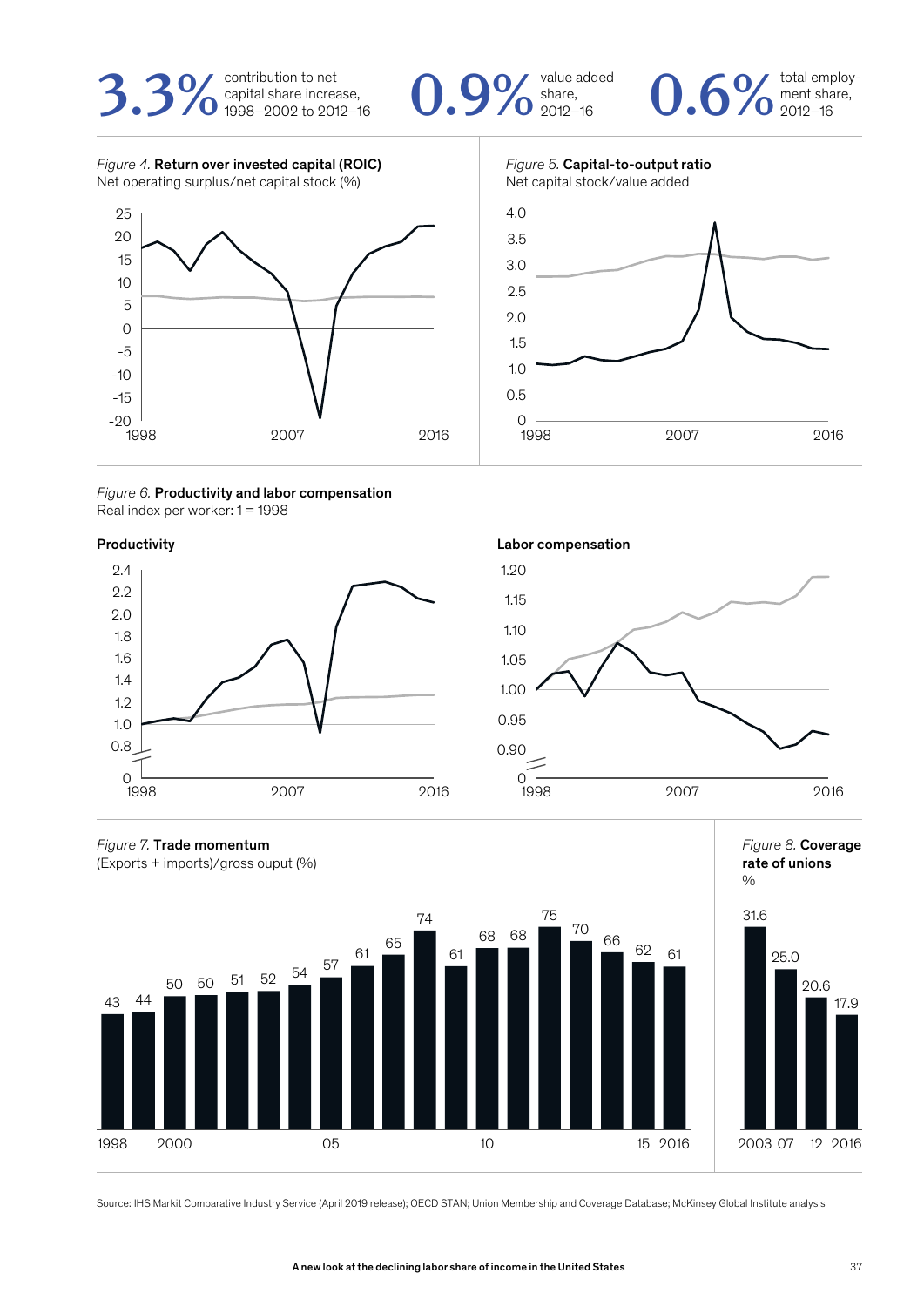# <span id="page-39-0"></span>**Pharmaceuticals and chemicals**

![](_page_39_Figure_1.jpeg)

#### The sector posted rising profits and capital share amid an increase in capital stock and a shift to IPP assets.

The pharmaceuticals and chemicals sector accounts for 6.8 percent of the net capital share increase, higher than its 2.2 percent share of value added, with a mix effect of 0.04 percentage point and a within effect of 0.14 (Figure 1).

The capital share of income rose from 61 percent in 1998 to 70 percent in 2016 (Figure 2). About one-third of this was due to depreciation, which has also risen (Figure 3). Depreciation increased because these industries require more capital, and in particular more IPP assets (Figure 7).

Both the pharmaceuticals and chemicals subsectors contributed significantly to the increase in net capital share, the former with 42 percent and the latter with 58 percent (Figure 6)*.*

We also note capital substitution and automation as primary drivers of the capital share increases, with a shift in manufacturing technology and more extensive use of analytics.1 Profit margins rose substantially but were largely offset by the need to devote more capital to production (Figure 8). While return on invested capital is relatively high compared with other sectors, it was roughly unchanged between 1998–2002 and 2012–16—and it is worth noting that returns have been decreasing since 2011 (Figure 4). The capital-to-output ratio rose from 1.9 in 1998 to 2.5 in 2016 (Figure 5).

MGI research has shown that these companies' share of economic profit in 133 countries rose from about 11 percent in 1995–97 to more than 15 percent in 2014–16, and that they include a number of superstar companies.2 In the G-20 alone, the pharmaceutical sector's gross operating surplus grew 43 percent between 1995 and 2017. Decreasing returns on R&D, pressure to lower costs, and increasing competition from generics and new biotech entrants has led to substantial consolidation. We therefore attribute moderate impact to superstar effects, despite relatively constant ROIC.

We also mark globalization as a moderate driver of the capital share increase; pharmaceutical companies accelerated the globalization (and in some cases outsourcing) of research and development, supply chains (technical development, commercial manufacturing), and commercialization.

#### *Figure 1.* Net capital share contribution Percentage points

![](_page_39_Figure_10.jpeg)

*Figure 2.* Gross capital share

Gross operating surplus/value added (%)

![](_page_39_Figure_13.jpeg)

*Figure 3.* Depreciation share

Depreciation/value added (%)

![](_page_39_Figure_16.jpeg)

Examples of new manufacturing technologies are continuous manufacturing, modular plants, and automated warehousing and, for advanced analytics, engineering efficiency and quality controls.

<sup>2</sup> McKinsey Global Institute, *Superstars: The dynamics of firms, sectors, and cities leading the global economy*, October 2018.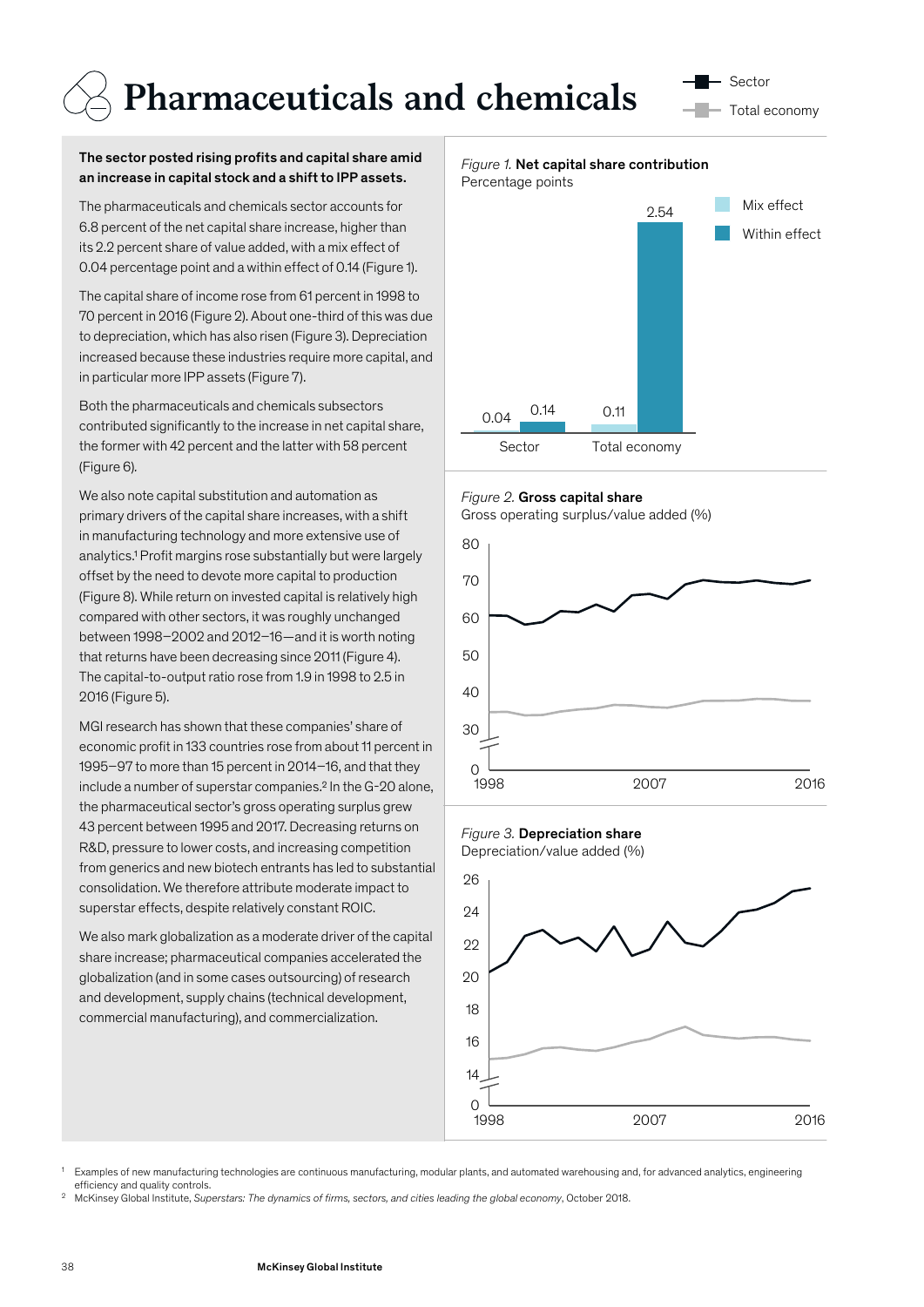![](_page_40_Figure_0.jpeg)

![](_page_40_Figure_1.jpeg)

Source: OECD; OECD STAN; McKinsey Global Institute analysis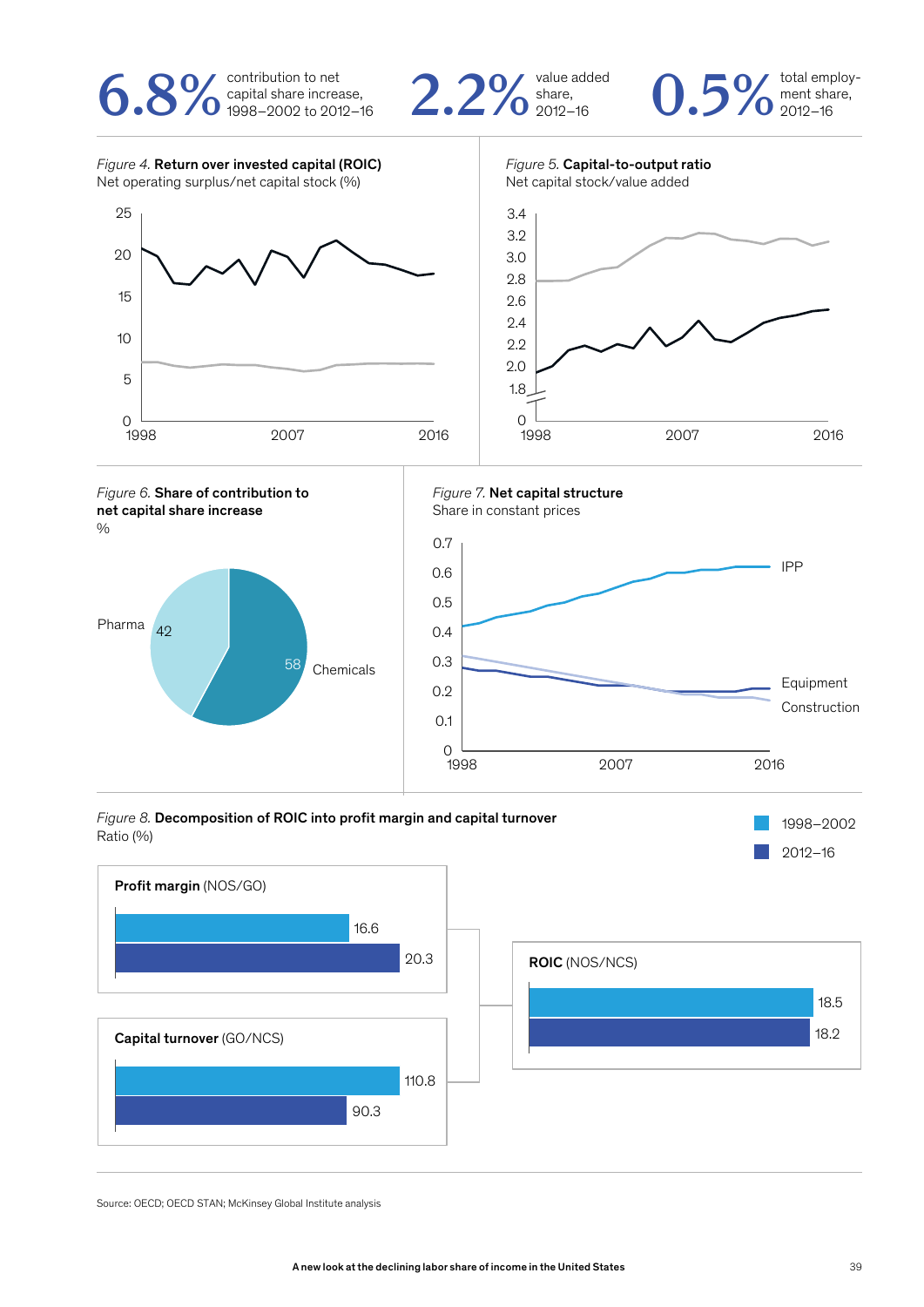# <span id="page-41-0"></span>**Computers and electronics**

![](_page_41_Figure_1.jpeg)

#### A cyclical rebound, shift toward IPP capital, and offshoring affected the capital share.

Computer and electronics manufacturing constitutes a relatively small sector with an outsize impact on capital share. It accounted for just 1.6 percent of the total economy's value added in 2012–16 but represented 11.8 percent of the increase in net capital share between 1998–2002 and 2012– 16. This increase was mainly driven by a large within effect of 0.26, compared to a mix effect of 0.06 (Figure 1).

The sector has been influenced by most of the drivers of the recent capital share increase: a cyclical rebound from the dot-com crisis, a capital shift toward IPP, offshoring, and structural changes in production.

Its capital share of income rebounded from the dot-com bust and rose to 47 percent, well above the total economy (Figure 2*).* Depreciation increased by the equivalent of nearly one-fourth of the increase in capital share (Figure 3). This trend started in the late 1990s and early 2000s (Figure 6)*.* As tech innovations became more R&D-intensive, companies raised the share of faster-depreciating IPP capital from 31 to 48 percent of net capital stock (Figure 7)*.*

ROIC dropped sharply in 2001, followed by a steady recovery—but in contrast to capital share, it did not significantly exceed levels before the dot-com crisis or total economy levels (Figure 4). We note an impact of the boombust pattern and do not attribute high relevance to superstar effects for the capital share increase in this sector; while there is some evidence of such effects at the company level, there is less so at the sector level.1

The capital-to-output ratio, after rising during the 2001 crisis in line with a decline in value added, has been relatively steady since (Figure 5). Net capital stock grew relative to gross output until 2009. This is reflected in a significant decrease in capital turnover, suggesting some investment in automation. Supply chains lengthened with some production moving offshore, exemplified in the negative shift in trade balance (Figure 8)*.* We therefore note significant relevance of both capital substitution and a globalization effect.

In the United States, the sector reduced employment (total hours worked) by about 44 percent from 1998 to 2016 but improved competitiveness and profitability by moving away from manufacturing computers, communication equipment, and, to a lesser extent, semiconductors, and toward navigation, control, and precision equipment (Figure 9).

#### *Figure 1.* Net capital share contribution Percentage points

![](_page_41_Figure_10.jpeg)

*Figure 2.* Gross capital share

Gross operating surplus/value added (%)

![](_page_41_Figure_13.jpeg)

*Figure 3.* Depreciation share

Depreciation/value added (%)

![](_page_41_Figure_16.jpeg)

While some companies in the sector have growing rates of return, others have declining returns. Consolidation is happening in the industry, for example in semiconductors, but is driven by the increasing fixed costs for technological innovation, with competition still being strong. Marking "superstar effects" as relevant for this sector would not change the overall results of our analysis much: the share of the economy-wide decline attributable to superstar effects would increase from 18 to 19 percent.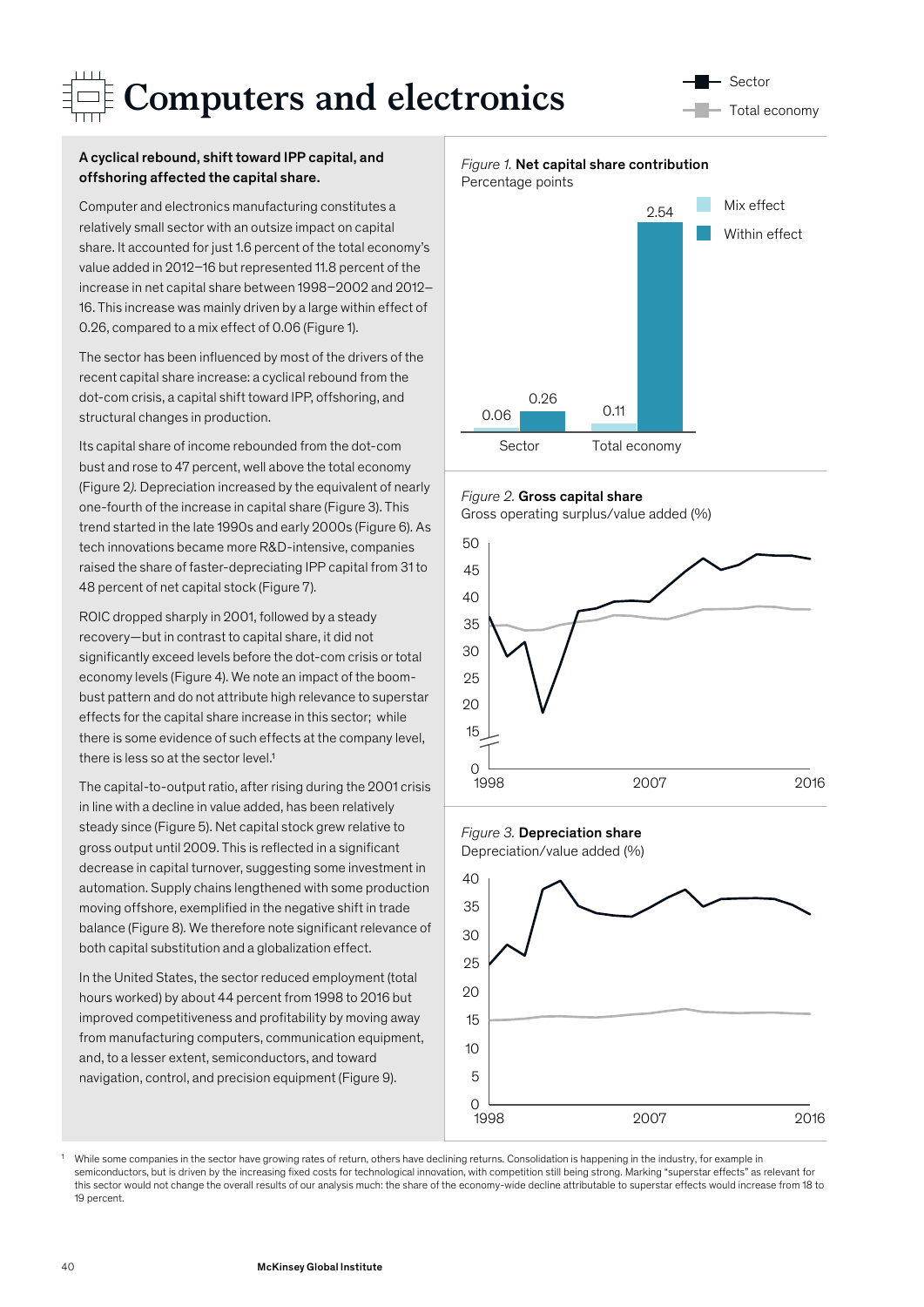![](_page_42_Picture_0.jpeg)

<sup>1</sup> Categories are: computers; communication equipment; semiconductors; navigational, measuring, electromedical, and control instruments; and others (audio, video, magnetic and optical media). Figures may not sum to 100% because of rounding.

Source: IHS Markit Comparative Industry Service (April 2019 release); BLS Employment Projections; OECD; OECD STAN; McKinsey Global Institute analysis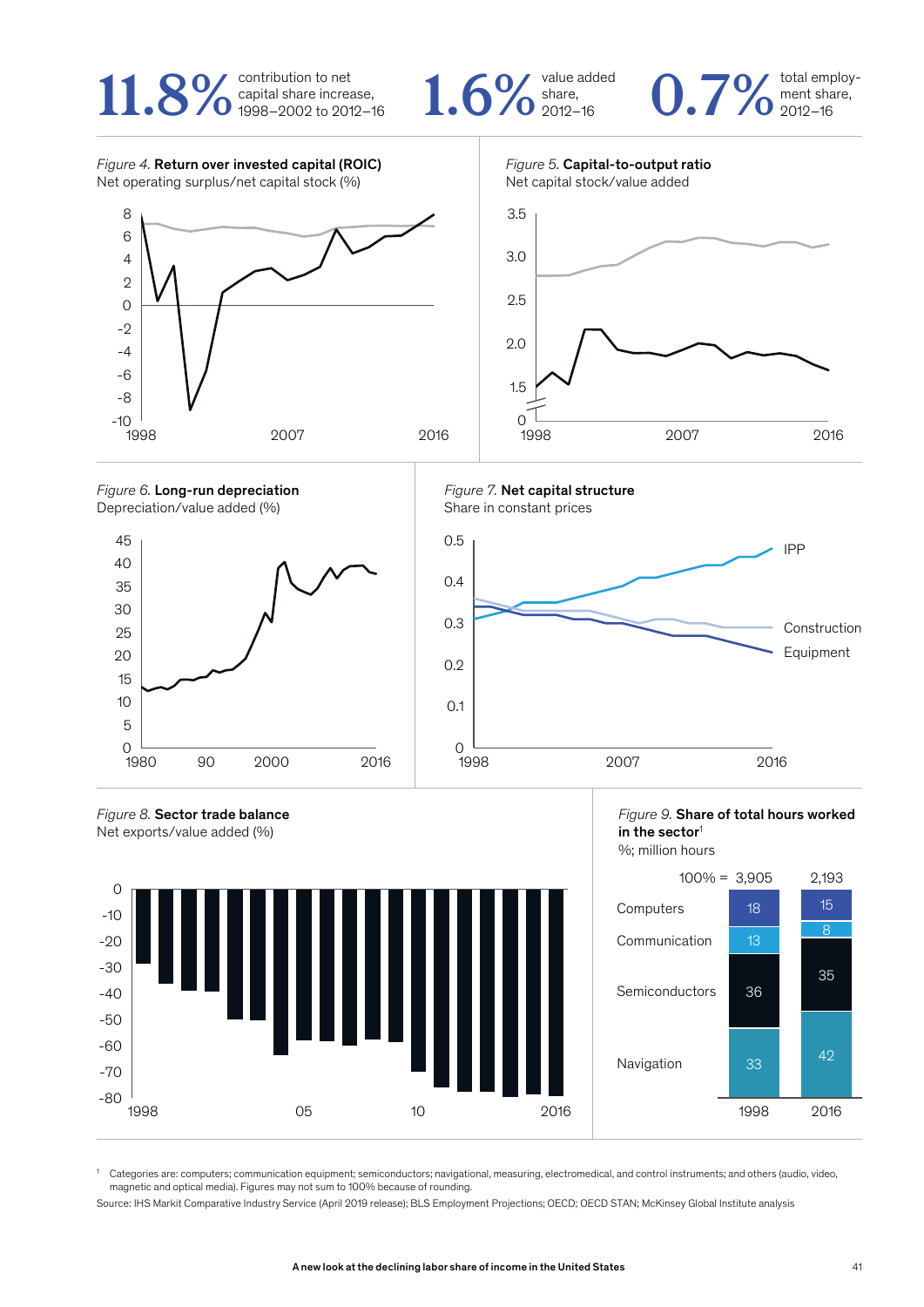# <span id="page-43-0"></span>**Media and telecommunications**

![](_page_43_Figure_1.jpeg)

#### The sector contributed almost one-fifth of the capital share increase as it increased consolidation and grew profit margins.

The media and telecom sector—publishing (including software), motion pictures, music, television, and broadcasting—is a significant driver of the capital share increase, contributing 19 percent of the rise while accounting for only 4.1 percent of the total economy. This originates mainly from a large within effect of 0.53 percentage point, while the mix effect is slightly negative, at –0.03 (Figure 1).

This sector's capital share increased from 47 percent in 2000 to 61 percent in 2016 (Figure 2). Unlike in many other industries, depreciation did not rise relative to value added (Figure 3).

ROIC rebounded quickly from the dot-com crisis to reach 15 percent in 2016 (Figure 4). Part of the increase in net capital share is thus linked to the boom-bust effect of the 2001 crisis, and we mark it as a moderate driver.

Overall, the capital-to-output ratio remained relatively steady, so we do not list capital substitution as a relevant driver (Figure 5). While the sector made significant investments, declining quality-adjusted ICT prices meant that the capital-to-output ratio remained stable. Nominal investment in fixed assets relative to value added in audiovisual, broadcasting, and telecom peaked at 63 percent in 2000 and fell to 34 percent in 2016, while values for publishing were constant (Figure 6).

A further decomposition of ROIC into return on sales and capital turnover pinpoints strong rises in profit margin as the primary driver of the growth in ROIC, which grew from 8.9 percent in 1998–2002 to more than 13.6 percent in 2012–16 (Figure 8).

Telecommunications companies led the increase in net capital share within the sector, accounting for 51 percent of the total, followed by audiovisual and broadcasting at 36 percent, and publishing at 12 percent (Figure 7).

Telecom companies had to adapt to a fast convergence of wired and wireless business and shrinking legacy markets. They are reaping benefits from large investments in digital (for example, fiber networks) and from cost cutting as well as consolidation. As of 2018, three companies account for 78 percent of the US telecommunications market.1 Consolidation in audiovisual and media companies has also increased, in a sector that is benefiting from rising world demand for higher-quality digital content. We note superstar effects—in this case, increase in returns—as a primary driver for capital share increases.

![](_page_43_Figure_10.jpeg)

 $0.11$ 

*Figure 2.* Gross capital share

0.53

-0.03

Gross operating surplus/value added (%)

Sector Total economy

![](_page_43_Figure_13.jpeg)

![](_page_43_Figure_14.jpeg)

<sup>1</sup> "The next capitalist revolution," *The Economist*, November 2018.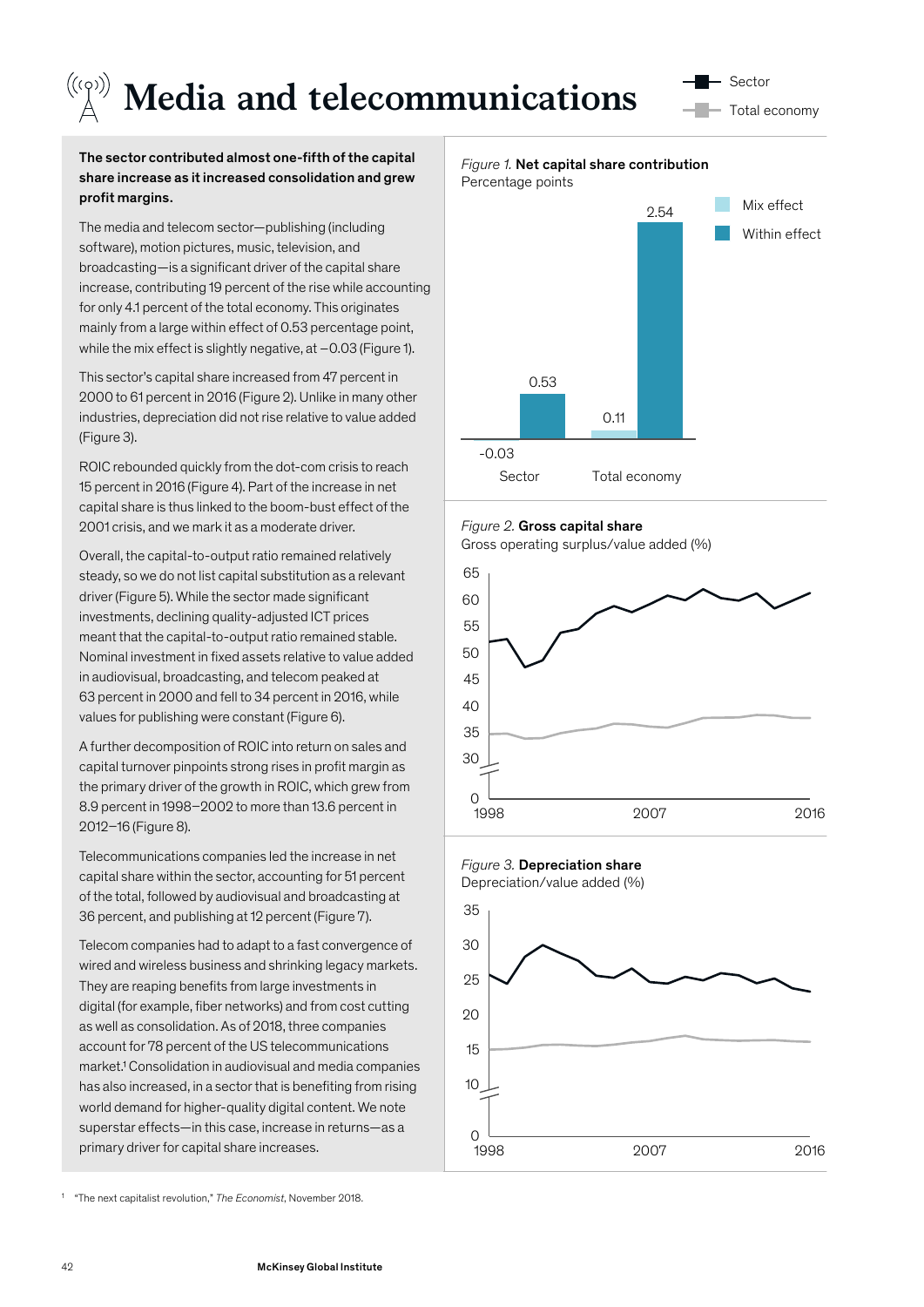![](_page_44_Figure_0.jpeg)

![](_page_44_Figure_1.jpeg)

Note: Figures may not sum to 100% because of rounding.

Source: OECD; OECD STAN; *The Economist*; McKinsey Global Institute analysis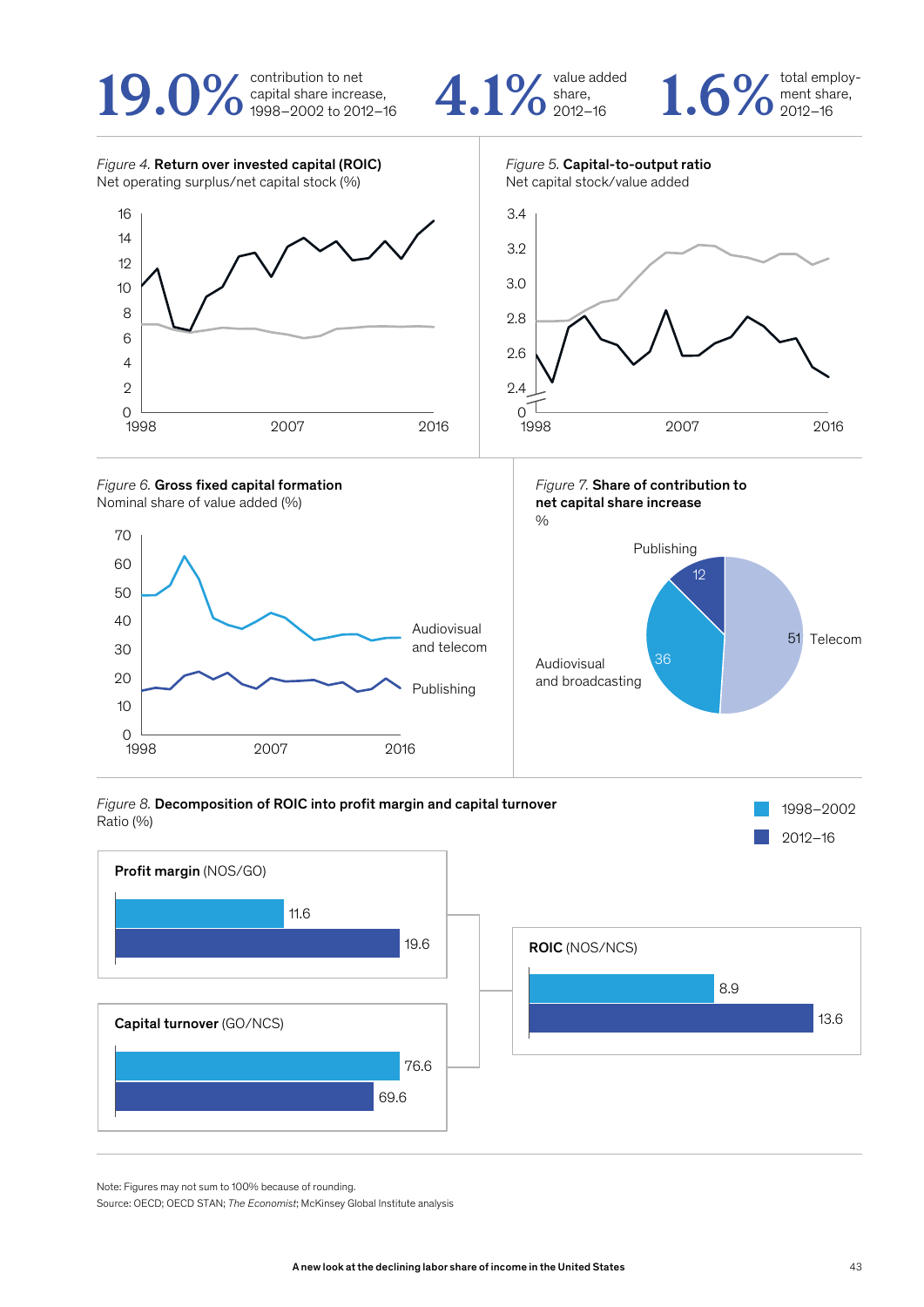# <span id="page-45-0"></span>**Computer services**

#### Recovery from the dot-com bust and capital lightening drove up return on invested capital.

The computer services sector—computer programming, computer consultancy, and IT facilities management contributed only 1.5 percent to value added and 3.1 percent to the increase in capital share, mainly because its mix effect of –0.11 percentage point offset most of the 0.20 percentage point within effect (Figure 1). The negative mix effect stems from growth in a sector with a much lower capital share than average.

After a decline during the 2000–01 dot-com bust, the gross capital share of the computer programming and consulting sector rose to 17 percent in 2009. It retreated to 10 percent by 2016 (Figure 2). Depreciation as a share of value added has been decreasing since its peak in 2002 (Figure 3).

ROIC was negative between 1999 and 2002 due to the dot-com crisis and has recovered since (Figure 4). We mark boom-bust effects as a moderate driver of capital share increases in this sector.

The capital-to-output ratio decreased in this labor-intensive sector; we do not consider capital substitution a driver of capital share increases (Figure 5). Net capital stock additions have been modest compared to value added growth since the end of the dot-com crisis, suggesting that the industry requires less capital per unit of output, possibly because of the fast decrease in the quality-adjusted cost of ICT equipment.

While we do not see labor bargaining as a relevant issue in this sector with marginal unionization rates, outsourcing of nonconsulting activities such as software programming and infrastructure management is a significant trend. Enabled by improvements in technology, the import share from the rest of the world in terms of sectoral US gross output increased from 5.7 percent in 2008 to 7.7 percent in 2011 (Figure 6). We thus mark it as a moderate driver of the capital share increase. Average compensation has been growing roughly in line with the total economy, and employment growth was strong, showcasing the high demand for qualified IT specialists (Figure 7).

A large share of workers in this sector is self-employed (8.4 percent on average between 1998 and 2016). Correspondingly, a significant part of net operating surplus is mixed income from independent workers. Adjustment for this mixed income pushes the remaining net capital share into negative territory (Figure 8).1

![](_page_45_Figure_8.jpeg)

- Sector

Total economy

*Figure 2.* Gross capital share

Gross operating surplus/value added (%)

![](_page_45_Figure_11.jpeg)

*Figure 3.* Depreciation share

Depreciation/value added (%)

![](_page_45_Figure_14.jpeg)

<sup>1</sup> While we run all our analyses with adjusted series, we show non-adjusted values on these exhibits to facilitate discussion about the levels.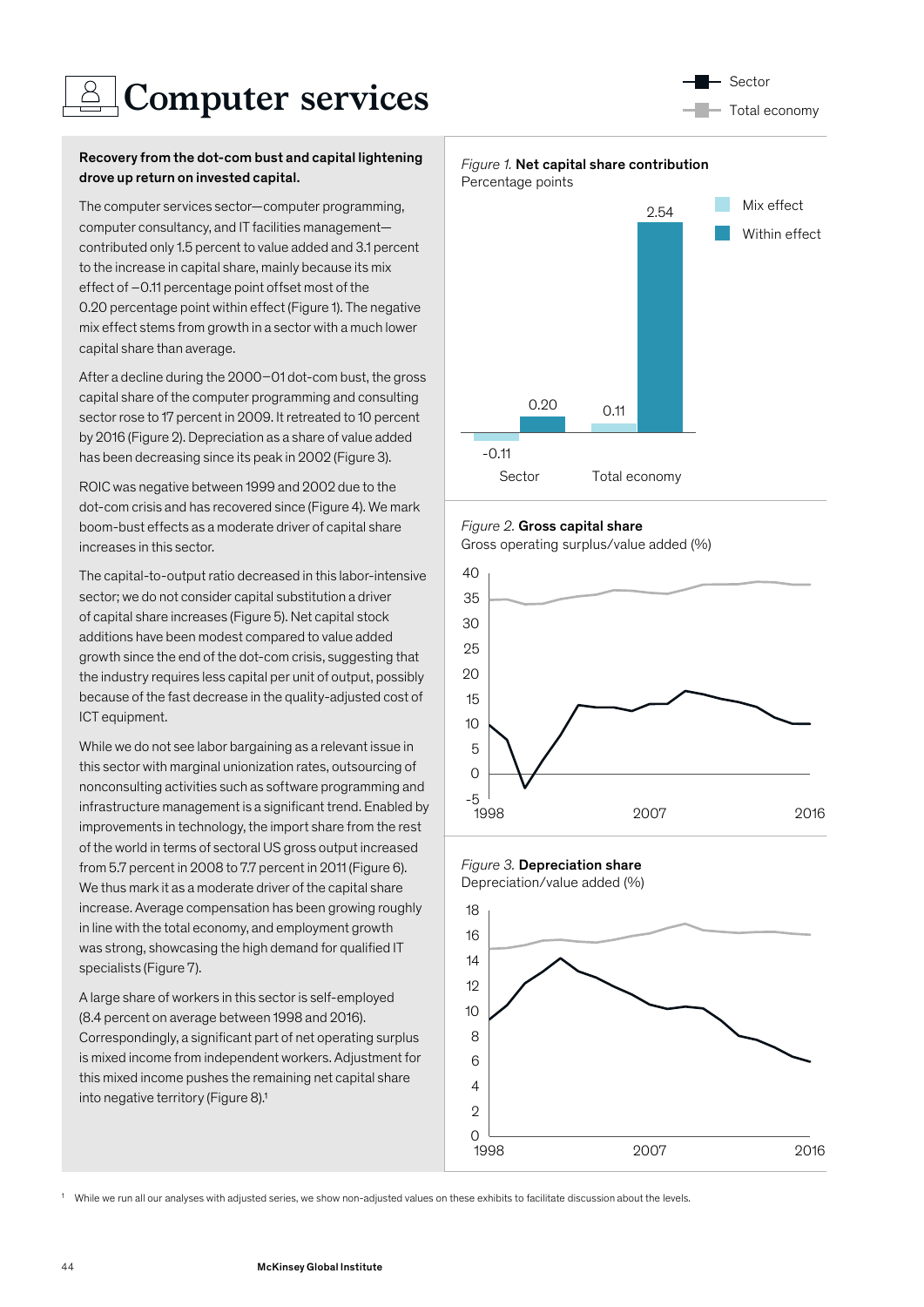![](_page_46_Figure_0.jpeg)

![](_page_46_Figure_1.jpeg)

![](_page_46_Figure_2.jpeg)

*Figure 7.* Average compensation and number of workers Index: 1 = 1998

*Figure 8.* Net capital share (NOS/VA), non-adjusted vs adjusted (%)

![](_page_46_Figure_5.jpeg)

Note: Figures may not sum to 100% because of rounding.

Source: OECD STAN; UNCTAD; McKinsey Global Institute analysis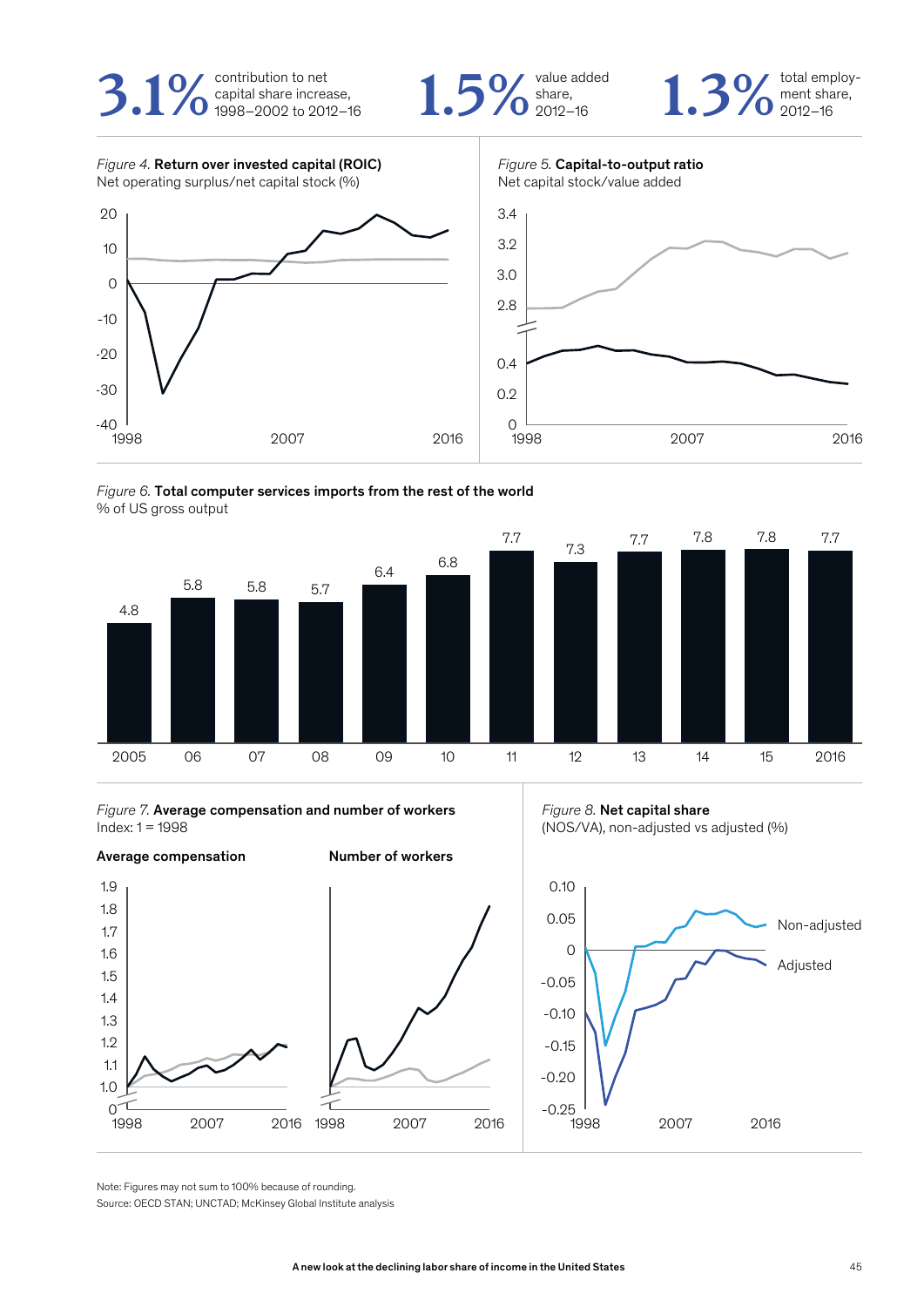# <span id="page-47-0"></span>**Information services**

![](_page_47_Figure_1.jpeg)

#### The smallest sector in focus showed a rapid rise in capital stock and depreciation.

Information services—data processing and hosting activities, and web search portals—is the smallest of our 12 sectors, with only 0.6 percent of value added and 2.3 percent of the increase in net capital share. It exhibits a mix effect of –0.06 percentage point and a within effect of 0.12 percentage point (Figure 1). We include it because of the increasing relevance of information services in the economy and the weight of tech companies.

After a dip in 1999–2001, the sector had a roughly stable gross capital share (Figure 2). Depreciation rose faster than value added and accounted for 45 percent of the gross capital share increase (Figure 3).

ROIC moved from negative during the dot-com crisis to strongly positive between 2002 and 2008, to close to zero since 2012 (Figure 4). We mark moderate relevance of cyclical and recovery effects. Low returns may seem surprising for a sector with highly profitable large companies and their growing role in the global economy. Explanations could include a long tail of less profitable, smaller companies or competition for rapid market share gains. Moreover, our analysis is at the sectoral rather than company level, and many high-return activities of tech giants are classified in industries outside information services, for example in advertising services.

Net capital stock rose relative to value added, and the capital-to-output ratio tripled from 0.6 in 1998 to 1.8 in 2016 (Figure 5). This increase has been sustained by rising capital stock (Figure 6). The increase is striking, considering that quality-adjusted prices for investment goods declined rapidly in this sector in contrast to the total economy (Figure 7). Investment relative to value added grew from around 30 percent in the mid-2000s to above 60 percent in recent years. We therefore list capital substitution as the most relevant driver of capital share increases in this sector.

While this sector never was labor-intensive, further investment in automation was accompanied by a continuous drop in employment until 2010, with remaining workers focusing on higher value-added activities seeing the highest average compensation growth (2.3 percent per year between 1998-02 and 2012-16) in our sample (Figure 8).

![](_page_47_Figure_8.jpeg)

*Figure 2.* Gross capital share

Gross operating surplus/value added (%)

![](_page_47_Figure_11.jpeg)

*Figure 3.* Depreciation share

Depreciation/value added (%)

![](_page_47_Figure_14.jpeg)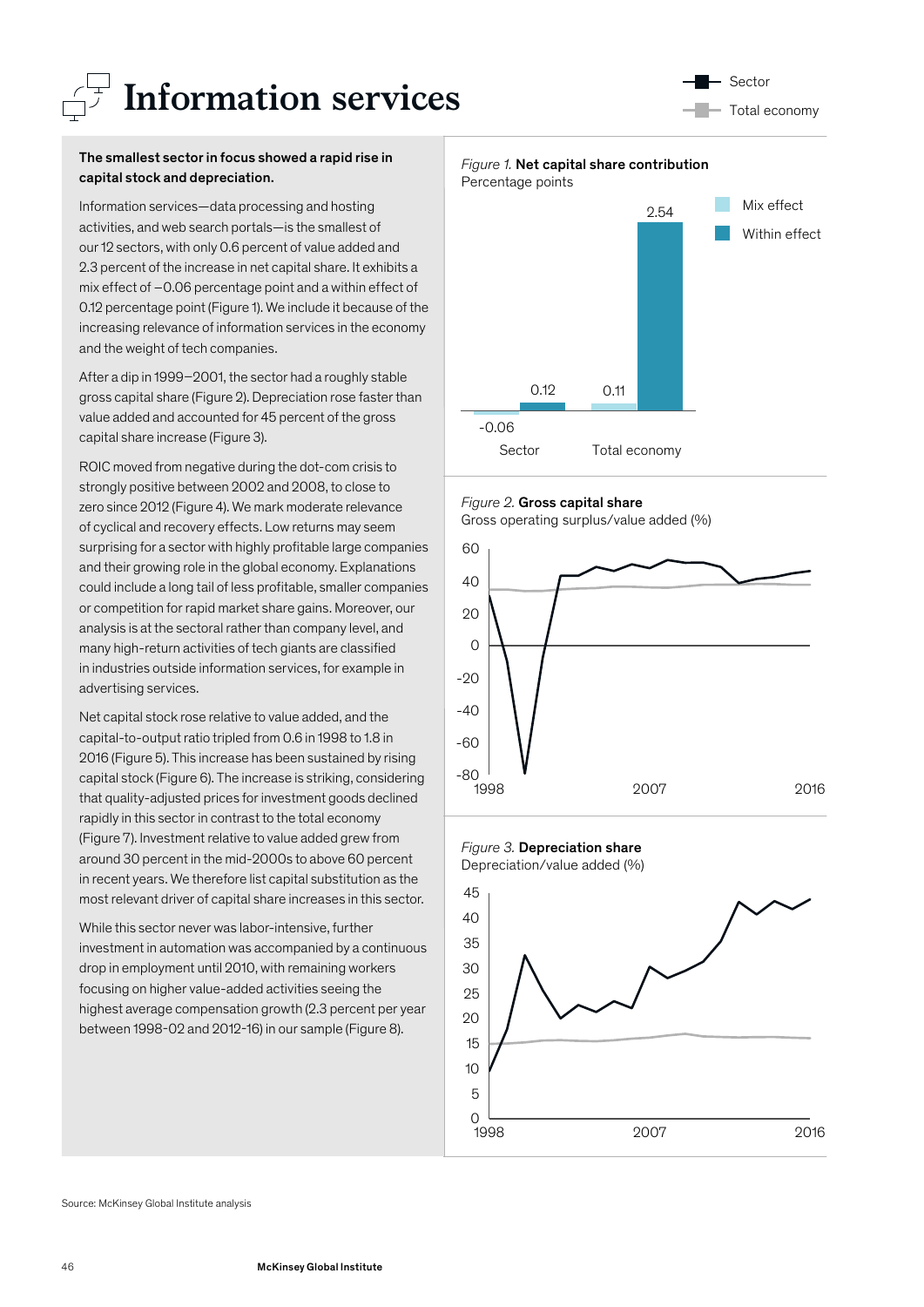![](_page_48_Picture_0.jpeg)

#### *Figure 6.* Capital to output growth decomposition %

![](_page_48_Figure_2.jpeg)

![](_page_48_Figure_3.jpeg)

![](_page_48_Figure_4.jpeg)

![](_page_48_Figure_5.jpeg)

![](_page_48_Figure_6.jpeg)

Note: Figures may not sum to 100% because of rounding.

Source: EU KLEMS; OECD STAN; McKinsey Global Institute analysis

Net capital stock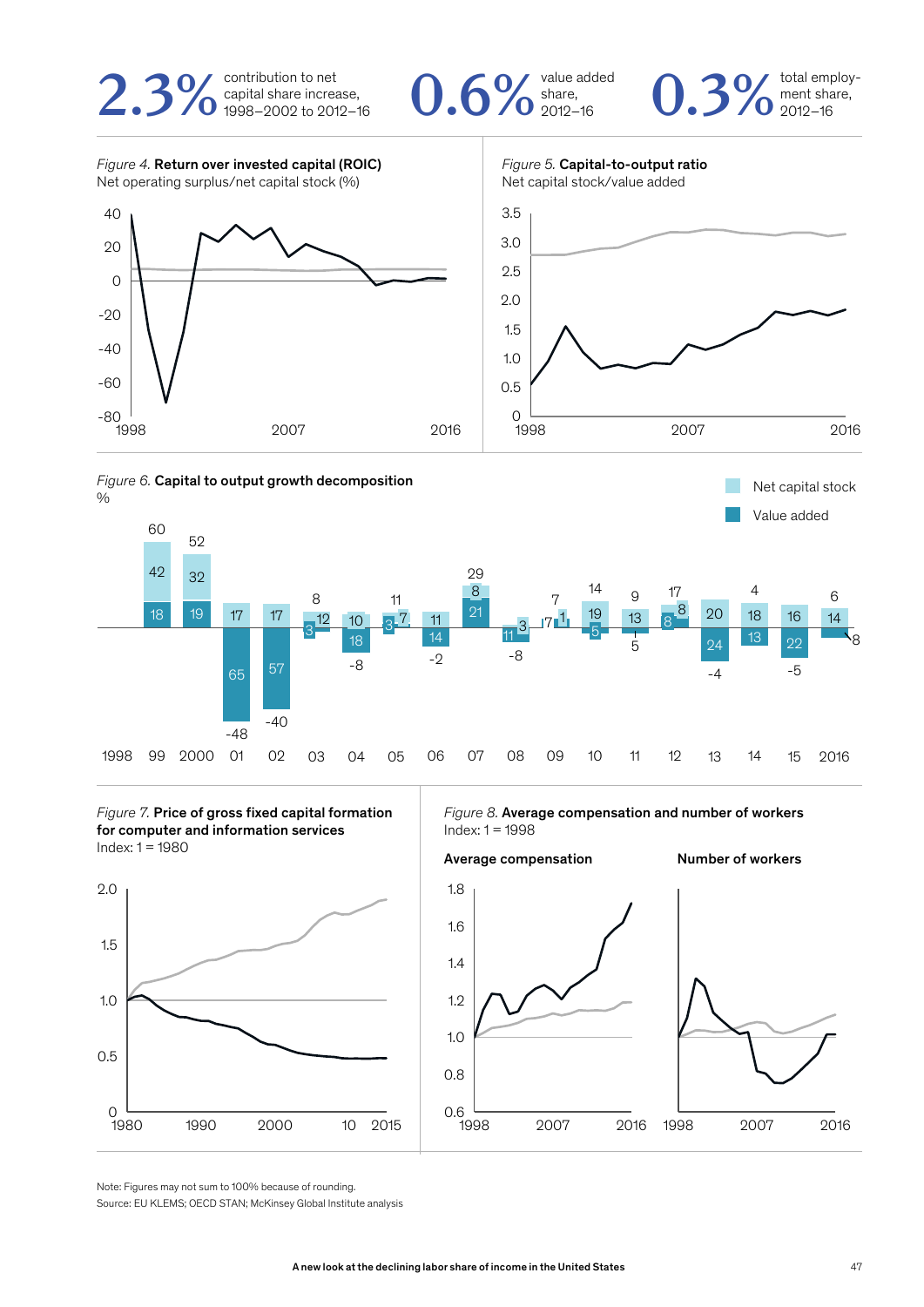# <span id="page-49-0"></span>**Wholesale and retail**

#### The sector showed a sharp increase in capital share as ROIC recovered after overinvestment in structures before 2008.

Wholesale and retail trade is one of the largest of the 12 selected sectors, accounting for 10.4 percent of value added and 22.8 percent of the increase in net capital share, with the mix effect at 0.06 percentage point and within effect at 0.54 (Figure 1)*.* 

The capital share in wholesale and retail trade rose quickly between 2002 and 2016, from 25 to 33 percent of value added, in spite of the global financial crisis (Figure 2*).* Depreciation in this sector has been rising in line with the total economy (Figure 3).

This links to a shift from construction toward equipment and intellectual property investment, pointing to the rise of automation and the industry's continuing digitization of sales and processes. The share of IPP in net capital stock rose from 2 percent in 1998 to 6 percent in 2016. Machinery and equipment rose from 26 to 30 percent.

ROIC followed a U pattern, decreasing until 2008, and then increasing (Figure 4). In 2012–16, the industry was transitioning from post-crisis recovery toward rapid increases in profit margins and digitization, particularly with online sales. With pressure from new digital entrants, various measures of consolidation have been rising, and we mark this as a moderately relevant driver accordingly.<sup>1</sup>

The capital-to-output ratio rose from 0.85 in 1998 to 1.14 in 2008, in the depths of the global financial crisis (Figure 5). Since then, it has declined as value added has nearly returned to pre-crisis growth rates. Net capital stock growth has not fully recovered, as the sector has been working through a real estate overhang (Figure 6).2 Over the full period, we note capital substitution from the wave of large store expansions as well as technology improvement from ICT and equipment investment as moderately relevant drivers of the capital share increase.

While the rate of workers covered by union contracts is low in the United States and has remained relatively constant, wage growth in the sector is the lowest of all 12 sectors, at 0.2 percent per year between 1998–2002 and 2012–16. We thus mark it as an additional moderate driver (Figure 7).

![](_page_49_Figure_8.jpeg)

![](_page_49_Figure_9.jpeg)

- Sector

Total economy

*Figure 2.* Gross capital share

Gross operating surplus/value added (%)

![](_page_49_Figure_12.jpeg)

*Figure 3.* Depreciation share

Depreciation/value added (%)

![](_page_49_Figure_15.jpeg)

<sup>1</sup> David Autor et al., "The fall of the labor share and the rise of superstar firms," IZA discussion paper number 10756, May 2017.

<sup>2</sup> In the post-financial crisis years, companies have been reformatting older stores in city centers more often than making greenfield investments in suburbs.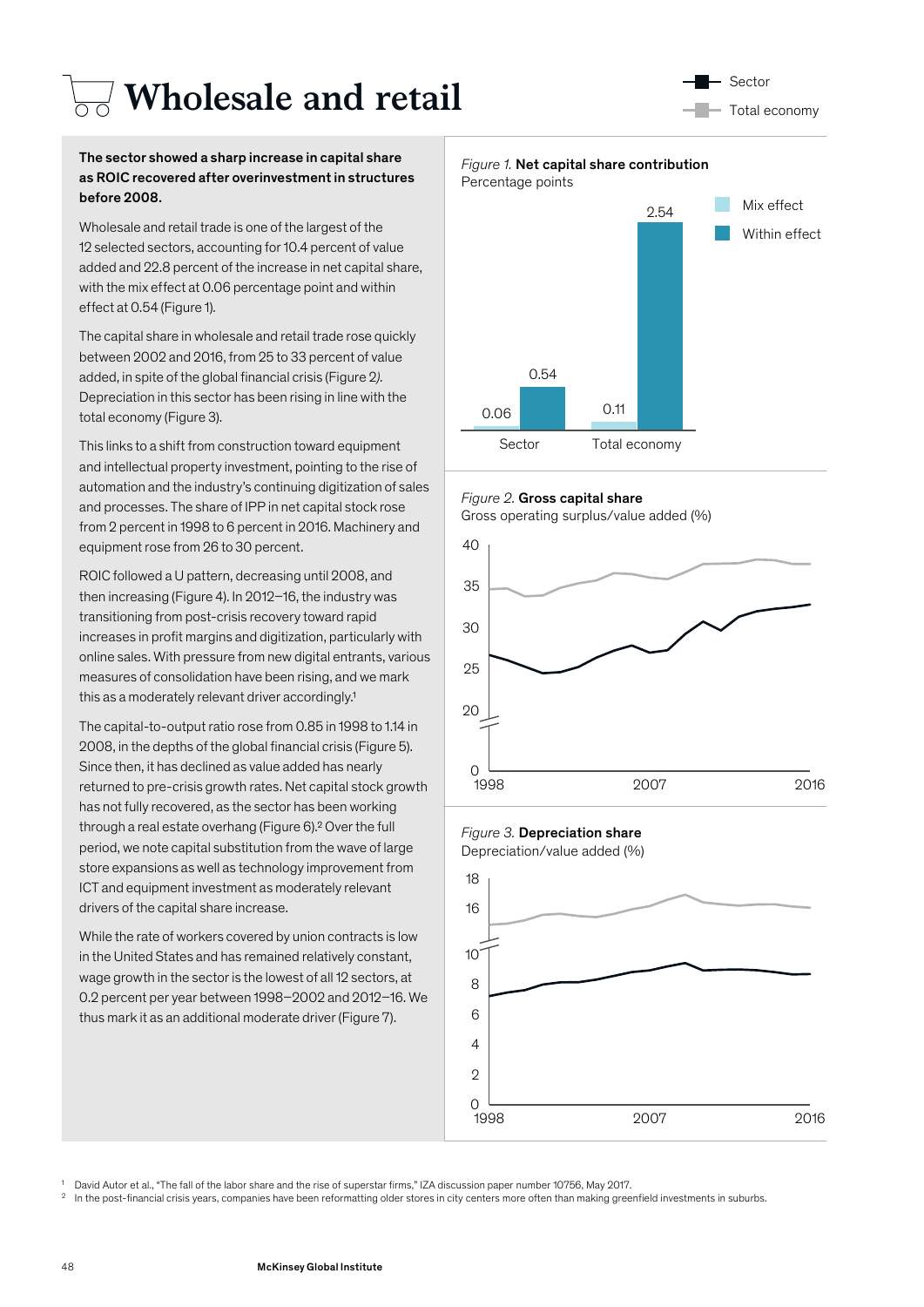![](_page_50_Figure_0.jpeg)

![](_page_50_Figure_1.jpeg)

![](_page_50_Figure_2.jpeg)

#### *Figure 7.* Average compensation growth vs net capital share change

#### Compensation per employee<sup>1</sup>

Real growth, 1998–2002 vs 2012–16 (%)

![](_page_50_Figure_6.jpeg)

<sup>1</sup> 12 sectors in focus accounting for most of the increase in capital share. Compensation adjusted for self-employed income.

Note: Figures may not sum to 100% because of rounding.

Source: David Autor et al.; OECD STAN; McKinsey Global Institute analysis

Net capital stock Value added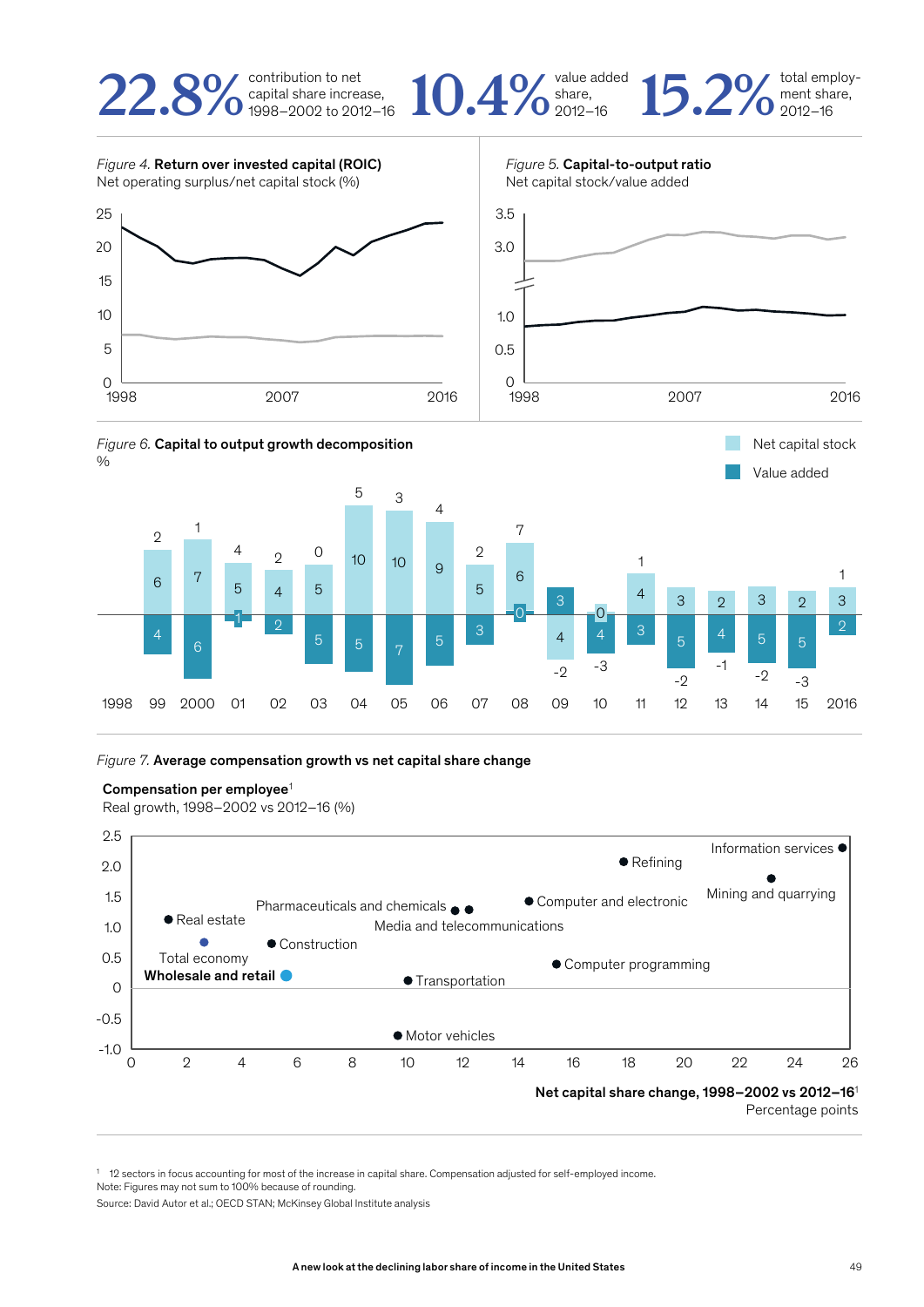# <span id="page-51-0"></span>**Transportation and storage**

![](_page_51_Figure_1.jpeg)

#### Rising consolidation among airlines and stronger demand for travel raised the capital share.

The transportation and storage sector makes a large contribution to the net capital share increase of almost 14 percent, with a slightly positive mix effect of 0.04 percentage point and a large within effect of 0.33 (Figure 1). After a rapid increase in capital share in the 2000s, this sector has been stable since 2010 at around 30 percent of value added (Figure 2).

Depreciation was slightly lower toward the end of the sample but was relatively stable compared with variations experienced in other sectors (Figure 3). All subsectors contributed to the increase in net capital share. Air transport accounted for 45 percent of the increase, followed by postal services at 18 percent, land transportation companies at 16 percent, and warehousing and logistics at 12 percent (Figure 6).

The increase in capital share is reflected in a doubling in ROIC from less than 3 percent in 1998 to nearly 6 percent in 2016 (Figure 4). We attribute this partially to boom-bust effects with recent strong demand for transportation services, and partially to rising consolidation. The sector's output is highly correlated with total economy business cycles, with a correlation coefficient of 0.95 between 1998 and 2016 (Figure 8). Consolidation also played a role; the number of major airlines competing in the United States fell from 12 in the early 2000s to five in 2017. The market share of the top five US airlines in terms of available seat kilometers increased from 68 percent in 1998 to 84 percent in 2016.1

The capital-to-output ratio was stable over the period, and we do not list capital substitution as a driver of capital share increases (Figure 5). Apart from warehousing and ticketing, automation has had a modest influence on this sector, with legislation slowing adoption in rail. Mass adoption of autonomous vehicles has not yet taken place.

While this sector is less exposed to international competition than many others, labor's bargaining power has weakened. The share of workers covered by unions decreased from 36 percent in 2003 to 27 percent in 2016. The rights of independent workers, for instance in ride hailing services, is widely debated (Figure 7). As in wholesale and retail, average yearly compensation growth was near zero (0.1 percent) between 1998–02 and 2012–16. We thus note bargaining power as a moderate driver for capital share increases.

#### *Figure 1.* Net capital share contribution Percentage points

![](_page_51_Figure_9.jpeg)

*Figure 2.* Gross capital share

Gross operating surplus/value added (%)

![](_page_51_Figure_12.jpeg)

*Figure 3.* Depreciation share

![](_page_51_Figure_14.jpeg)

<sup>1</sup> Diio Mi. Some economists even point to a need to raise competition and regulatory scrutiny; see, for example, "The next capitalist revolution," *The Economist*, November 2018, and Scott A. Wolla and Carolyn Backus, "The economics of flying: How competitive are the friendly skies?," *Page One Economics*, Federal Reserve Bank of St. Louis, November 2018.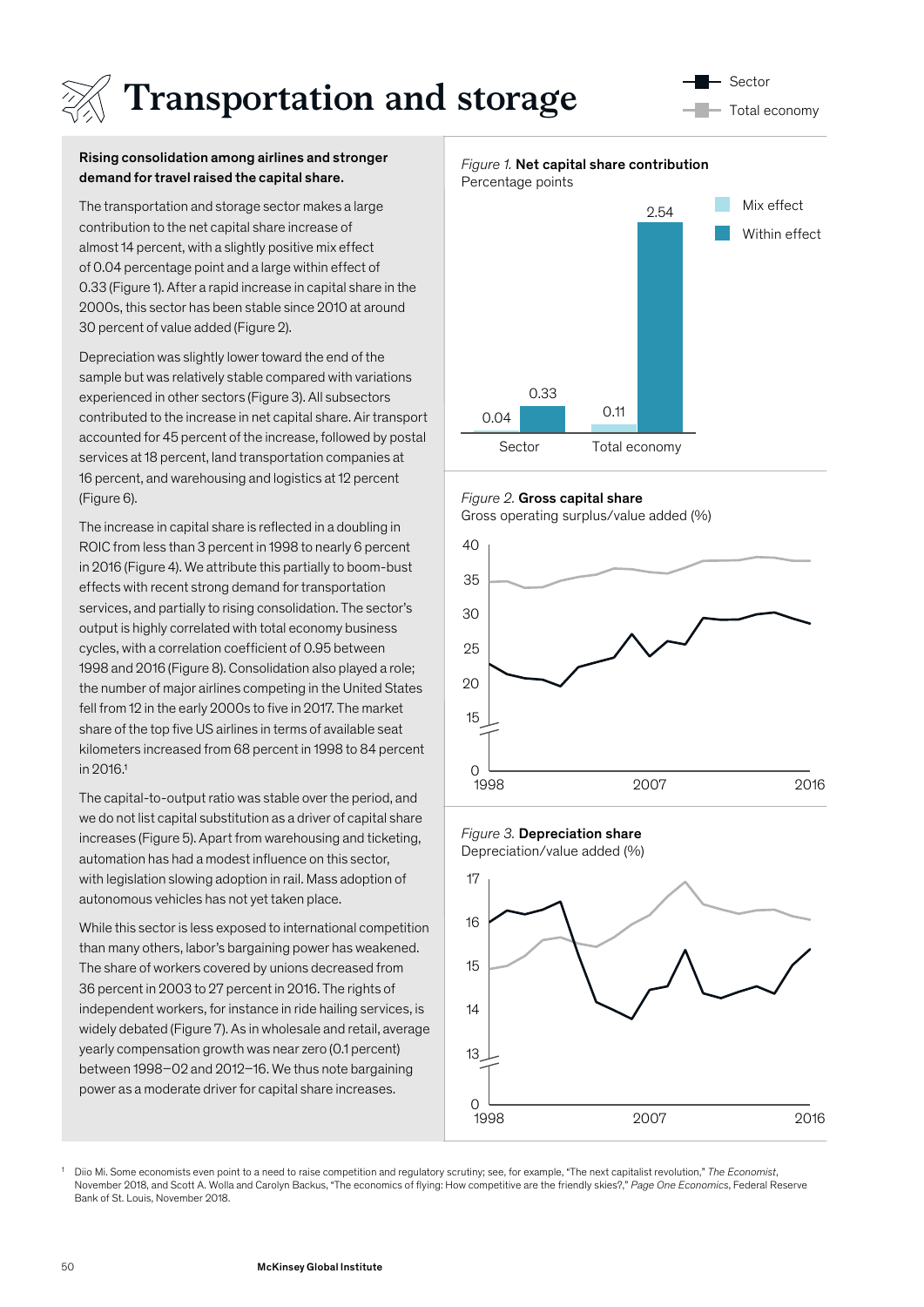![](_page_52_Picture_0.jpeg)

Postal services

*Figure 8.* Gross output growth Year over year (%)

![](_page_52_Figure_3.jpeg)

Note: Figures may not sum to 100% because of rounding.

Source: Diio Mi; OECD STAN; *The Economist;* Page One Economics; Union Membership and Coverage Database; McKinsey Global Institute analysis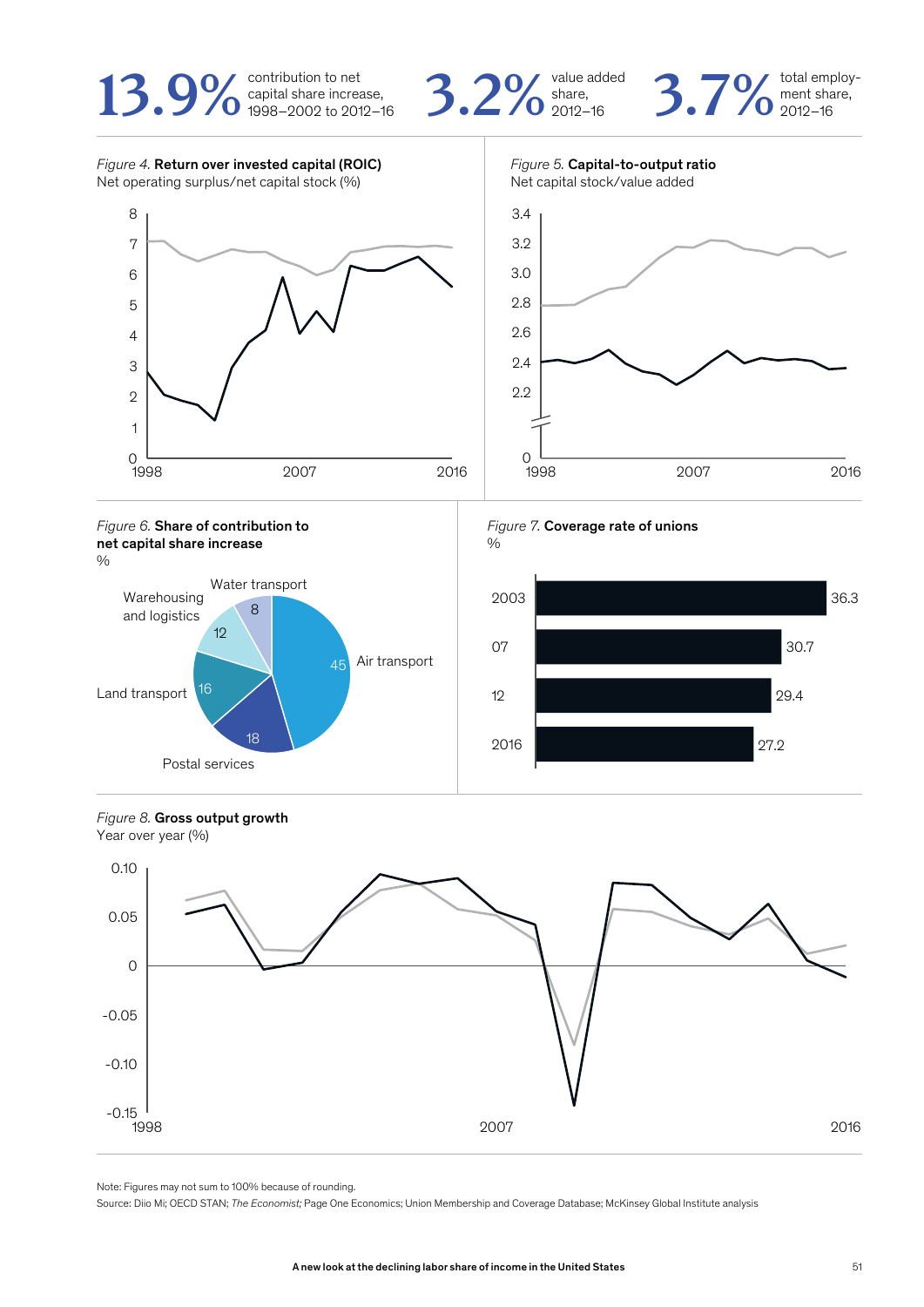# <span id="page-53-0"></span>**5. Conclusion and outlook: Setting the right priorities**

The decline in the labor share of income has been much discussed, not least because of concerns about its contribution to wage stagnation, populism, and hostility to globalization. The rising power of companies vis-à-vis workers—whether from new technology, globalization, the hollowing out of labor unions, or market consolidation—has shaped much of the public discussion about labor share declines and stagnant wages. Our analysis suggests that while all of these factors play a role, the bigger contributors to economy-wide lower labor share since the turn of the millennium appear to be supercycle- and boom-bust-related effects, as well as a secular rise in depreciation, notably from a shift to intangibles. As for stagnant median wages, weak productivity growth had a bigger impact than the declining labor share.

Looking ahead, our analysis might suggest that the labor share decline could be dampened but continue (Exhibit 10). According to the most recent BLS data, the labor share was relatively stable in 2017–18. Looking at the five drivers in the past and their potential trajectory ahead, commodity cycle effects should taper off or reverse; energy prices have recovered since 2017 but are still well below their 2011–14 peak, although technological advances in shale oil and gas may sustain profitability in the sector. Global value chains are shifting, and offshoring for labor cost arbitrage is declining.<sup>40</sup>

The ongoing shift to intangibles will likely continue to raise depreciation, however. Superstar effects as well as consolidation could also continue, although policy changes and hypercompetition might alter the trajectory. Capital substitution and technology deployment look set to continue or even accelerate, with significant uncertainty around the elasticities of substitution between capital and labor, including types of capital and human skills, and their respective impact on the labor share. Our research suggests that this has not been a pronounced factor in the past, however. In regard to sector mix effects, forecasts of gross operating surplus and value added until 2030 suggest that the labor share may benefit from a shifting economic structure toward sectors that currently display a higher labor share, such as healthcare and social work activities, and a moderate downward adjustment in economic weight of some sectors with a typically low labor share, such as real estate and coke and refined petroleum.41

This analysis represents our preliminary perspective to help foster discussion and dialogue on the topic of declining labor share. We continue to research these issues and will adjust and refine our findings as we learn more. Nonetheless, our initial insights already raise some important potential research questions and policy implications.

Policy makers may want to focus their attention on driving productivity growth to help address wage stagnation; our research suggests that continued digitization and sustaining strong demand and investment will be critical. The benefits to productivity will likely outweigh any negative impact on labor share from capital substitution, if the past 20 years are a good

<sup>40</sup> See *Globalization in transition: The future of trade and value chains,* McKinsey Global Institute, January 2019.

<sup>41</sup> Mix versus within decomposition used with forecasts from IHS Markit Comparative Industry Service, April 2019 release.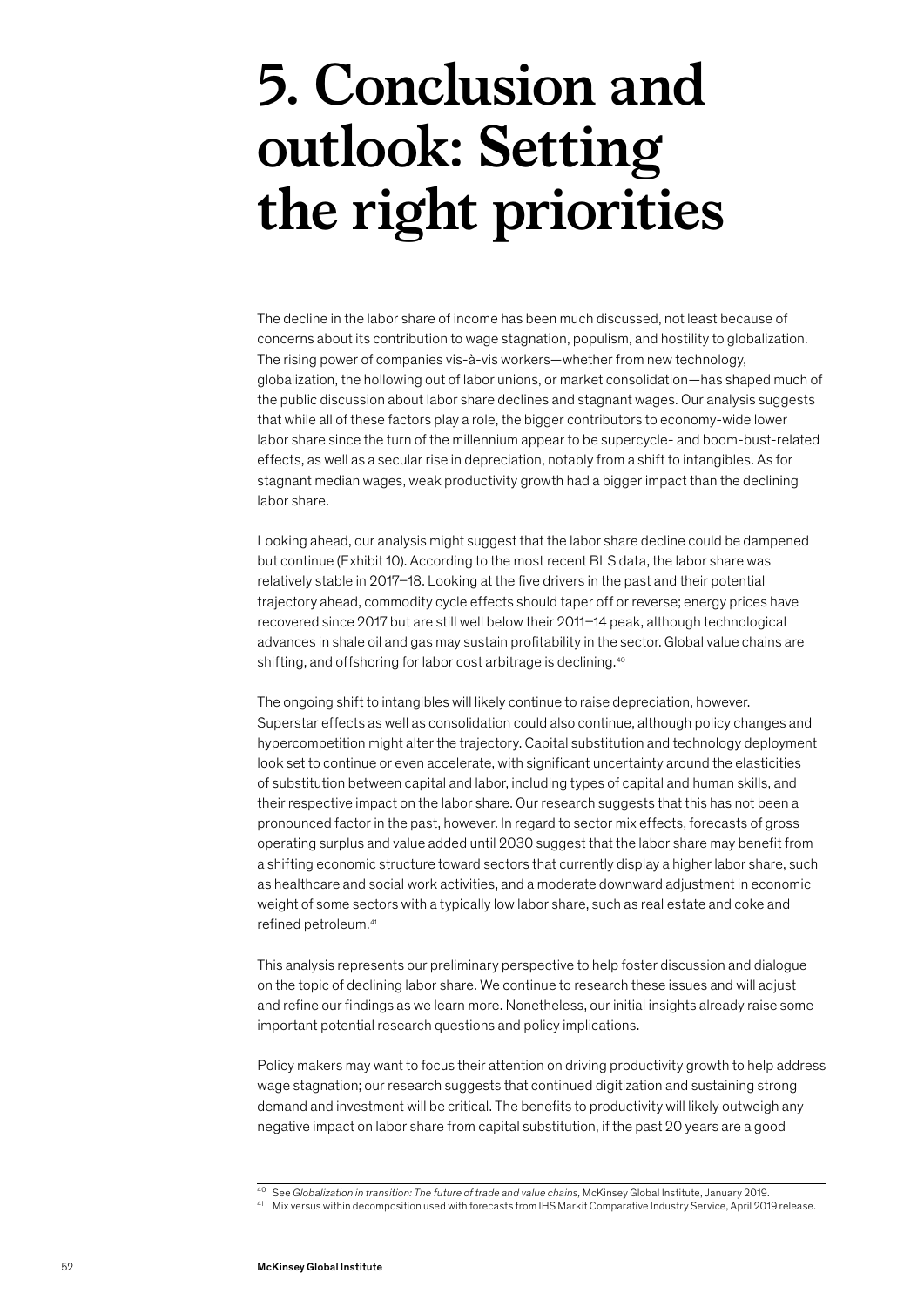indicator for what could be ahead.<sup>42</sup> They may want to counter the divergence of median from mean wages by addressing rising workplace inequality, notably the wage premium awarded to the most skilled workers. This would include retraining workers as companies automate more work activities, as well as coming to grips with superstar effects.<sup>43</sup>

Labor share declines have, in comparison, a smaller influence on wages. A large share of the decline is more technical than distributional (depreciation) and linked to a structural shift of investment toward intangibles. Another large share relates to supercycle and boom-bust effects, which are difficult to address in isolation. Actionable policies might have to focus on measuring superstar effects and ensuring a competitive environment across sectors. Policy makers may also need to mitigate the consequences of globalization where the changes in economic structure take place too rapidly for workers to adapt, and ensure that technology works alongside human labor to make it more productive rather than substitute it.

## Exhibit 10 **Looking ahead, further labor share declines appear likely but at a slower pace.**

![](_page_54_Figure_3.jpeg)

<sup>&</sup>lt;sup>42</sup> Solving the productivity puzzle: The role of demand and the promise of digitization, McKinsey Global Institute, February 2018.

<sup>43</sup> For automation's effect on the workforce see *Skill shift: Automation and the future of the workforce*, McKinsey Global Institute, May 2018, and *Jobs lost, jobs gained: Workforce transitions in a time of automation*, McKinsey Global institute, December 2017. While our findings in this paper suggest that consolidation and superstar effects are only moderate drivers of labor share declines, which in turn explain only a small share of the weakness in median wage growth, these effects are likely more important in explaining wage inequality as a potent driver of median wage stagnation.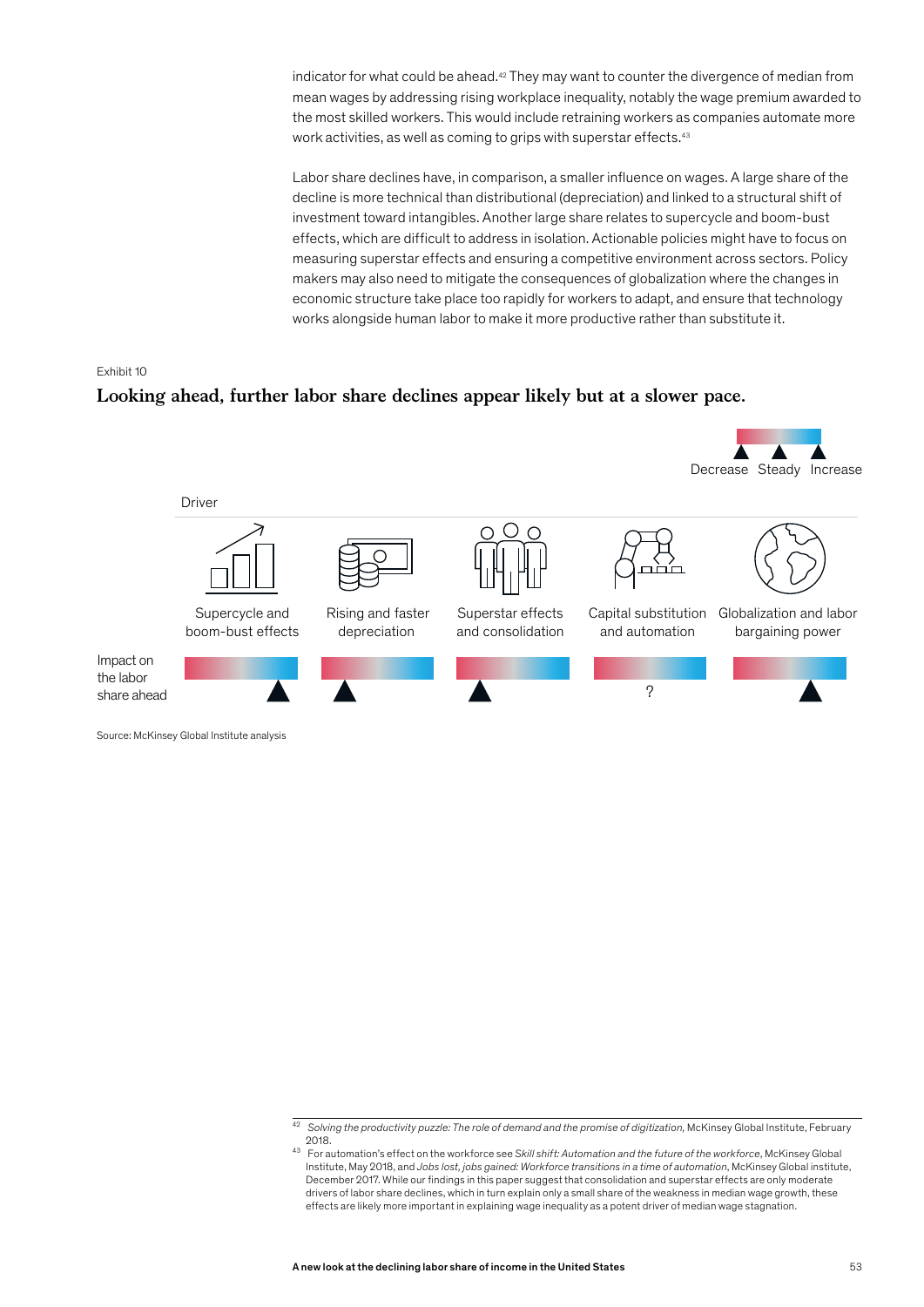# <span id="page-55-0"></span>**Appendix A: Literature overview**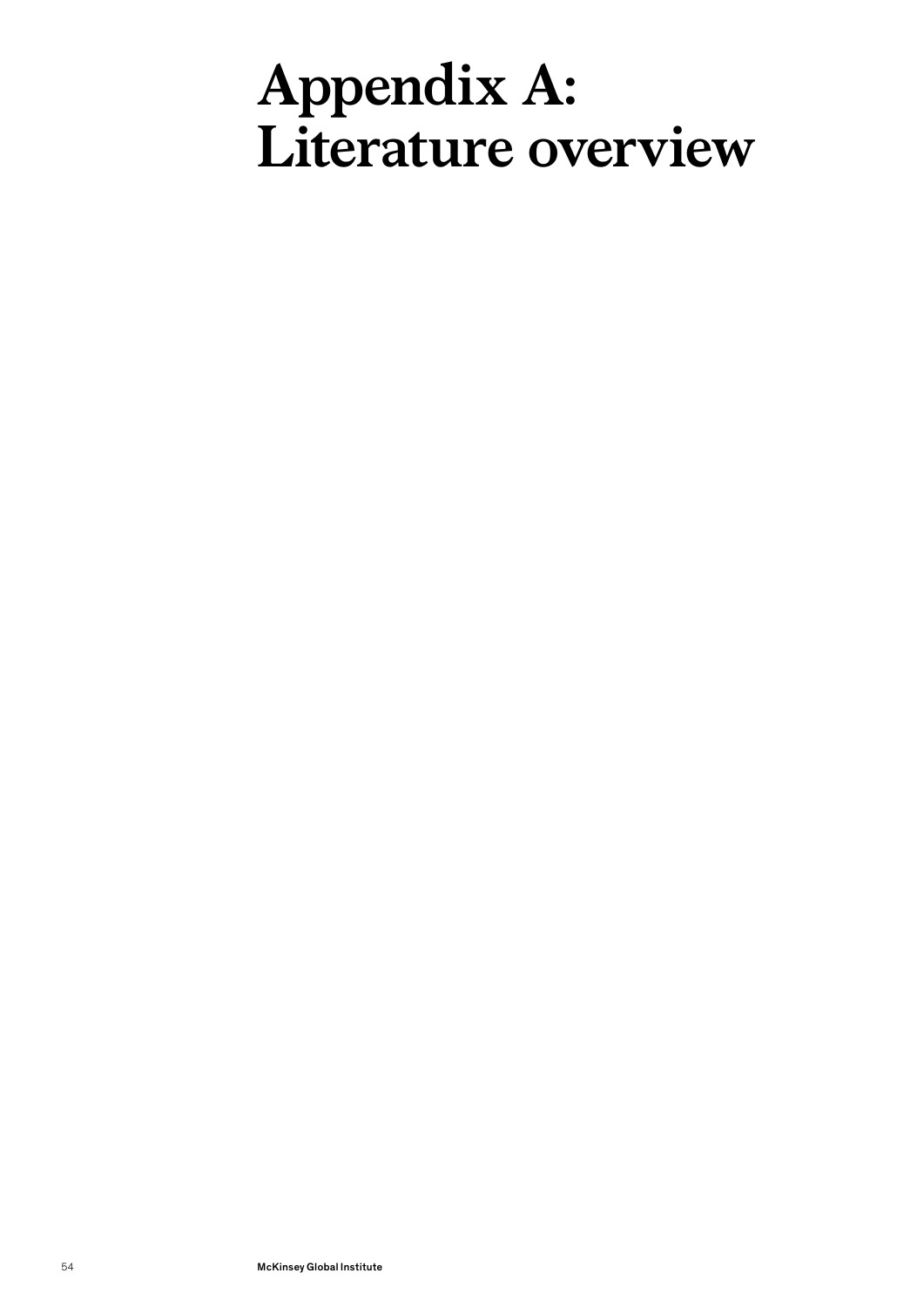Exhibit A1

### **Literature review**

#### Key findings by main drivers

| Source<br>Methodology and data<br>• Timeline<br>• Countries<br>• Data type<br>• Model                                                                                                                                                                                                                                                                                                                                                        |                                                                                                                                                                                                                                                                                                                                                                    | Supercycles and<br>boom-bust | Rising and faster<br>depreciation | Superstar effects<br>and consolidation | Capital substitution<br>and automation | Globalization and labor<br>bargaining power |
|----------------------------------------------------------------------------------------------------------------------------------------------------------------------------------------------------------------------------------------------------------------------------------------------------------------------------------------------------------------------------------------------------------------------------------------------|--------------------------------------------------------------------------------------------------------------------------------------------------------------------------------------------------------------------------------------------------------------------------------------------------------------------------------------------------------------------|------------------------------|-----------------------------------|----------------------------------------|----------------------------------------|---------------------------------------------|
| International Monetary Fund,<br>"Understanding the downward trend in<br>labor income shares," IMF World<br>Economic Outlook,<br>chapter 3, April 2017<br>• 1991-2014 for core analyses, longer<br>series for selected variables<br>• 35 advanced economies (AEs), 54<br>emerging markets and developing<br>economies<br>• Literature; CEIC database; OECD; IMF;<br>World Input-Output database; EU<br>KLEMS; Eurostat<br>• Regression models | Decline in price of investment goods has<br>largest effect in AEs (1/2 of decline in labor<br>share), with industries having a higher degree<br>of exposure to automation experiencing a<br>higher decline                                                                                                                                                         |                              |                                   |                                        |                                        |                                             |
|                                                                                                                                                                                                                                                                                                                                                                                                                                              | Trade integration leading to specialization<br>toward capital intensive goods (and lower labor<br>share) not relevant in AEs                                                                                                                                                                                                                                       |                              |                                   |                                        |                                        |                                             |
|                                                                                                                                                                                                                                                                                                                                                                                                                                              | Participation in global value chains (imports for<br>assembly and re-exports) and financial<br>integration (external assets and liabilities) has<br>significant impact in AEs (1/4 of decline in<br>labor share)                                                                                                                                                   |                              |                                   |                                        |                                        |                                             |
|                                                                                                                                                                                                                                                                                                                                                                                                                                              | Policies (corporate tax) and institutions<br>(unionization rate) have small negative<br>effect only                                                                                                                                                                                                                                                                |                              |                                   |                                        |                                        |                                             |
| Dongya Koh and Raül Santaeulàlia-Llopis,<br>Labor share decline and intellectual<br>property capital, Working Papers nb 927,<br>2016<br>$• 1947 - 2013$<br>$\cdot$ US<br>$\cdot$ BEA<br>Benchmark labor share with current<br>BEA accounting vs one that only<br>considers depreciation and capital<br>income from structures and equipment                                                                                                  | Long run decline in labor share is partly driven<br>by transition to a more intellectual property<br>and products (IPP) capital intensive economy,<br>with IPP depreciation and rising net IPP capital<br>income accounting for most of the decline                                                                                                                |                              |                                   |                                        |                                        |                                             |
| Loukas Karabarbounis and Brent Neiman,<br>"The global decline of the labor share,"<br>Quarterly Journal of Economics, Volume<br>129, Issue 1, February 2014<br>$• 1975 - 2012$<br>• 59 countries<br>• BEA; UN; OECD; EU KLEMS; PWT; WB<br>• Regression models; theoretical labor<br>share model with estimated elasticity of<br>substitution using cross-country data                                                                        | Decrease in relative price of investment goods<br>due to IT technology and digital age induced<br>firms to shift away from labor toward capital. It<br>explains roughly half of the decline in labor<br>share and dominates other effects such as<br>increasing profits, capital-augmenting<br>technology growth, and changing skill<br>composition of labor force |                              |                                   |                                        |                                        |                                             |
| Michael W. L. Elsby, Bart Hobijn, and<br>Aysegul Sahin, The decline of the U.S.<br>labor share, Brookings Papers on                                                                                                                                                                                                                                                                                                                          | Limited support for substitution of capital for<br>unskilled labor due to technical change                                                                                                                                                                                                                                                                         |                              |                                   |                                        |                                        |                                             |
| Economic Activity, Fall 2013<br>$• 1987 - 2011$<br>$\cdot$ US                                                                                                                                                                                                                                                                                                                                                                                | Offshoring of labor-intensive component of the<br>US supply chain is the leading potential<br>explanation for decline in labor share                                                                                                                                                                                                                               |                              |                                   |                                        |                                        |                                             |
| • BEA, BLS (59 sectors)<br>• Regressions with cross-industry data in<br>equipment prices, import exposure, and<br>union coverage rate                                                                                                                                                                                                                                                                                                        | Evidence for institutional explanations based<br>on unionization decline is weakly positive or<br>inconclusive                                                                                                                                                                                                                                                     |                              |                                   |                                        |                                        |                                             |

Source: McKinsey Global Institute analysis

 $\mathbf{L}$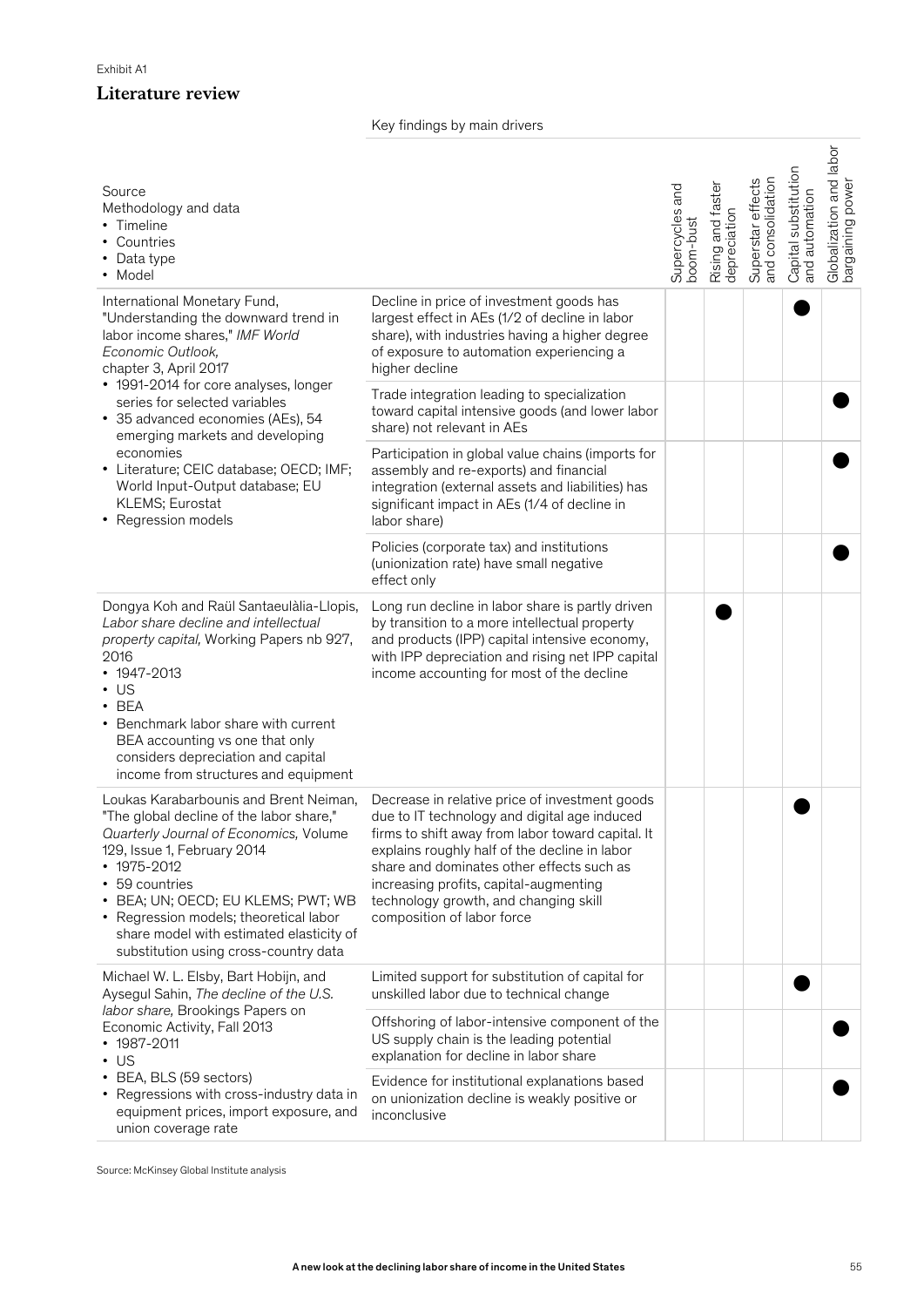Exhibit A2

### **Literature review**

Key findings by main drivers

| Source<br>Methodology and data<br>• Timeline<br>• Countries<br>Data type<br>• Model                                                                                                                                                                                                                                                                                                                             |                                                                                                                                                                                                                                                                                                                    | Supercycles and<br>boom-bust | Rising and faster<br>depreciation | Superstar effects<br>and consolidation | Capital substitution<br>and automation | Globalization and labor<br>bargaining power |
|-----------------------------------------------------------------------------------------------------------------------------------------------------------------------------------------------------------------------------------------------------------------------------------------------------------------------------------------------------------------------------------------------------------------|--------------------------------------------------------------------------------------------------------------------------------------------------------------------------------------------------------------------------------------------------------------------------------------------------------------------|------------------------------|-----------------------------------|----------------------------------------|----------------------------------------|---------------------------------------------|
| Matthew Rognlie, Deciphering the fall and<br>rise in the net capital share: Accumulation<br>or scarcity?, Brookings Papers on<br>Economic Activity, Spring 2015<br>$• 1950 - 2010$<br>• US and 6 advanced economies (G-7)<br>• National Accounts from Piketty and<br>Zucman (2014), private or corporate<br>sector<br>• Net capital share over value added,<br>comparison of housing sector vs other<br>sectors | Net capital share is increasing because of the<br>housing sector, and more particularly imputed<br>rents to homeowners, which is influenced by<br>neither globalization nor technology, but is the<br>result of the limited quantity of available<br>residential land and rising cost of residential<br>investment |                              |                                   |                                        |                                        |                                             |
| Germán Gutiérrez, Investigating global<br>labor and profit shares, SSRN Working<br>Paper, 2017                                                                                                                                                                                                                                                                                                                  | Decrease in labor share across most industries,<br>with decrease in labor share and rise in pure<br>profits                                                                                                                                                                                                        |                              |                                   |                                        |                                        |                                             |
| • 1970-2014 (international analysis),<br>1987-2015 or shorter (US regressions)<br>• US and 11 advanced economies<br>• KLEMS, BEA (27 sectors for<br>international analysis), CompNet,<br>CompStat, BVD Orbis, US Census (54<br>sectors for US regressions)                                                                                                                                                      | Labor share decline is concentrated in real<br>estate in most countries, with US being an<br>exception                                                                                                                                                                                                             |                              |                                   |                                        |                                        |                                             |
|                                                                                                                                                                                                                                                                                                                                                                                                                 | Aggregate patterns consistent with market<br>power and efficient scale of operation (proxied<br>by firm markup and concentration)                                                                                                                                                                                  |                              |                                   |                                        |                                        |                                             |
| Focus on non-financial business<br>sectors, with exclusion of real estate<br>sector for regressions; decomposition<br>of capital share into required rate of<br>return part and pure profit part as in                                                                                                                                                                                                          | Relevance of automation and capital-biased<br>technical change for some sectors only, not for<br>total economy (manufacturing, mining, and<br>retail)                                                                                                                                                              |                              |                                   |                                        |                                        |                                             |
| Barkai (2016); US regressions with 6<br>main drivers with tests on gross, net<br>labor share, and profit share                                                                                                                                                                                                                                                                                                  | Other potential drivers of pure profits such as<br>import competition, rising returns to housing<br>capital, intangibles not relevant in general                                                                                                                                                                   |                              |                                   |                                        |                                        |                                             |
| Daron Acemoglu and Pascual Restrepo,<br>Modeling automation, NBER, Working<br>Paper No. 24321, 2018                                                                                                                                                                                                                                                                                                             | Use of machines instead of labor reduces the<br>labor share in national income, decreases labor<br>demand, and can reduce the equilibrium wage                                                                                                                                                                     |                              |                                   |                                        |                                        |                                             |
| Theoretical model<br>Universal<br>Defined theoretical variables<br>$\bullet$<br>Modeling of automation not as factor-<br>$\bullet$<br>augmenting technological change, but                                                                                                                                                                                                                                      | Technologies threatening labor share are the<br>ones that don't lead to major productivity<br>breakthrough, but are good enough to be<br>adopted                                                                                                                                                                   |                              |                                   |                                        |                                        |                                             |
| as process of machines replacing tasks<br>initially performed by workers.<br>Aggregate output is produced by                                                                                                                                                                                                                                                                                                    | Importance of creation of new tasks in which<br>labor still has a competitive advantage to<br>sustain the labor share level                                                                                                                                                                                        |                              |                                   |                                        |                                        |                                             |
| combining services from a range of<br>tasks                                                                                                                                                                                                                                                                                                                                                                     | Increase in performance of automation in<br>already automated tasks is similar to capital-<br>augmenting technological change, and its effect<br>on labor share depends on elasticity of<br>substitution                                                                                                           |                              |                                   |                                        |                                        |                                             |
|                                                                                                                                                                                                                                                                                                                                                                                                                 | Possible to have periods of fast automation,<br>decrease in labor share, and capital<br>accumulation even with lower than unity<br>elasticity of substitution, as automation<br>increases demand for capital and its rental rate                                                                                   |                              |                                   |                                        |                                        |                                             |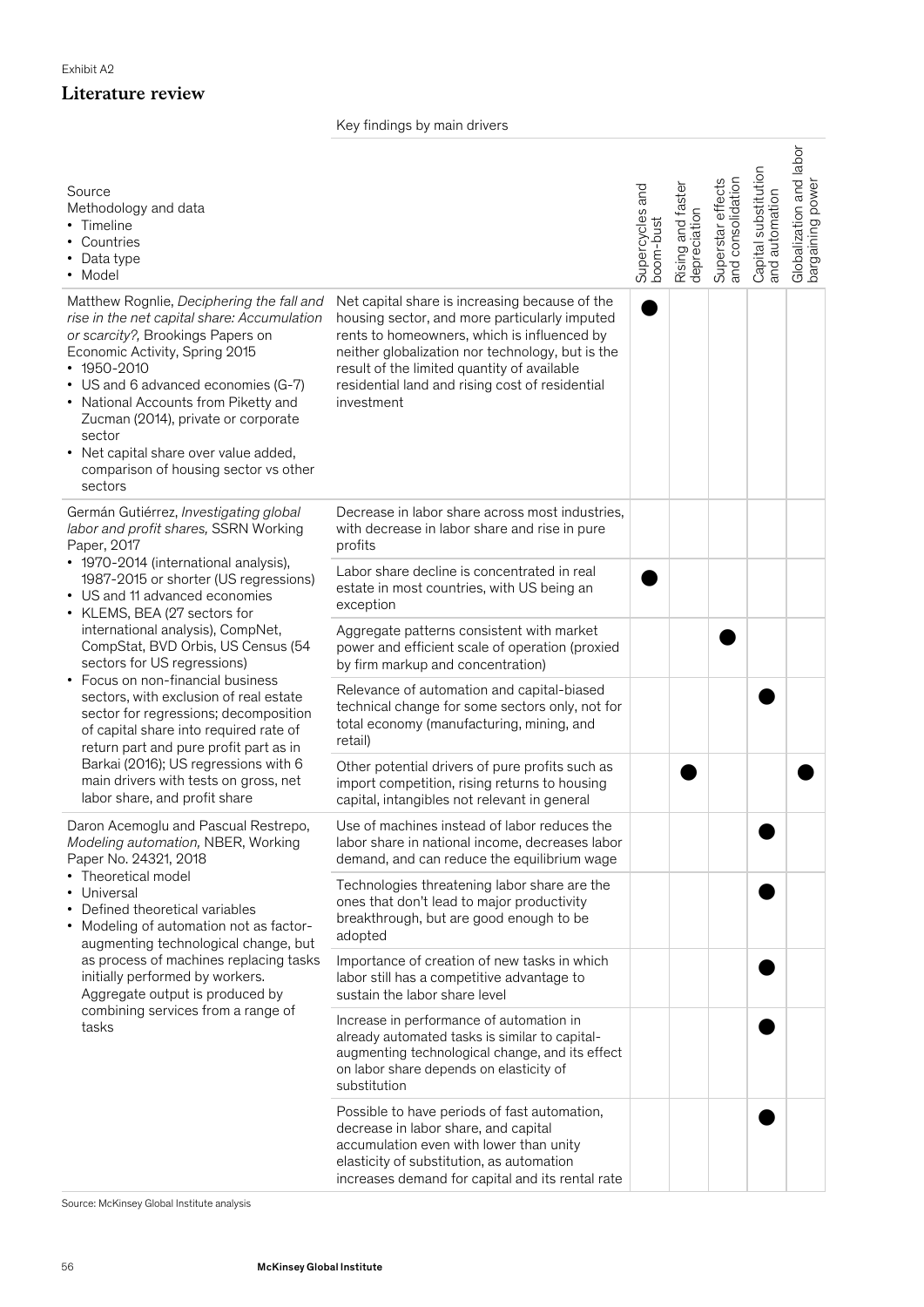## **Literature review**

#### Key findings by main drivers

| Source<br>Methodology and data<br>• Timeline<br>Countries<br>Data type<br>• Model                                                                                                                                                                                                                                                                                                                                                                                                                                                                             |                                                                                                                                                                                                                                                                                                                                                                                                                                                                               | Supercycles and<br>boom-bust | Rising and faster<br>depreciation | Superstar effects<br>and consolidation | Capital substitution<br>and automation | Globalization and labor<br>bargaining power |
|---------------------------------------------------------------------------------------------------------------------------------------------------------------------------------------------------------------------------------------------------------------------------------------------------------------------------------------------------------------------------------------------------------------------------------------------------------------------------------------------------------------------------------------------------------------|-------------------------------------------------------------------------------------------------------------------------------------------------------------------------------------------------------------------------------------------------------------------------------------------------------------------------------------------------------------------------------------------------------------------------------------------------------------------------------|------------------------------|-----------------------------------|----------------------------------------|----------------------------------------|---------------------------------------------|
| OECD, "Decoupling of wages from<br>productivity: What implications for public<br>policies?," OECD Economic Outlook,<br>Volume 2012 Issue 2, 2018<br>$• 1995 - 2013$<br>24 OECD countries<br>• Productivity and wages for non-<br>financial private sector, OECD data and<br>reference papers<br>• Decoupling between productivity,<br>median and average compensation;<br>primary sector and housing excluded;<br>review of recent OECD and external<br>research including Schwellnus et al.<br>(2018), Autor and Salomons (2018), and<br>Autor et al. (2017) | Around half of the gap between median<br>compensation and productivity is attributed to<br>labor share decline, and half to wage inequality<br>in average in 24 OECD countries, with the US<br>having a slightly higher contribution of<br>inequality                                                                                                                                                                                                                         |                              |                                   |                                        |                                        |                                             |
|                                                                                                                                                                                                                                                                                                                                                                                                                                                                                                                                                               | Decline in investment prices tends to reduce<br>labor share by 1.7 percentage points in OECD<br>countries, particularly in the 2000s                                                                                                                                                                                                                                                                                                                                          |                              |                                   |                                        |                                        |                                             |
|                                                                                                                                                                                                                                                                                                                                                                                                                                                                                                                                                               | ICT technologies may have facilitated the<br>emergence of superstar firms with very low<br>labor share                                                                                                                                                                                                                                                                                                                                                                        |                              |                                   |                                        |                                        |                                             |
|                                                                                                                                                                                                                                                                                                                                                                                                                                                                                                                                                               | Increase in global value chain brings about a<br>decrease of the labor share of around 0.6<br>percentage point in OECD countries                                                                                                                                                                                                                                                                                                                                              |                              |                                   |                                        |                                        |                                             |
|                                                                                                                                                                                                                                                                                                                                                                                                                                                                                                                                                               | Effect of institutional framework depends on<br>initial policy settings and time horizon: labor<br>share is more robust in countries with<br>• More high-skill workers<br>• Competition-friendly product market policies<br>(reduction in rents to capital owners<br>outweighs substitution effect due to lower<br>regulatory barriers to investment)<br>• Lower minimum wages (initial positive effect<br>of higher level but strong substitution effect<br>in the long run) |                              |                                   |                                        |                                        |                                             |
|                                                                                                                                                                                                                                                                                                                                                                                                                                                                                                                                                               | Effect of centralized bargaining is inconclusive;<br>it can promote the transmission of productivity<br>gains to wages, but could reduce wage setting<br>flexibility of firms and productivity growth                                                                                                                                                                                                                                                                         |                              |                                   |                                        |                                        |                                             |
| Simcha Barkai, Declining labor and capital<br>shares, working paper, London Business<br>School, 2017<br>$• 1984 - 2014$                                                                                                                                                                                                                                                                                                                                                                                                                                       | Capital costs share has been decreasing even<br>more than labor share as the drop in cost of<br>borrowing (required rate of return) was only<br>partially compensated by higher capital inputs                                                                                                                                                                                                                                                                                |                              |                                   |                                        |                                        |                                             |
| US<br>BEA; National Income and Productivity<br>٠<br>Accounts (NIPA); Integrated<br>Macroeconomic Accounts; OECD Tax                                                                                                                                                                                                                                                                                                                                                                                                                                           | Profits share has increased dramatically from<br>below 5% in mid-1980s to more than 15% in<br>2010s                                                                                                                                                                                                                                                                                                                                                                           |                              |                                   |                                        |                                        |                                             |
| Database; Tax Foundation; FRED;<br>Moody's; US Census                                                                                                                                                                                                                                                                                                                                                                                                                                                                                                         | Results robust to alternative borrowing costs<br>and accounting for missing intangibles capital                                                                                                                                                                                                                                                                                                                                                                               |                              |                                   |                                        |                                        |                                             |
| • Focus on non-financial corporate<br>sector; capital share subdivided into<br>capital costs share (capital stock times                                                                                                                                                                                                                                                                                                                                                                                                                                       | Calibrated GE model shows that decline in<br>competition can match findings                                                                                                                                                                                                                                                                                                                                                                                                   |                              |                                   |                                        |                                        |                                             |
| required rate of return on capital) and a<br>pure profit share (remaining part of<br>GVA); general equilibrium model; cross-<br>industry regressions (750 NAICS) on<br>link between labor share and<br>concentration                                                                                                                                                                                                                                                                                                                                          | Decline in labor share is related to higher<br>concentration at the 3 digit industry level,<br>which is taken as evidence of a decline in<br>competition                                                                                                                                                                                                                                                                                                                      |                              |                                   |                                        |                                        |                                             |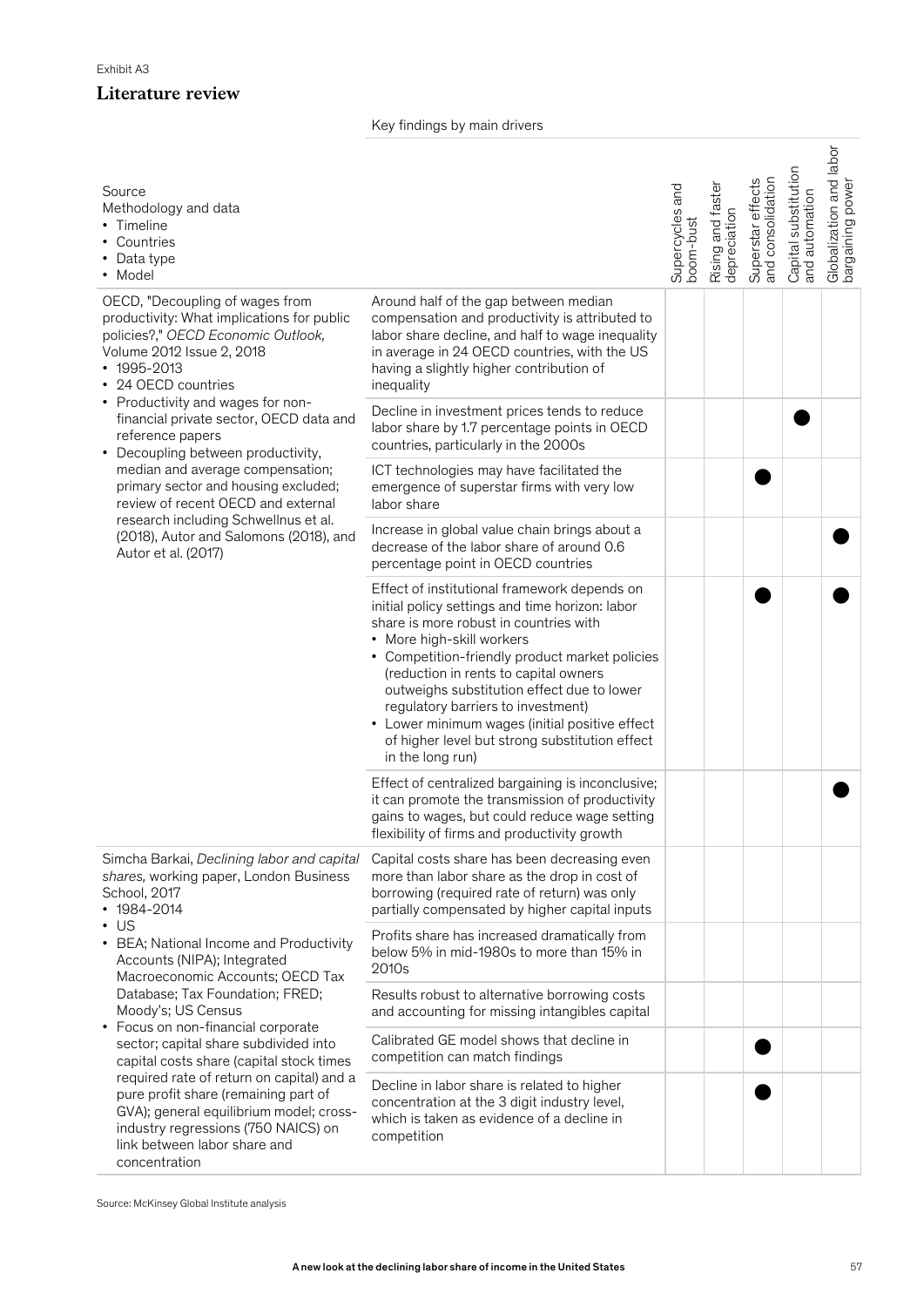Exhibit A4

### **Literature review**

### Key findings by main drivers

| Source<br>Methodology and data<br>• Timeline<br>• Countries<br>Data type<br>$\bullet$<br>• Model                                                                                                                                                                                                                                                                                                                                                                                                              |                                                                                                                                                                                                                                                                                                         | Supercycles and<br>boom-bust | Rising and faster<br>depreciation | Superstar effects<br>and consolidation | Capital substitution<br>and automation | Globalization and labor<br>bargaining power |
|---------------------------------------------------------------------------------------------------------------------------------------------------------------------------------------------------------------------------------------------------------------------------------------------------------------------------------------------------------------------------------------------------------------------------------------------------------------------------------------------------------------|---------------------------------------------------------------------------------------------------------------------------------------------------------------------------------------------------------------------------------------------------------------------------------------------------------|------------------------------|-----------------------------------|----------------------------------------|----------------------------------------|---------------------------------------------|
| Robert Z. Lawrence, Recent declines in<br>labor's share in US income: A preliminary<br>neoclassical account, Working Paper 15-<br>10,2015, Peterson Institute for<br>International Economics<br>• 1929-2014 (maximum for long run<br>aggregates); 2000-2012 (shift-share<br>analysis with revised data); 1987-2011<br>(shift share with unrevised data)<br>$\cdot$ US<br>• BEA; BLS; NBER-CES Manufacturing<br>Industry Database; Jorgenson, Ho, and<br>Samuels (2012)<br>Shift-share analysis (mix vs within | Manufacturing, mining and quarrying, and IT<br>services account for more than 80% of the<br>decline in labor share, with education,<br>healthcare, and social assistance being the<br>main sector contributing positively (2000-<br>2012, data revised, taking into consideration<br>R&D as investment) |                              |                                   |                                        |                                        |                                             |
|                                                                                                                                                                                                                                                                                                                                                                                                                                                                                                               | Manufacturing alone—mainly petroleum and<br>coal, chemical products, and computer and<br>electronics)-explains 88% of the decline in<br>labor share, followed by finance, insurance,<br>real estate, rental and leasing (27%) (1987-<br>2011, data not revised)                                         |                              |                                   |                                        |                                        |                                             |
| effect decomposition) with no sector<br>excluded (total economy); detailed<br>review of literature on elasticity of<br>substitution between capital and labor;                                                                                                                                                                                                                                                                                                                                                | Elasticity of substitution estimated to be far<br>below one, with strong, labor-augmenting<br>technical change for the total economy,<br>manufacturing, and most of its subsectors                                                                                                                      |                              |                                   |                                        |                                        |                                             |
| methodology showing that declining<br>labor share is compatible with capital<br>and labor being complementary with<br>effective capital-labor ratio declines;<br>estimations of elasticity of substitution<br>and size of factor-augmenting technical<br>change at the sectorial level                                                                                                                                                                                                                        | Compatible with fact that while capital-labor<br>ratios have risen, effective ones (adjusted for<br>technological progress) have fallen                                                                                                                                                                 |                              |                                   |                                        |                                        |                                             |
|                                                                                                                                                                                                                                                                                                                                                                                                                                                                                                               | Seems that improvements in equipment and<br>software increase product of labor more than<br>capital, which is consistent with rise in average<br>compensation and rates of return in sectors<br>driving most of the labor share decrease                                                                |                              |                                   |                                        |                                        |                                             |
|                                                                                                                                                                                                                                                                                                                                                                                                                                                                                                               | Weakness of investment and capital formation<br>could be the cause for decreasing labor share                                                                                                                                                                                                           |                              |                                   |                                        |                                        |                                             |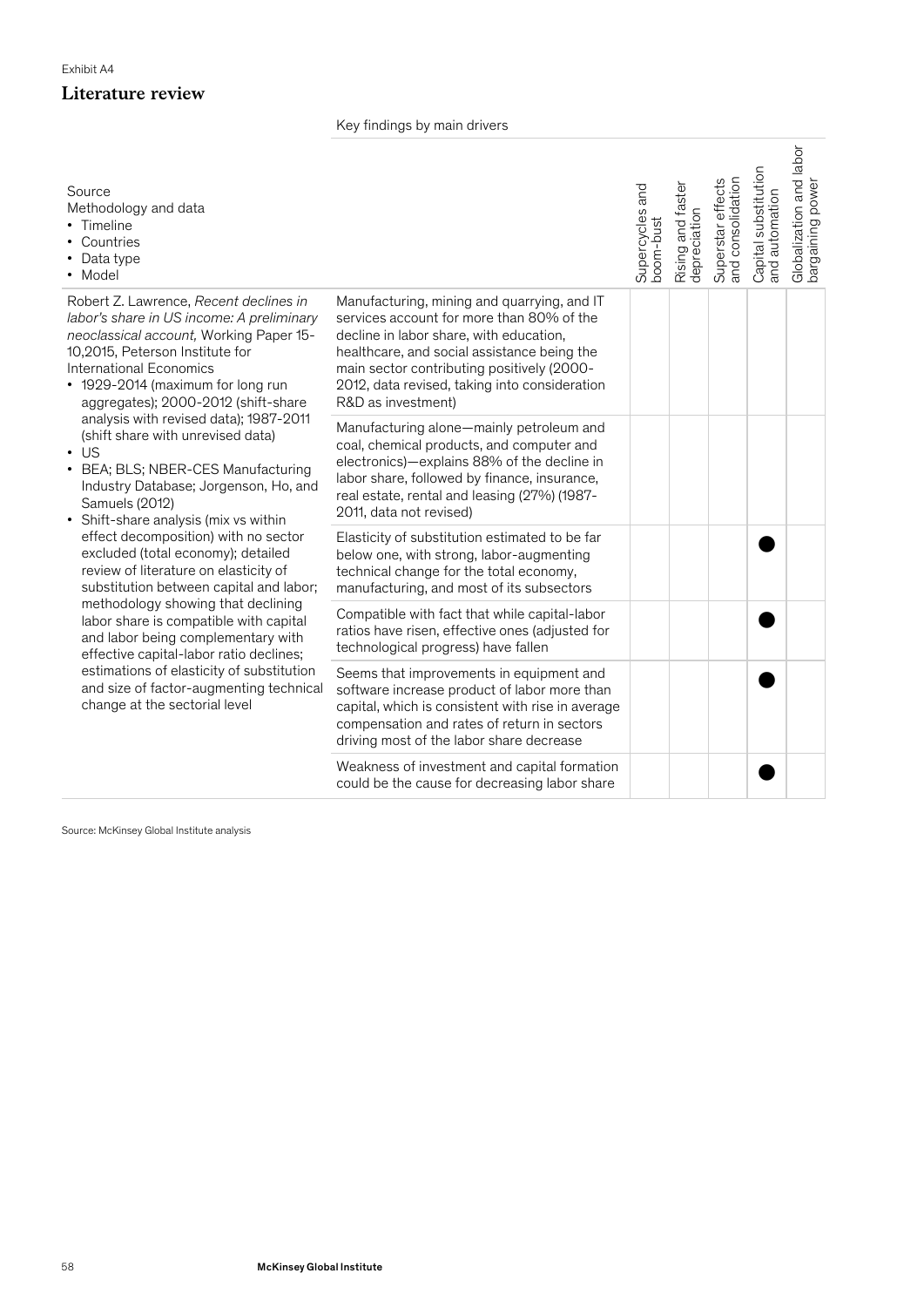# <span id="page-60-0"></span>**Appendix B: Sources and methodology**

Our analysis is based on industry-level data from OECD STAN, July 2018 release. It extends from 1998, the first year for which granular data are available for the sectors in focus for the United States, to 2016, the last year available. This happens to be the period with the fastest decrease in labor share. The industry breakdown is based on the International Standard Industrial Classification of all economic activities (ISIC Rev. 4). We chose to use OECD data as opposed to data from US statistical agencies directly since it helps enable compatibility of data and replication to other countries for further research. It also allows us to use OECD measures of net capital stock at the industry level. As a rule of thumb, we always use the most granular data available. This means our work includes 68 industries in the analysis of the mix and within effect across sectors, and 43 industries in the DuPont decomposition. The lower availability of industries in the latter case is caused by limited data on capital stock at the granular level. IHS Markit Comparative Industry Service (April 2019 release) data were used for the analysis described in Box 4, "Long-run patterns in capital share," where we extend the mix and within effect analysis back to 1980 as a robustness check.

The labor share is adjusted for self-employed income following the standard approach used in the literature by multiplying it with total employment over number of employees at the most granular industry level. It implicitly assumes that self-employed and employed workers earn the same wage. This adjustment is then reflected in gross and net capital share as well, following calculations described in footnote 1 of Exhibit 4, assuming that the self-employed

income impacts net profits but has no impact on depreciation. Our analysis is based on value added at basic prices, which is gross output value adjusted for intermediate consumption used for production. It includes total labor compensation, gross operating surplus, and self-employed income as well as taxes less subsidies on production.<sup>44</sup> Considering taxes and subsidies is not central to our results, and one can assume that the capital share is the mirror image of the labor share.<sup>45</sup>

We calculate the total contribution of every sector to the increase in capital share by weighting the change by its share of nominal value added (Exhibit B1). Then we decompose it into a "within" and "mix" effect. The within effect can be interpreted as the impact of the change in capital share within each sector to overall economy capital share change, while the mix effect captures the fact that growing or shrinking sectors—in value added—affect the capital share due to the fact that their own capital share differs from the one of the total economy. Our approach is based on a standard decomposition, with two additions. First, for every sector, we adjust the capital shares for the average value for the total economy over the entire sample (1998-2016).<sup>46</sup> This enables us to avoid inflating the mix effect: we want to strike a balance between capturing the evolution of the relative sectoral value-added size in the economy and the structural, long-run differences in capital shares compared with the total economy.47 Second, among the different options for disentangling the mix from the within effect, we chose an intermediary one, where we take the average of the capital share in the first and second period.48

Taxes and subsidies on production don't include value-added taxes, which are part of taxes less subsidies on products (and not production) used in value added at

market prices, which is not available at the sector level.<br><sup>45</sup> The size of taxes is negligible and was relatively stable over time. For the total economy, taxes less subsidies on production accounted for only 3.6 percent added at basic prices in 2012–16, a slight increase from the level of 3.3 percent recorded in 1998–2002. Out of the 68 sectors used in the mix analysis, only four have a share of taxes less subsidies over value added exceeding 10 percent, with no clear trend over time. The relative contribution of the sectors to the increase in net capital share with and without considering taxes is similar for the 12 sectors in focus.<br><sup>46</sup> The choice of the time period average used for demeaning has negligible influence on our results.

<sup>&</sup>lt;sup>47</sup> Demeaning affects only the mix effect, not the within effect, and only at the sector level, not in aggregate. Importantly, it modifies the total effect (sum of mix and within). Due to demeaning, sectors with very high net capital share level to the total economy, such as mining and real estate, have a lower mix effect, while sectors with low net capital share, such as computer manufacturing, have a higher mix effect. While the relative size of the contribution of sectors is affected by this

adjustment, our results don't depend on this methodological choice.<br><sup>48</sup> Multiplying the difference between the value-added share in the mix effect with the last period gives us an upper bound for the mix effect, while mul the first period is a lower bound. There is no methodological reason for choosing the former or latter option, and taking the average between both time periods allows us to avoid this arbitrary choice.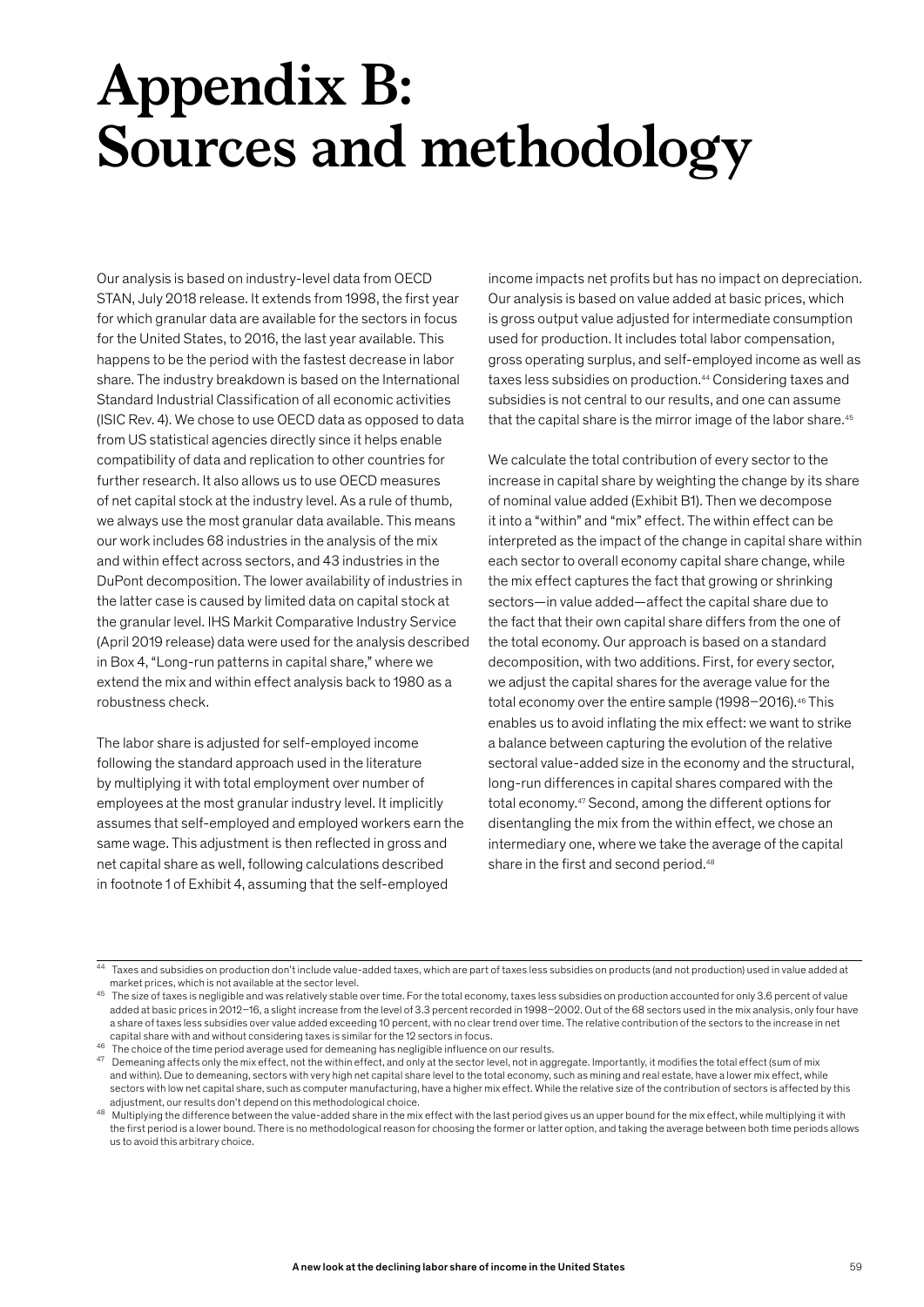Exhibit B1

### **We used an analytical formulation to decompose the change in capital share.**

Our methodology decomposes the change in capital share into mix and within components, with adjustment for total economy value and averaging between the initial and last period

![](_page_61_Figure_3.jpeg)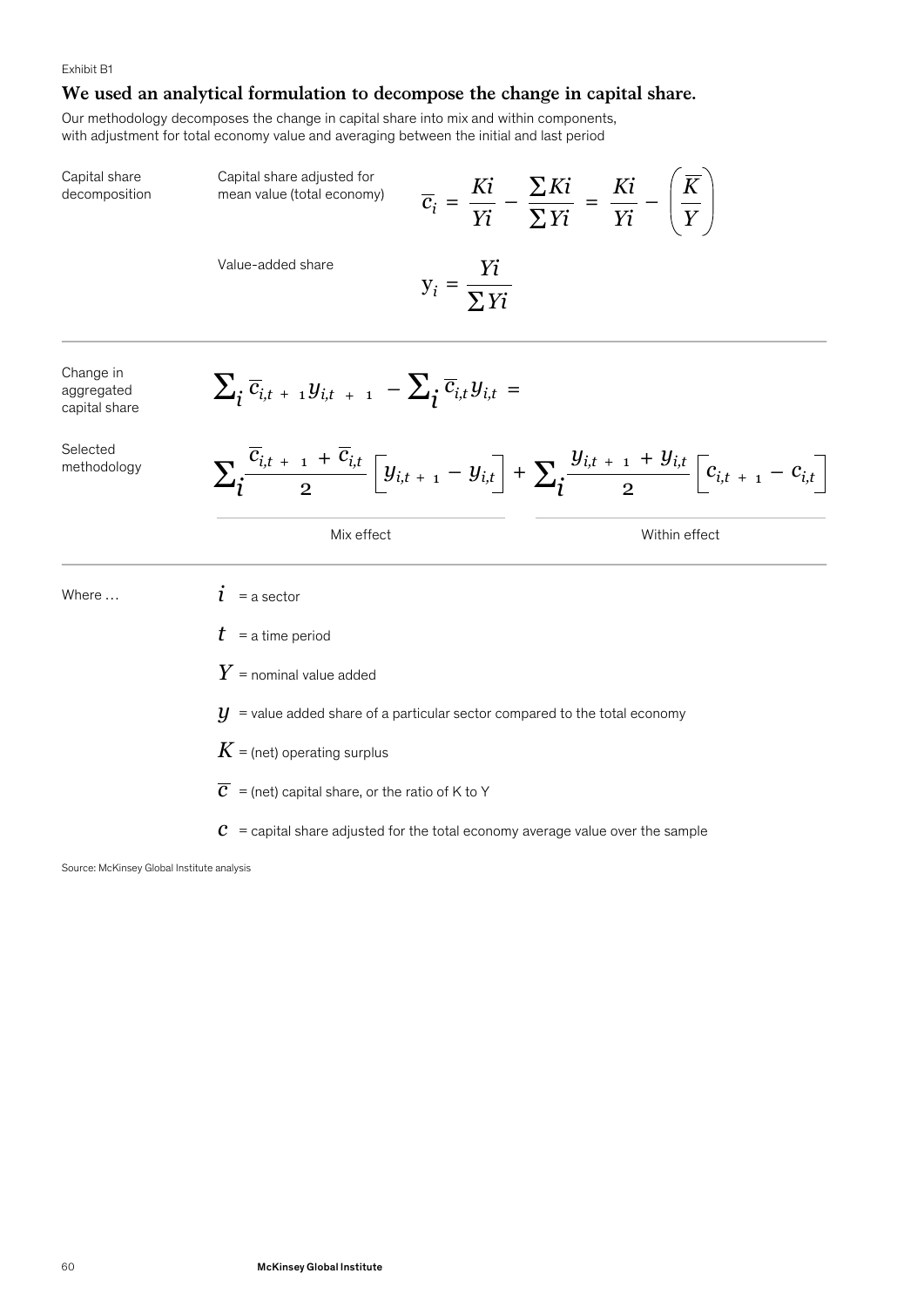# **Bibliography**

Abowd, John M., and David Card, "Intertemporal labor supply and long-term employment contracts," *The American Economic Review*, March 1987, Volume 77, Number 1.

Acemoglu, Daron, and Pascual Restrepo, "The race between man and machine: Implications of technology for growth, factor shares and employment," *American Economic Review*, June 2018, Volume 108, Number 6.

Acemoglu, Daron, and Pascual Restrepo, *Modeling automation*, NBER working paper number 24321, February 2018.

Autor, David, et al., "The fall of the labor share and the rise of superstar firms," IZA discussion paper number 10756, May 2017.

Autor, David, and Anna Salomons, *Is automation labor-displacing?: Productivity growth, employment, and the labor share*, Brookings Papers on Economic Activity, March 2018.

Barkai, Simcha, *Declining labor and capital shares*, working paper, University of Chicago, 2017.

Bergholt, Drago, Francesco Furlanetto, and Niccolo Maffai Faccioli, *The decline of the labor share: New empirical evidence*, working paper preliminary draft, December 2018.

Bivens, Josh, and Lawrence Mishel, *Understanding the historic divergence between productivity and a typical worker's pay*, EPI Briefing Paper, September 2015.

Bosworth, Barry P., *Sources of real wage stagnation*, Brookings Institution, December 22, 2014.

Bradley, Chris, Martin Hirt, and Sven Smit, *Strategy beyond the Hockey Stick: People, Probabilities, and Big Moves to Beat the Odds*, Hoboken, NJ: John Wiley & Sons, 2018.

Ciminelli, Gabriele, Romain A Duval, and Davide Furceri, *Employment protection deregulation and labor shares in advanced economies*, IMF working paper number 18/186, August 2018.

Cole, Alan, *A walkthrough of gross domestic income*, Tax Foundation, Fiscal Fact number 467, May 2015.

Dao, Mai Chi, et al., "Drivers of declining labor share of income," *IMFBlog,* April 12, 2017.

Dao, Mai Chi, et al., *Why is labor receiving a smaller share of global income? Theory and empirical evidence,* IMF working paper 17/169, July 2017.

Das, Mitali, et al., "Understanding the downward trend in labor income shares," in *World Economic Outlook: Gaining Momentum?,* International Monetary Fund, April 2017.

Elsby, Michael W. L., Bart Hobijn, and Aysegul Sahin, *The decline of the U.S. labor share,* Brookings Papers on Economic Activity, Fall 2013.

Giandrea, Michael D., and Shawn A. Sprague, "Estimating the US labor share," *Monthly Labor Review*, US Bureau of Labor Statistics, February 2017.

Grossmann, Gene M., Elhanan Helpman, Ezra Oberfield and Thomas Sampson, *The productivity slowdown and the declining labor share: A neoclassical exploration,* NBER Working Paper 23853, September 2017.

Gutiérrez, Germán, and Thomas Philippon, *Declining competition and investment in the U.S.*, NBER working paper number 23583, July 2017.

Gutiérrez, Germán, *Investigating global labor and profit shares*, working paper, October 2017.

International Monetary Fund, "Understanding the downward trend in labor income shares," in *World Economic Outlook: Gaining Momentum?*, April 2017.

Karabarbounis, Loukas, and Brent Neiman, "The global decline of the labor share," *Quarterly Journal of Economics*, February 2014, Volume 129, Issue 1.

Kliesen, Kevin L., "Was Y2K behind the business investment boom and bust?," *Federal Reserve Bank of St. Louis Review,* 2003.

Koh, Dongya, Raül Santaeulàlia-Llopis, and Yu Zheng, *Labor share decline and intellectual property products capital*, Barcelona Graduate School of Economics, working paper number 927, February 2016.

Lawrence, Robert Z., *Recent declines in labor's share in US income: A preliminary neoclassical account*, Peterson Institute for International Economics, working paper number 15-10, June 2015.

Litan, Robert E., *The telecom crash: what to do now?* The Brookings Policy Brief Series, December 2002.

McKinsey Global Institute, *Beyond the supercycle: How technology is reshaping resources*, February 2017.

McKinsey Global Institute, *Digital America: A tale of the haves and have-mores*, December 2015.

McKinsey Global Institute, *Globalization in transition: The future of trade and value chains*, January 2019.

McKinsey Global Institute, *Jobs lost, jobs gained: Workforce transitions in a time of automation*, December 2017.

McKinsey Global Institute, *Making it in America: Revitalizing US manufacturing*, November 2017.

McKinsey Global Institute, *Skill shift: Automation and the future of the workforce*, May 2018.

McKinsey Global Institute, *Solving the productivity puzzle: The role of demand and the promise of digitization*, February 2018.

McKinsey Global Institute, *Superstars: The dynamics of firms, sectors, and cities leading the global economy*, October 2018.

Milberg, William, and Ellen Houston, "The high road and the low road to international competitiveness: Extending the neo-Schumpeterian trade model beyond technology," *International Review of Applied Economics,* Volume 19, Number 2, April 2005.

Piketty, Thomas, Emmanuel Saez, and Gabriel Zucman, "Distributional national accounts: Methods and estimates for the United States," *The Quarterly Journal of Economics,* Volume 133, Issue 2, May 2018.

Organisation for Economic Co-operation and Development, *The Great Divergence(s)*, OECD Science, Technology and Industry Policy Papers, number 39, May 2017.

Organisation for Economic Co-operation and Development, "Decoupling of wages from productivity: What implications for public policies?" in *OECD Economic Outlook,* Volume 2018, Issue 2, 2018.

Rognlie, Matthew, *Deciphering the fall and rise in the net capital share: Accumulation or scarcity*? Brookings Papers on Economic Activity, Spring 2015.

Shambaugh, Jay, and Ryan Nunn, "Why wages aren't growing in America," *Harvard Business Review*, October 24, 2017.

Sherk, James, *Productivity and compensation: Growing together*, The Heritage Foundation, July 2013.